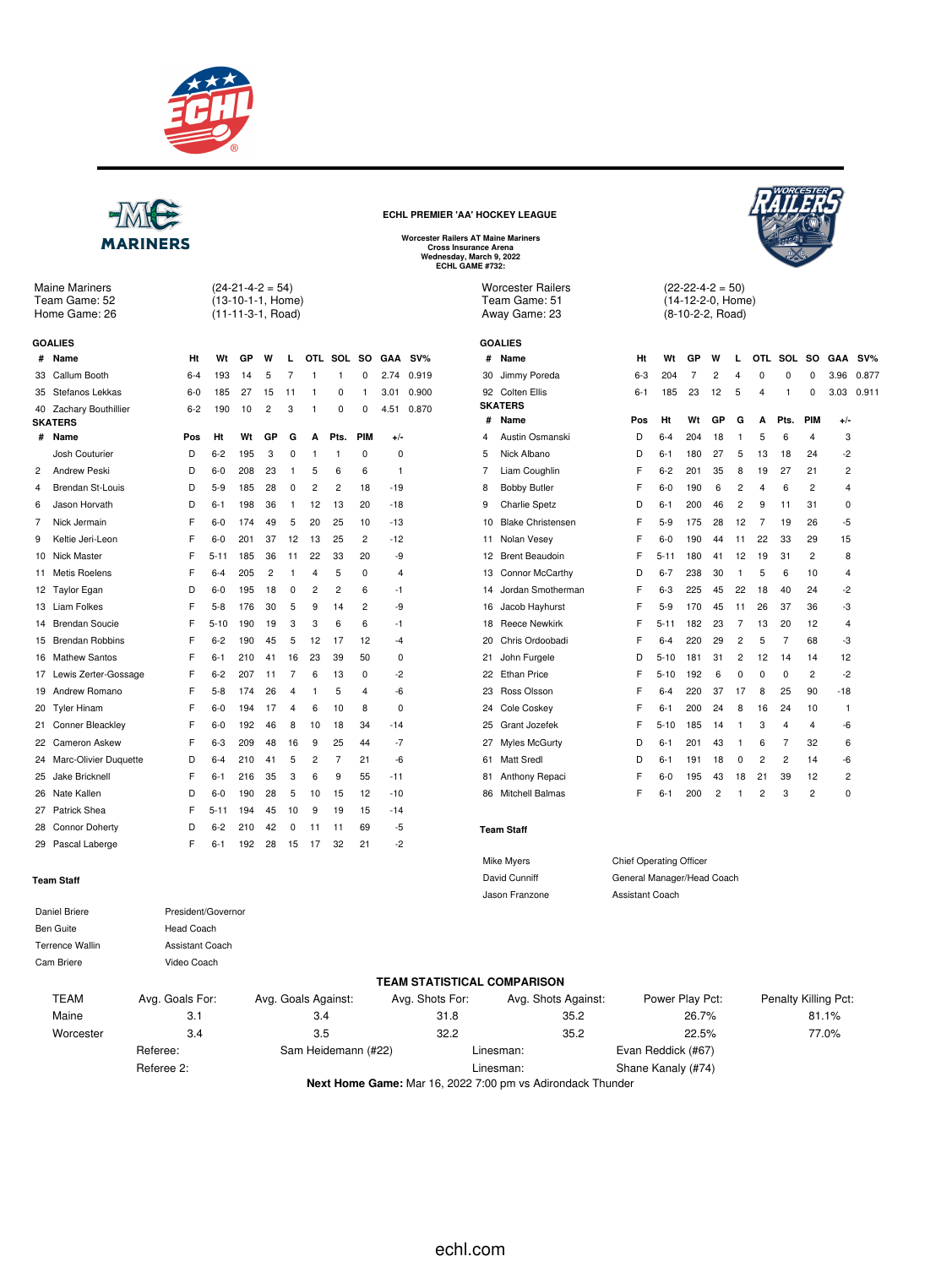## **Standings**

| Eastern<br><b>North</b> |                                                          |           |       |    |    |                |                |    |            |     |     |            |           |               |         |                   |                   |                 |                 |
|-------------------------|----------------------------------------------------------|-----------|-------|----|----|----------------|----------------|----|------------|-----|-----|------------|-----------|---------------|---------|-------------------|-------------------|-----------------|-----------------|
| Rank                    | Team                                                     | GP        | GR    | W  | L  |                | OTL SOL PTS    |    | <b>PCT</b> | GF  | GA  | <b>PIM</b> |           | <b>RW ROW</b> | S/O     | Home              | Away              | P10             | <b>STK</b>      |
| $\mathbf{1}$            | <b>Reading Royals</b>                                    | 49        | 22    | 30 | 12 | 6              | $\mathbf{1}$   | 67 | 0.684      | 179 | 144 | 462        | 26        | 29            | $1 - 1$ | $15 - 4 - 3 - 0$  | $15 - 8 - 3 - 1$  | $7 - 2 - 1 - 0$ | $7 - 0 - 1 - 0$ |
| $\overline{c}$          | Newfoundland Growlers                                    | 47        | 20    | 29 | 15 | 3              | 0              | 61 | 0.649      | 177 | 132 | 627        | 26        | 28            | $1 - 0$ | $13 - 7 - 2 - 0$  | $16 - 8 - 1 - 0$  | $7 - 3 - 0 - 0$ | $4 - 0 - 0 - 0$ |
| 3                       | Trois-Rivières Lions                                     |           | 46 23 | 23 | 19 | 3              | $\mathbf{1}$   | 50 | 0.543      | 163 | 163 | 715 17     |           | 21            | $2 - 1$ | $8 - 12 - 2 - 1$  | $15 - 7 - 1 - 0$  | $3 - 6 - 1 - 0$ | $0 - 4 - 0 - 0$ |
| 4                       | <b>Maine Mariners</b>                                    |           | 51 21 | 24 | 21 | $\overline{4}$ | 2              | 54 | 0.529      | 160 | 175 | 598        | 18        | 23            | $1 - 2$ | $13 - 10 - 1 - 1$ | $11 - 11 - 3 - 1$ | $5 - 4 - 1 - 0$ | $2 - 0 - 0 - 0$ |
| 5                       | <b>Worcester Railers</b>                                 |           | 50 21 | 22 | 22 | 4              | 2              | 50 | 0.500      | 172 | 177 | 575 20     |           | 21            | $1 - 2$ | 14-12-2-0         | $8 - 10 - 2 - 2$  | $4 - 3 - 2 - 1$ | $0 - 2 - 1 - 1$ |
| 6                       | Adirondack Thunder                                       |           | 50 21 | 20 | 28 | $\overline{2}$ | 0              | 42 | 0.420      | 147 | 192 | 628        | 18        | 19            | $1 - 0$ | $12 - 12 - 1 - 0$ | $8 - 16 - 1 - 0$  | $4 - 6 - 0 - 0$ | $0 - 3 - 0 - 0$ |
| South                   |                                                          |           |       |    |    |                |                |    |            |     |     |            |           |               |         |                   |                   |                 |                 |
| Rank                    | Team                                                     | GP        | GR    | W  | I. |                | OTL SOL PTS    |    | <b>PCT</b> | GF  | GA  | <b>PIM</b> |           | <b>RW ROW</b> | S/O     | Home              | Away              | P <sub>10</sub> | <b>STK</b>      |
| 1                       | Atlanta Gladiators                                       | 55        | 17    | 34 | 17 | 3              | $\mathbf{1}$   | 72 | 0.655      | 171 | 139 | 868        | 28        | 32            | $2 - 1$ | $21 - 7 - 1 - 0$  | $13 - 10 - 2 - 1$ | $9 - 1 - 0 - 0$ | $9 - 0 - 0 - 0$ |
| $\overline{c}$          | Jacksonville Icemen                                      |           | 51 21 | 30 | 17 | $\overline{c}$ | $\overline{2}$ | 64 | 0.627      | 146 | 124 | 614        | 22        | 26            | $4 - 2$ | $16-9-0-1$        | $14 - 8 - 2 - 1$  | $6 - 3 - 0 - 1$ | $0 - 3 - 0 - 1$ |
| 3                       | Florida Everblades                                       | 56        | 16    | 31 | 17 | 4              | $\overline{4}$ | 70 | 0.625      | 186 | 145 | 868        | 27        | 30            | $1 - 4$ | $12 - 12 - 0 - 3$ | $19 - 5 - 4 - 1$  | $7 - 2 - 0 - 1$ | $1 - 0 - 0 - 0$ |
| 4                       | Orlando Solar Bears                                      |           | 54 17 | 28 | 22 | $\overline{4}$ | 0              | 60 | 0.556      | 149 | 168 | 558 21     |           | 26            | $2 - 0$ | $15-9-3-0$        | $13 - 13 - 1 - 0$ | $4 - 5 - 1 - 0$ | $1 - 0 - 0 - 0$ |
| 5                       | Greenville Swamp Rabbits                                 |           | 50 22 | 20 | 23 | $\overline{4}$ | 3              | 47 | 0.470      | 138 | 148 | 679 17     |           | -20           | $0 - 3$ | $12 - 11 - 4 - 0$ | $8 - 12 - 0 - 3$  | $5 - 5 - 0 - 0$ | $0 - 1 - 0 - 0$ |
| 6                       | Norfolk Admirals                                         |           | 52 20 | 18 | 29 | $\overline{c}$ | 3              | 41 | 0.394      | 136 | 193 | 1000 12    |           | 15            | $3 - 3$ | $9 - 11 - 1 - 2$  | $9 - 18 - 1 - 1$  | $3 - 6 - 0 - 1$ | $0 - 2 - 0 - 1$ |
| $\overline{7}$          | South Carolina Stingrays                                 |           | 54 18 | 18 | 30 | 6              | $\Omega$       | 42 | 0.389      | 137 | 184 | 788        | - 13      | 15            | $3-0$   | $11 - 12 - 3 - 0$ | $7 - 18 - 3 - 0$  | $2 - 6 - 2 - 0$ | $0 - 1 - 0 - 0$ |
| Western<br>Central      |                                                          |           |       |    |    |                |                |    |            |     |     |            |           |               |         |                   |                   |                 |                 |
| Rank                    | Team                                                     | <b>GP</b> | GR    | W  | L  |                | OTL SOL PTS    |    | <b>PCT</b> | GF  | GA  | <b>PIM</b> |           | <b>RW ROW</b> | S/O     | Home              | Away              | P <sub>10</sub> | <b>STK</b>      |
| 1                       | <b>Toledo Walleye</b>                                    | 51        | 21    | 35 | 13 | $\mathbf{1}$   | 2              | 73 | 0.716      | 194 | 145 | 562        | 28        | 35            | $0 - 2$ | $17 - 7 - 1 - 1$  | $18-6-0-1$        | $7 - 3 - 0 - 0$ | $1 - 0 - 0 - 0$ |
| $\overline{c}$          | Fort Wayne Komets                                        | 53        | 19    | 28 | 19 | 5              | $\mathbf{1}$   | 62 | 0.585      | 192 | 167 | 884        | 26        | 28            | $0 - 1$ | $19 - 7 - 2 - 0$  | $9 - 12 - 3 - 1$  | $6 - 3 - 1 - 0$ | $3 - 0 - 0 - 0$ |
| 3                       | <b>Wheeling Nailers</b>                                  | 51        | 21    | 29 | 21 | $\mathbf{1}$   | 0              | 59 | 0.578      | 180 | 166 | 884        | 21        | 29            | $0-0$   | $15-11-0-0$       | $14 - 10 - 1 - 0$ | $7 - 3 - 0 - 0$ | $0 - 2 - 0 - 0$ |
| 4                       | Cincinnati Cyclones                                      | 53        | 19    | 28 | 22 | 3              | $\mathbf 0$    | 59 | 0.557      | 182 | 169 | 881        | 24        | 26            | $2 - 0$ | $19-9-1-0$        | $9 - 13 - 2 - 0$  | $5 - 4 - 1 - 0$ | $0 - 2 - 0 - 0$ |
| 5                       | Iowa Heartlanders                                        | 54        | 18    | 24 | 23 | 6              | $\mathbf{1}$   | 55 | 0.509      | 173 | 190 | 778        | 20        | 22            | $2 - 1$ | $11 - 10 - 5 - 1$ | $13 - 13 - 1 - 0$ | $7 - 2 - 1 - 0$ | $7 - 0 - 0 - 0$ |
| 6                       | Kalamazoo Wings                                          |           | 52 20 | 26 | 26 | $\mathbf 0$    | 0              | 52 | 0.500      | 163 | 184 | 609        | 23        | 25            | $1 - 0$ | $15-10-0-0$       | $11 - 16 - 0 - 0$ | $2 - 8 - 0 - 0$ | $2 - 0 - 0 - 0$ |
| $\overline{7}$          | Indy Fuel                                                |           | 53 19 | 23 | 25 | $\overline{2}$ | 3              | 51 | 0.481      | 165 | 174 | 807        | 22        | 23            | $0 - 3$ | $13 - 10 - 0 - 1$ | $10-15-2-2$       | $5 - 4 - 0 - 1$ | $2 - 0 - 0 - 0$ |
| <b>Mountain</b>         |                                                          |           |       |    |    |                |                |    |            |     |     |            |           |               |         |                   |                   |                 |                 |
| Rank                    | Team                                                     | GP        | GR    | W  | л. | OTI            | SOL PTS        |    | <b>PCT</b> | GF  | GA  | PIM        | <b>RW</b> | <b>ROW</b>    | S/O     | Home              | Away              | P10             | <b>STK</b>      |
| $\mathbf{1}$            | <b>Utah Grizzlies</b>                                    | 56        | 16    | 32 | 21 | $\overline{c}$ | 1              | 67 | 0.598      | 186 | 181 | 773        | 26        | 31            | $1 - 1$ | $16-9-0-0$        | $16 - 12 - 2 - 1$ | $4 - 6 - 0 - 0$ | $0 - 2 - 0 - 0$ |
| $\overline{c}$          | Rapid City Rush                                          | 57        | 15    | 29 | 20 | 4              | $\overline{4}$ | 66 | 0.579      | 186 | 179 | 739        | 25        | 29            | $0 - 4$ | $13-9-3-2$        | $16 - 11 - 1 - 2$ | $7 - 1 - 0 - 2$ | $3 - 0 - 0 - 1$ |
| 3                       | Idaho Steelheads                                         | 56        | 16    | 29 | 24 | $\overline{c}$ | $\overline{1}$ | 61 | 0.545      | 165 | 143 | 584        | 23        | 27            | $2 - 1$ | $20 - 7 - 1 - 0$  | $9 - 17 - 1 - 1$  | $3 - 7 - 0 - 0$ | $0 - 4 - 0 - 0$ |
| $\overline{4}$          | <b>Tulsa Oilers</b>                                      | 54        | 18    | 26 | 24 | $\overline{c}$ | $\overline{2}$ | 56 | 0.519      | 158 | 172 | 586        | 20        | 26            | $0 - 2$ | $15 - 11 - 1 - 1$ | $11 - 13 - 1 - 1$ | $2 - 6 - 1 - 1$ | $0 - 1 - 0 - 0$ |
| 5                       | <b>Allen Americans</b>                                   | 52        | 20    | 23 | 22 | 6              | $\overline{1}$ | 53 | 0.510      | 168 | 179 | 725        | 21        | 22            | $1 - 1$ | $13 - 11 - 2 - 0$ | $10-11-4-1$       | $4 - 5 - 1 - 0$ | $2 - 0 - 0 - 0$ |
| 6                       | Wichita Thunder                                          | 56        | 16    | 24 | 24 | 8              | $\mathbf 0$    | 56 | 0.500      | 164 | 182 | 730        | 19        | 21            | $3-0$   | $12 - 12 - 5 - 0$ | 12-12-3-0         | $5 - 3 - 2 - 0$ | $1 - 0 - 0 - 0$ |
| $\overline{7}$          | Kansas City Mavericks<br>$x =$ Clinched Playoff Position |           | 57 15 | 27 | 27 | $\overline{c}$ | 1              | 57 | 0.500      | 167 | 189 | 1213 20    |           | 25            | $2 - 1$ | $17 - 13 - 1 - 1$ | $10-14-1-0$       | $5 - 4 - 0 - 1$ | $0 - 2 - 0 - 0$ |

x = Clinched Playoff Position y = Clinched Division z = Regular Season Champion

#### **Tuesday, March 8 2022**

Idaho 1 at Kalamazoo 2 Final

#### **Wednesday, March 9 2022**

Trois-Rivières at Newfoundland 7:00 pm NST Adirondack at Reading 7:00 pm EST Orlando at Jacksonville 7:00 pm EST Worcester at Maine 7:00 pm EST Norfolk at Greenville 7:05 pm EST Toledo at Wheeling 7:10 pm EST Fort Wayne at Iowa 7:00 pm CST Kansas City at Utah 7:10 pm MST

#### **Thursday, March 10 2022** Jacksonville at Orlando 7:00 pm EST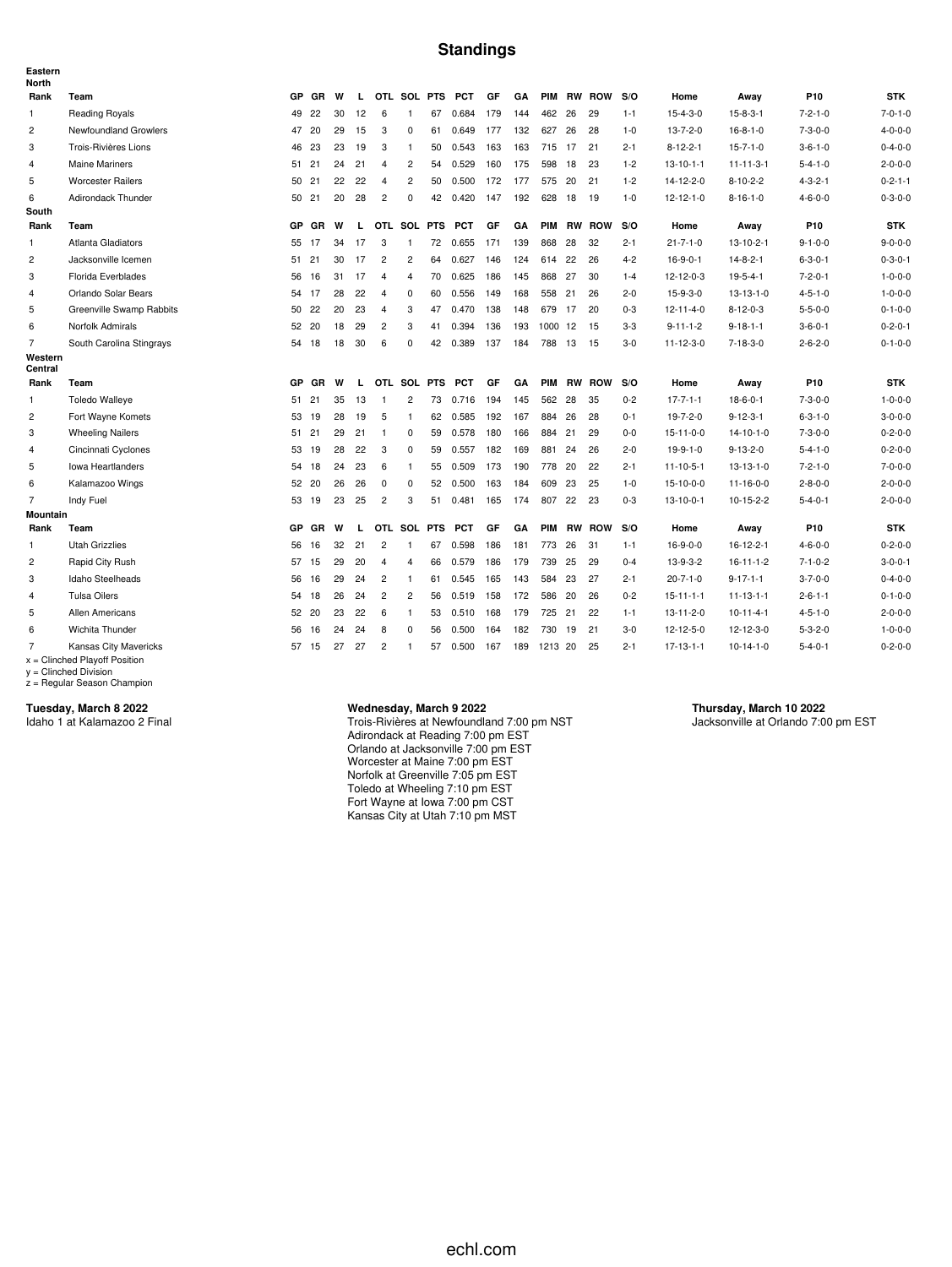## **Conference Standings**

| Eastern        |                                 |           |           |    |              |                |                |    |                      |                |         |            |     |               |                   |                   |                 |                 |
|----------------|---------------------------------|-----------|-----------|----|--------------|----------------|----------------|----|----------------------|----------------|---------|------------|-----|---------------|-------------------|-------------------|-----------------|-----------------|
| Rank           | Team                            |           | GP GR W   |    | $\mathsf{L}$ |                |                |    | OTL SOL PTS PCT      | GF             |         |            |     | GA S/O RW ROW | Home              | Away              | P <sub>10</sub> | <b>STK</b>      |
| $\mathbf{1}$   | <b>Reading Royals</b>           |           | 49 22     | 30 | 12           | 6              | $\mathbf{1}$   | 67 | 0.684 179 144 1-1    |                |         |            | -26 | 29            | $15 - 4 - 3 - 0$  | $15 - 8 - 3 - 1$  | $7 - 2 - 1 - 0$ | $7 - 0 - 1 - 0$ |
| $\overline{c}$ | <b>Atlanta Gladiators</b>       |           | 55 17     |    | 34 17        | 3              | -1             | 72 | 0.655 171 139 2-1 28 |                |         |            |     | 32            | $21 - 7 - 1 - 0$  | $13 - 10 - 2 - 1$ | $9 - 1 - 0 - 0$ | $9 - 0 - 0 - 0$ |
| 3              | Newfoundland Growlers           | 47        | -20       | 29 | 15           | 3              | $\Omega$       | 61 | 0.649 177 132 1-0    |                |         |            | 26  | 28            | $13 - 7 - 2 - 0$  | $16 - 8 - 1 - 0$  | $7 - 3 - 0 - 0$ | $4 - 0 - 0 - 0$ |
| $\overline{4}$ | Jacksonville Icemen             |           | 51 21     |    | 30 17        | $\overline{2}$ | 2              | 64 | 0.627 146 124 4-2 22 |                |         |            |     | 26            | $16-9-0-1$        | $14 - 8 - 2 - 1$  | $6 - 3 - 0 - 1$ | $0 - 3 - 0 - 1$ |
| 5              | Florida Everblades              | 56        | 16        |    | 31 17        | 4              | 4              | 70 | 0.625                | 186            | 145     | 1-4 27     |     | 30            | 12-12-0-3         | $19-5-4-1$        | $7 - 2 - 0 - 1$ | $1 - 0 - 0 - 0$ |
| 6              | Orlando Solar Bears             |           | 54 17     | 28 | -22          | 4              | 0              | 60 | 0.556                | 149 168 2-0 21 |         |            |     | 26            | $15-9-3-0$        | $13-13-1-0$       | $4 - 5 - 1 - 0$ | $1 - 0 - 0 - 0$ |
| $\overline{7}$ | Trois-Rivières Lions            |           | 46 23     |    | 23 19        | 3              | 1              | 50 | 0.543 163 163 2-1 17 |                |         |            |     | 21            | $8 - 12 - 2 - 1$  | $15 - 7 - 1 - 0$  | $3 - 6 - 1 - 0$ | $0 - 4 - 0 - 0$ |
| 8              | <b>Maine Mariners</b>           |           | 51 21     | 24 | 21           | 4              | $\overline{c}$ | 54 | 0.529                | 160 175 1-2 18 |         |            |     | 23            | $13 - 10 - 1 - 1$ | $11 - 11 - 3 - 1$ | $5 - 4 - 1 - 0$ | $2 - 0 - 0 - 0$ |
| 9              | <b>Worcester Railers</b>        |           | 50 21     | 22 | 22           | 4              | $\overline{c}$ | 50 | 0.500 172 177 1-2 20 |                |         |            |     | 21            | 14-12-2-0         | $8 - 10 - 2 - 2$  | $4 - 3 - 2 - 1$ | $0 - 2 - 1 - 1$ |
| 10             | <b>Greenville Swamp Rabbits</b> | 50        | 22        | 20 | 23           | 4              | 3              | 47 | 0.470                | 138 148        |         | $0-3$ 17   |     | 20            | $12 - 11 - 4 - 0$ | $8 - 12 - 0 - 3$  | $5 - 5 - 0 - 0$ | $0 - 1 - 0 - 0$ |
| 11             | Adirondack Thunder              | 50        | -21       | 20 | -28          | 2              | 0              | 42 | 0.420 147 192 1-0 18 |                |         |            |     | 19            | $12 - 12 - 1 - 0$ | $8 - 16 - 1 - 0$  | $4 - 6 - 0 - 0$ | $0 - 3 - 0 - 0$ |
| 12             | Norfolk Admirals                |           | 52 20     | 18 | 29           | $\overline{2}$ | 3              | 41 | 0.394 136 193 3-3 12 |                |         |            |     | -15           | $9 - 11 - 1 - 2$  | $9 - 18 - 1 - 1$  | $3 - 6 - 0 - 1$ | $0 - 2 - 0 - 1$ |
| 13             | South Carolina Stingrays        |           | 54 18     | 18 | 30           | 6              | $\Omega$       | 42 | 0.389 137 184 3-0 13 |                |         |            |     | - 15          | $11 - 12 - 3 - 0$ | $7 - 18 - 3 - 0$  | $2 - 6 - 2 - 0$ | $0 - 1 - 0 - 0$ |
| Western        |                                 |           |           |    |              |                |                |    |                      |                |         |            |     |               |                   |                   |                 |                 |
| Rank           | Team                            | <b>GP</b> | <b>GR</b> | W  | L            |                | OTL SOL PTS    |    | <b>PCT</b>           | GF             |         |            |     | GA S/O RW ROW | Home              | Away              | P <sub>10</sub> | <b>STK</b>      |
| $\mathbf{1}$   | <b>Toledo Walleye</b>           |           | 51 21     |    | 35 13        |                | $\overline{c}$ | 73 | 0.716 194 145 0-2 28 |                |         |            |     | 35            | $17 - 7 - 1 - 1$  | $18-6-0-1$        | $7 - 3 - 0 - 0$ | $1 - 0 - 0 - 0$ |
| $\overline{c}$ | <b>Utah Grizzlies</b>           | 56        | 16        | 32 | 21           | 2              | 1              | 67 | 0.598 186            |                | 181 1-1 |            | -26 | 31            | $16-9-0-0$        | 16-12-2-1         | $4 - 6 - 0 - 0$ | $0 - 2 - 0 - 0$ |
| 3              | Fort Wayne Komets               | 53        | 19        | 28 | 19           | 5              | $\mathbf{1}$   | 62 | 0.585 192 167 0-1 26 |                |         |            |     | 28            | $19 - 7 - 2 - 0$  | $9 - 12 - 3 - 1$  | $6 - 3 - 1 - 0$ | $3 - 0 - 0 - 0$ |
| 4              | Rapid City Rush                 |           | 57 15     | 29 | 20           | 4              | 4              | 66 | 0.579                | 186            | 179     | $0-4$ 25   |     | 29            | 13-9-3-2          | $16 - 11 - 1 - 2$ | $7 - 1 - 0 - 2$ | $3 - 0 - 0 - 1$ |
| 5              | <b>Wheeling Nailers</b>         | 51        | 21        | 29 | 21           | 1              | $\Omega$       | 59 | 0.578 180 166        |                |         | $0 - 0$ 21 |     | 29            | $15 - 11 - 0 - 0$ | $14 - 10 - 1 - 0$ | $7 - 3 - 0 - 0$ | $0 - 2 - 0 - 0$ |
| 6              | Cincinnati Cyclones             | 53        | 19        |    | 28 22        | 3              | $\Omega$       | 59 | 0.557 182 169 2-0 24 |                |         |            |     | 26            | $19-9-1-0$        | $9 - 13 - 2 - 0$  | $5 - 4 - 1 - 0$ | $0 - 2 - 0 - 0$ |
| 7              | Idaho Steelheads                | 56        | 16        | 29 | 24           | $\overline{c}$ | 1              | 61 | 0.545                | 165 143        |         | $2 - 1$ 23 |     | 27            | $20 - 7 - 1 - 0$  | $9 - 17 - 1 - 1$  | $3 - 7 - 0 - 0$ | $0 - 4 - 0 - 0$ |
| 8              | <b>Tulsa Oilers</b>             |           | 54 18     | 26 | 24           | 2              | 2              | 56 | 0.519 158 172 0-2 20 |                |         |            |     | 26            | $15 - 11 - 1 - 1$ | $11 - 13 - 1 - 1$ | $2 - 6 - 1 - 1$ | $0 - 1 - 0 - 0$ |
| 9              | <b>Allen Americans</b>          |           | 52 20     | 23 | 22           | 6              | 1              | 53 | 0.510 168            |                | 179     | $1 - 1$ 21 |     | 22            | $13 - 11 - 2 - 0$ | $10-11-4-1$       | $4 - 5 - 1 - 0$ | $2 - 0 - 0 - 0$ |
| 10             | Iowa Heartlanders               | 54        | 18        | 24 | 23           | 6              | 1              | 55 | 0.509                | 173 190        |         | $2 - 1$ 20 |     | 22            | $11 - 10 - 5 - 1$ | $13 - 13 - 1 - 0$ | $7 - 2 - 1 - 0$ | $7 - 0 - 0 - 0$ |
| 11             | Kalamazoo Wings                 |           | 52 20     | 26 | -26          | $\Omega$       | 0              | 52 | 0.500 163 184 1-0 23 |                |         |            |     | 25            | $15-10-0-0$       | $11 - 16 - 0 - 0$ | $2 - 8 - 0 - 0$ | $2 - 0 - 0 - 0$ |
| 12             | Wichita Thunder                 | 56        | 16        | 24 | 24           | 8              | 0              | 56 | 0.500                |                | 164 182 | $3-0$      | -19 | 21            | 12-12-5-0         | 12-12-3-0         | $5 - 3 - 2 - 0$ | $1 - 0 - 0 - 0$ |
|                |                                 |           |           |    |              |                |                |    |                      |                |         |            |     |               |                   |                   |                 |                 |
| 13             | Kansas City Mavericks           |           | 57 15     | 27 | 27           | 2              | 1              | 57 | 0.500 167 189 2-1 20 |                |         |            |     | 25            | $17 - 13 - 1 - 1$ | $10-14-1-0$       | $5 - 4 - 0 - 1$ | $0 - 2 - 0 - 0$ |
| 14             | Indy Fuel                       | 53        | 19        | 23 | 25           | 2              | 3              | 51 | 0.481 165 174 0-3 22 |                |         |            |     | 23            | $13 - 10 - 0 - 1$ | $10-15-2-2$       | $5 - 4 - 0 - 1$ | $2 - 0 - 0 - 0$ |

\* Division Leader x = Clinched Playoff Position

y = Clinched Division

z = Regular Season Champion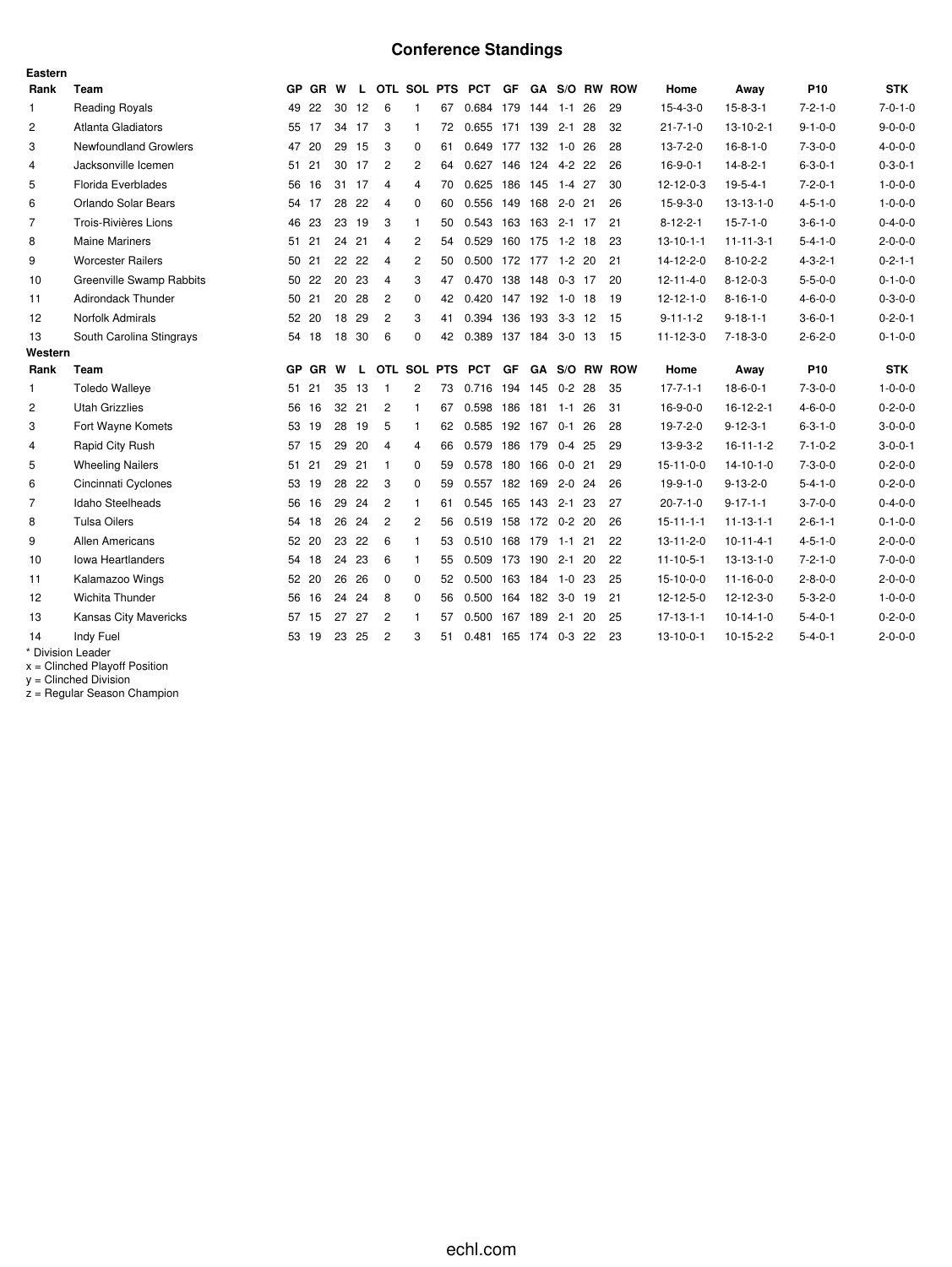## **Attendance Report**

| Team           | Yesterday | <b>Total</b> | Games | Average |
|----------------|-----------|--------------|-------|---------|
| Toledo         |           | 191663       | 26    | 7372    |
| Fort Wayne     |           | 188859       | 28    | 6745    |
| Jacksonville   |           | 161890       | 26    | 6227    |
| Tulsa          |           | 155478       | 28    | 5553    |
| Florida        |           | 137414       | 27    | 5089    |
| Orlando        |           | 135452       | 27    | 5017    |
| Idaho          |           | 138886       | 28    | 4960    |
| Cincinnati     |           | 140612       | 29    | 4849    |
| Utah           |           | 97658        | 25    | 3906    |
| Worcester      |           | 104117       | 28    | 3718    |
| Indy           |           | 85601        | 24    | 3567    |
| Wichita        |           | 103309       | 29    | 3562    |
| Atlanta        |           | 98662        | 29    | 3402    |
| South Carolina |           | 87879        | 26    | 3380    |
| Rapid City     |           | 90233        | 27    | 3342    |
| Kalamazoo      | 1673      | 82466        | 25    | 3299    |
| Adirondack     |           | 80993        | 25    | 3240    |
| Reading        |           | 68706        | 22    | 3123    |
| Allen          |           | 80904        | 26    | 3112    |
| Greenville     |           | 80313        | 27    | 2975    |
| Kansas City    |           | 91230        | 32    | 2851    |
| Norfolk        |           | 63885        | 23    | 2778    |
| Maine          |           | 67579        | 25    | 2703    |
| Trois-Rivières |           | 56266        | 23    | 2446    |
| lowa           |           | 50110        | 27    | 1856    |
| Wheeling       |           | 42528        | 26    | 1636    |
| Newfoundland   |           | 34572        | 22    | 1571    |
| League         | 1673      | 2717265      | 710   | 3827    |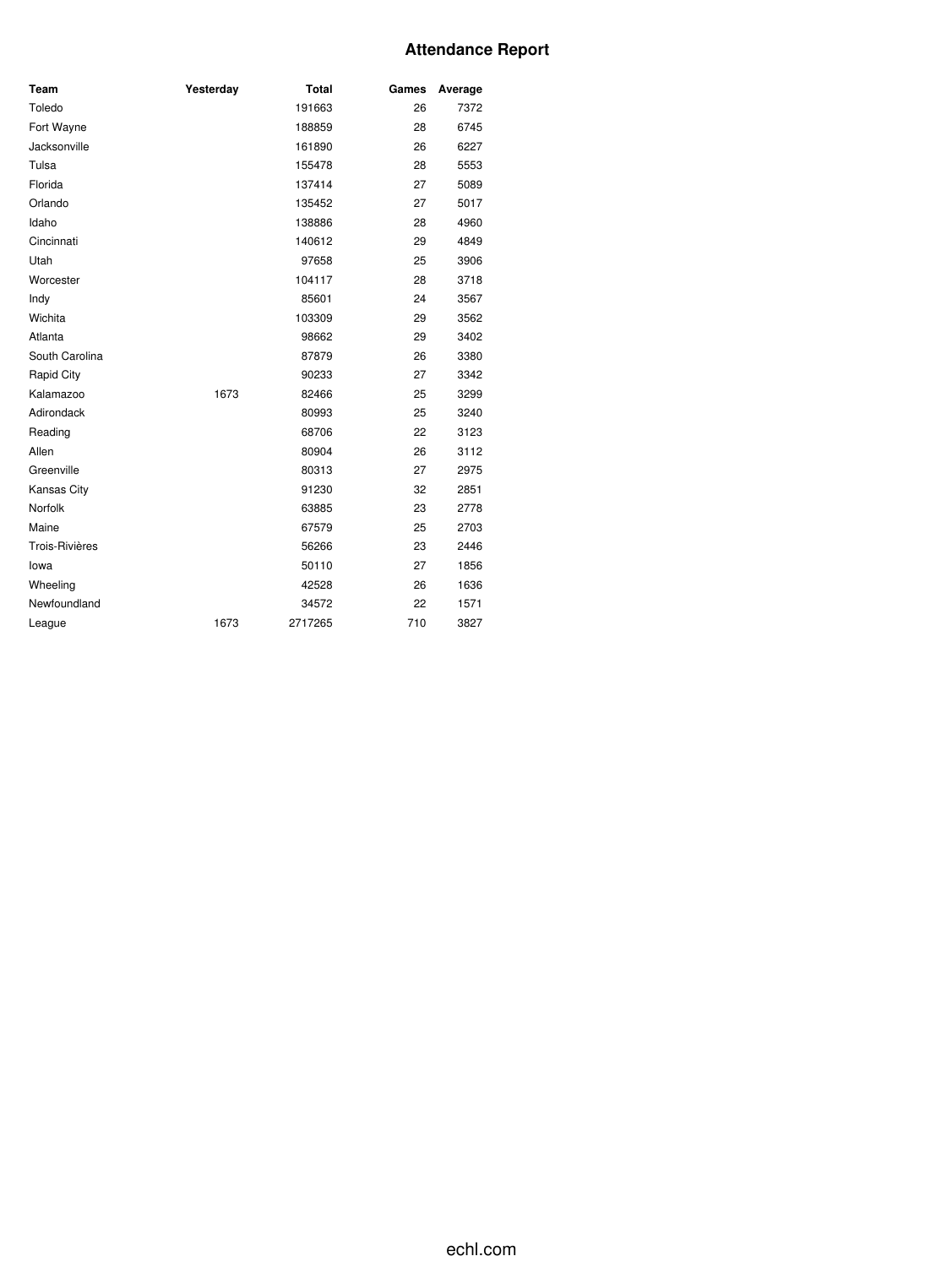## **Leaders (Overall)**

**Goals**

| <b>Top 20 Scorers</b>   |                           |            |    |               |    |            |
|-------------------------|---------------------------|------------|----|---------------|----|------------|
| Rank                    | Player                    | Team       | GP | G             | A  | <b>PTS</b> |
| 1                       | <b>Chad Costello</b>      | <b>ALN</b> | 52 | 23            | 36 | 59         |
| $\overline{c}$          | <b>Blake Winiecki</b>     | <b>FLA</b> | 52 | 25            | 33 | 58         |
| 3                       | Darik Angeli              | KC         | 49 | 23            | 35 | 58         |
| $\overline{\mathbf{4}}$ | <b>TJ Hensick</b>         | <b>TOL</b> | 46 | 19            | 38 | 57         |
| 5                       | Will Graber               | <b>FW</b>  | 40 | 14            | 43 | 57         |
| 6                       | John McCarron             | <b>FLA</b> | 53 | 24            | 31 | 55         |
| 7                       | Patrick Watling           | WHL        | 35 | 20            | 32 | 52         |
| 8                       | Joe Pendenza              | <b>FLA</b> | 56 | 20            | 31 | 51         |
| 9                       | Zach O'Brien              | <b>NFL</b> | 36 | 19            | 32 | 51         |
| 10                      | <b>Jack Combs</b>         | <b>ALN</b> | 42 | 18            | 33 | 51         |
| 11                      | Louie Caporusso           | <b>CIN</b> | 51 | 17            | 34 | 51         |
| 12                      | Jesse Schultz             | <b>CIN</b> | 53 | 17            | 34 | 51         |
| 13                      | Dylan Sadowy              | <b>TUL</b> | 51 | 25            | 25 | 50         |
| 14                      | Jay Dickman               | <b>WIC</b> | 50 | 18            | 32 | 50         |
| 15                      | Cody Sylvester            | <b>ATL</b> | 45 | 24            | 25 | 49         |
| 16                      | Kris Bennett              | IA         | 32 | 23            | 26 | 49         |
| 17                      | A.J. White                | <b>IDH</b> | 56 | 20            | 29 | 49         |
| 18                      | Logan Nelson              | RC         | 45 | 18            | 31 | 49         |
| 19                      | Nick Pastujov             | KC         | 41 | 21            | 27 | 48         |
| 20                      | Patrick Bajkov            | <b>REA</b> | 49 | 19            | 29 | 48         |
| <b>Minor Penalties</b>  |                           |            |    |               |    |            |
| Rank                    | Player                    | Team       | GР | <b>MinPen</b> |    |            |
| $\mathbf{1}$            | <b>Andrew Nielsen</b>     | <b>UTA</b> | 36 | 42            |    |            |
| $\overline{c}$          | Sam Thibault              | <b>NOR</b> | 50 | 41            |    |            |
| 3                       | Sean Allen                | <b>WIC</b> | 44 | 38            |    |            |
| 4                       | Mikael Robidoux           | KC         | 32 | 36            |    |            |
| 5                       | <b>Riley McKay</b>        | <b>IND</b> | 42 | 36            |    |            |
|                         | <b>Power Play Goals</b>   |            |    |               |    |            |
| Rank                    | Player                    | Team       | GP | <b>PPG</b>    |    |            |
| $\mathbf{1}$            | Jake Smith                | IA         | 39 | 11            |    |            |
| $\overline{c}$          | A.J. White                | <b>IDH</b> | 56 | 10            |    |            |
| 3                       | Ross Olsson               | <b>WOR</b> | 37 | 9             |    |            |
| $\overline{4}$          | Several Players Tied      |            |    | 8             |    |            |
|                         |                           |            |    |               |    |            |
| <b>Shots</b>            |                           |            |    |               |    |            |
| Rank                    | Player                    | Team       | GP | <b>Shots</b>  |    |            |
| $\mathbf{1}$            | Logan Nelson              | <b>RC</b>  | 45 | 222           |    |            |
| $\overline{2}$          | Spencer Watson            | <b>IND</b> | 50 | 201           |    |            |
| 3                       | Jack Doremus              | TUL        | 48 | 199           |    |            |
| 4                       | Darik Angeli              | KC.        | 49 | 189           |    |            |
| 5                       | <b>Brian Bowen</b>        | <b>UTA</b> | 52 | 188           |    |            |
|                         | <b>Game Winning Goals</b> |            |    |               |    |            |
| Rank                    | Player                    | Team       | GP | GWG           |    |            |
| $\mathbf{1}$            | Cody Sylvester            | ATL        | 45 | 7             |    |            |
| $\overline{c}$          | Charle-Edouard D'Astous   | <b>UTA</b> | 42 | 6             |    |            |
| 3                       | Several Players Tied      |            |    | 5             |    |            |

# **Shootout Goals**

| nank | <b>Player</b>        | learn SC |  |
|------|----------------------|----------|--|
|      | Several Players Tied |          |  |

**Rank Player Team SOG SOA**

| Rank                   | Player                               | Team       | GР | G              |             |            |
|------------------------|--------------------------------------|------------|----|----------------|-------------|------------|
| 1                      | <b>Blake Winiecki</b>                | <b>FLA</b> | 52 | 25             |             |            |
| $\overline{c}$         | Dylan Sadowy                         | <b>TUL</b> | 51 | 25             |             |            |
| 3                      | John McCarron                        | <b>FLA</b> | 53 | 24             |             |            |
| 4                      | Cody Sylvester                       | ATL        | 45 | 24             |             |            |
| 5                      | Several Players Tied                 |            |    | 23             |             |            |
| <b>Assists</b>         |                                      |            |    |                |             |            |
| Rank                   | Player                               | Team       | GP | A              |             |            |
| 1                      | <b>Will Graber</b>                   | <b>FW</b>  | 40 | 43             |             |            |
| $\overline{c}$         | <b>TJ Hensick</b>                    | <b>TOL</b> | 46 | 38             |             |            |
| 3                      | <b>Chad Costello</b>                 | <b>ALN</b> | 52 | 36             |             |            |
| 4                      | Darik Angeli                         | KC         | 49 | 35             |             |            |
| 5                      | Several Players Tied                 |            |    | 34             |             |            |
| <b>Penalty Minutes</b> |                                      |            |    |                |             |            |
| Rank                   | Player                               | Team       | GP | <b>PIM</b>     |             |            |
| 1                      | Mikael Robidoux                      | KC         | 32 | 227            |             |            |
| $\overline{c}$         | * Riley McKay                        | <b>IND</b> | 42 | 152            |             |            |
| 3                      | Luke Nogard                          | IA         | 41 | 150            |             |            |
| 4                      | Loren Ulett                          | KC.        | 50 | 145            |             |            |
| 5                      | Sean Allen                           | <b>WIC</b> | 44 | 136            |             |            |
| <b>Major Penalties</b> |                                      |            |    |                |             |            |
| Rank                   | Player                               | Team       |    | GP MajPen      |             |            |
| 1                      | Mikael Robidoux                      | KC         | 32 | 11             |             |            |
| $\overline{c}$         | * Nico Blachman                      | <b>SC</b>  | 26 | 10             |             |            |
| 3                      | Michael Turner                       | <b>ATL</b> | 45 | 10             |             |            |
| 4                      | Josh Thrower                         | <b>ATL</b> | 47 | 9              |             |            |
| 5                      | Several Players Tied                 |            |    | 8              |             |            |
|                        | <b>Short Handed Goals</b>            |            |    |                |             |            |
| Rank                   | Player                               | Team       |    | GP SHG         |             |            |
| 1                      | John McCarron                        | <b>FLA</b> | 53 | 5              |             |            |
| $\overline{c}$         | Matthew Boucher                      | <b>UTA</b> | 20 | $\overline{4}$ |             |            |
| 3                      | <b>Trey Bradley</b>                  | <b>UTA</b> | 31 | 4              |             |            |
| 4                      | Erik Bradford                        | KAL        | 34 | $\overline{4}$ |             |            |
| 5                      | Oliver Cooper                        | <b>FW</b>  | 36 | $\overline{4}$ |             |            |
| Rank                   | <b>Shooting Percentage</b><br>Player | Team       | GР |                | Goals Shots | <b>PCT</b> |
| $^{\star}$<br>1        | Sanghoon Shin                        | <b>ATL</b> | 14 | 10             | 37          | 27.0       |
| $\overline{2}$         | * Orrin Centazzo                     | <b>NFL</b> | 35 | 19             | 75          | 25.3       |
| 3                      | John Albert                          | TOL        | 32 | 20             | 83          | 24.1       |
| 4                      | Justin Almeida                       | <b>WHL</b> | 33 | 20             | 87          | 23.0       |
| 5                      | Thomas Ebbing                        | <b>REA</b> | 49 | 19             | 83          | 22.9       |
| <b>Plus/Minus</b>      |                                      |            |    |                |             |            |
| Rank                   | Player                               | Team       | GР | +/-            |             |            |
| 1                      | Xavier Bouchard                      | <b>FLA</b> | 48 | 28             |             |            |
| $\overline{c}$         | Will Graber                          | <b>FW</b>  | 40 | 25             |             |            |
| 3                      | <b>TJ Hensick</b>                    | TOL        | 46 | 25             |             |            |
| 4                      | John McCarron                        | <b>FLA</b> | 53 | 24             |             |            |
| 5                      | Nick Pastujov                        | КC         | 41 | 23             |             |            |
|                        | <b>Shootout Percentage</b>           |            |    |                |             |            |
| Rank                   | Player                               |            |    | Team SOG SOA   | <b>SO%</b>  |            |
| 1                      | Several Players Tied                 |            |    |                | 100.0       |            |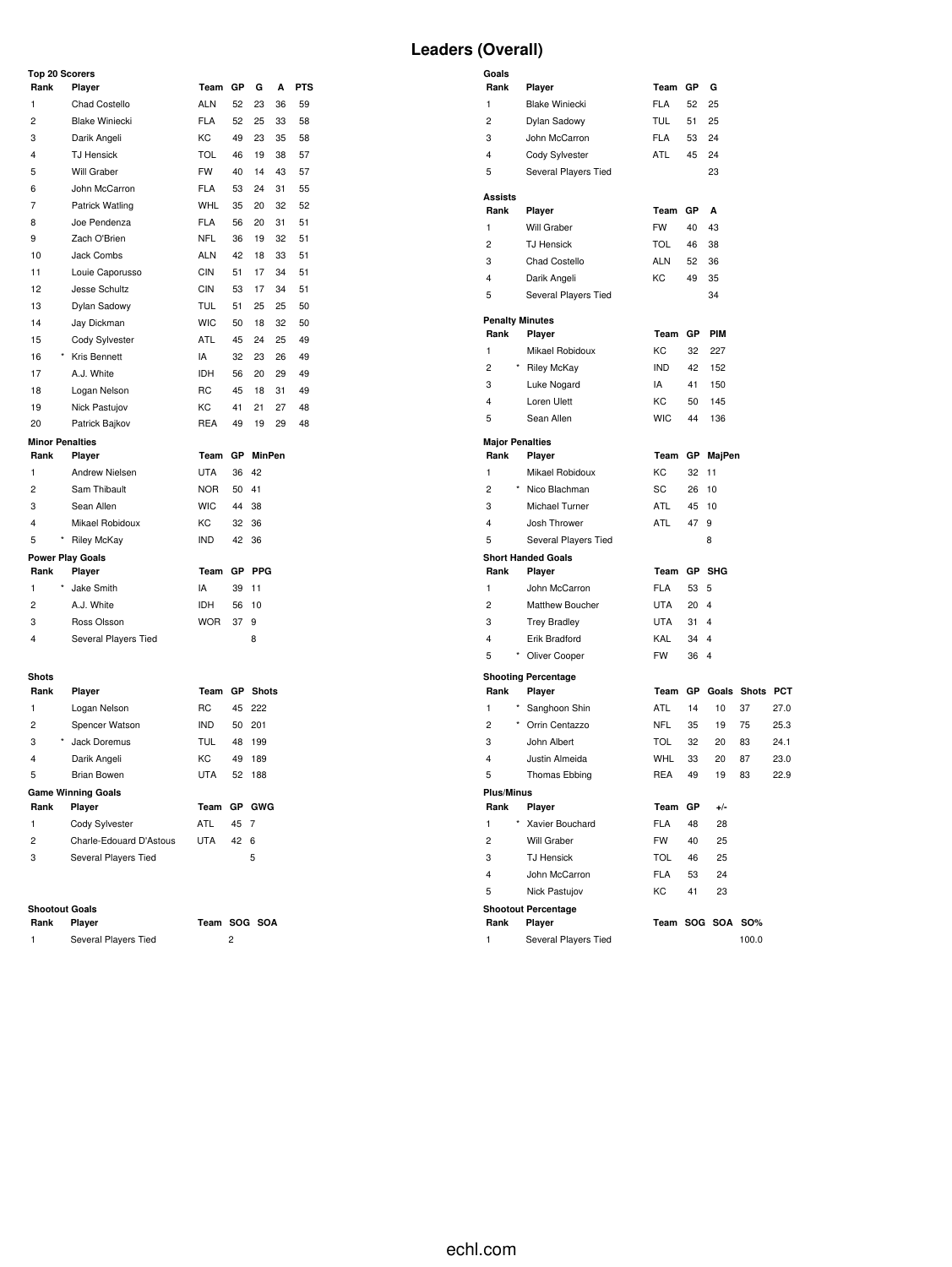## **Leading Goalies**

|                 | Top 15 Goalies (by GAA)     |                       |           |              | W  |                |                |                         | <b>SO</b>      | GА |                   |                                           |                         |                        |                            |                     |           |                   | SV%        |                    |      |       |  |
|-----------------|-----------------------------|-----------------------|-----------|--------------|----|----------------|----------------|-------------------------|----------------|----|-------------------|-------------------------------------------|-------------------------|------------------------|----------------------------|---------------------|-----------|-------------------|------------|--------------------|------|-------|--|
| Rank<br>1       | Player<br>Keith Petruzzelli | Team GP<br><b>NFL</b> | 19        | Mins<br>1133 | 13 | L<br>5         | 1              | OTL SOL<br>0            | 4              | 37 | 1.96              | <b>GAA SOW</b><br>$\overline{\mathbf{0}}$ | 0                       | 0                      | SOL SOGA SOA<br>0          | <b>SO%</b><br>0.000 | SΑ<br>540 | <b>SVS</b><br>503 | 0.931      |                    |      |       |  |
| $\overline{c}$  | François Brassard           | <b>JAX</b>            | 17        | 1035         | 10 | 5              | $\mathbf{1}$   | $\mathbf{1}$            | $\pmb{0}$      | 36 | 2.09              | $\overline{2}$                            | $\mathbf{1}$            | $\overline{2}$         | 10                         | 0.800 431           |           | 395               | 0.916      |                    |      |       |  |
| 3               | <b>Tyler Parks</b>          | ATL                   | 23        | 1376         | 16 | 4              | $\overline{c}$ | $\mathbf{1}$            | $\overline{c}$ | 49 | $2.14$ 1          |                                           | 1                       | $\mathbf{1}$           | 5                          | 0.800 711           |           | 662               | 0.931      |                    |      |       |  |
| 4               | Parker Gahagen              | <b>FLA</b>            | 25        | 1433         | 13 | 8              | $\mathbf{1}$   | 1                       | 4              | 52 | 2.18              | $\overline{1}$                            | 1                       | $\mathbf{1}$           | 6                          | 0.833 676           |           | 624               | 0.923      |                    |      |       |  |
| 5               | John Lethemon               | GRN                   |           | 20 1149      | 8  | 9              | $\mathbf{1}$   | $\overline{\mathbf{c}}$ | $\overline{2}$ | 46 | $2.40 \quad 0$    |                                           | $\overline{2}$          | 3                      | 5                          | 0.400 536           |           | 490               | 0.914      |                    |      |       |  |
| 6               | <b>Charles Williams</b>     | <b>JAX</b>            | 21        | 1265         | 12 | 8              | 0              | 1                       | 1              | 51 | $2.42 \quad 0$    |                                           | 1                       | $\overline{2}$         | 3                          | 0.333 543           |           | 492               | 0.906      |                    |      |       |  |
| 7               | Jake Kupsky                 | IDH                   | 26        | 1400         | 13 | 11             | 0              | $\mathbf 0$             | $\overline{c}$ | 58 | 2.48              | $\mathbf 0$                               | $\mathbf 0$             | $\mathbf 0$            | 0                          | 0.000               | 645       | 587               | 0.910      |                    |      |       |  |
| 8               | <b>Colton Point</b>         | IDH                   | 18        | 1032         | 7  | 8              | $\overline{c}$ | $\mathbf 0$             | 3              | 43 | 2.50              | $\overline{2}$                            | $\mathbf 0$             | $\overline{1}$         | 8                          | 0.875 499           |           | 456               | 0.914      |                    |      |       |  |
| 9               | Lukas Parik                 | RC                    | 24        | 1423         | 11 | 7              | 3              | 3                       | 1              | 60 | 2.53              | 0                                         | 3                       | $\overline{4}$         | 12                         | 0.667               | 755       | 695               | 0.921      |                    |      |       |  |
| 10              | Evan Fitzpatrick            | GRN                   | 18        | 1075         | 6  | 9              | $\overline{2}$ | $\mathbf 0$             | $\overline{2}$ | 46 | $2.57$ 0          |                                           | $\mathbf 0$             | $\mathbf 0$            | $\mathbf 0$                | 0.000 526           |           | 480               | 0.913      |                    |      |       |  |
| 11              | <b>Brad Barone</b>          | ORL                   | 39        | 2193         | 21 | 13             | 3              | $\mathbf 0$             | 3              | 94 | 2.57 <sup>2</sup> |                                           | 0                       | $\overline{1}$         | 5                          | 0.800 1227          |           | 1133              | 0.923      |                    |      |       |  |
| 12              | Daniel Mannella             | <b>TUL</b>            | 35        | 2037         | 19 | 12             | 1              | 1                       | 1              | 89 | $2.62 \quad 0$    |                                           | 1                       | 3                      | 6                          | 0.500 980           |           | 891               | 0.909      |                    |      |       |  |
| 13              | Mat Robson                  | <b>CIN</b>            | 21        | 1203         | 11 | $\overline{7}$ | $\mathbf{1}$   | $\mathbf 0$             | 1              | 53 | $2.64$ 1          |                                           | $\mathbf 0$             | $\mathbf 0$            | 3                          | 1.000 525           |           | 472               | 0.899      |                    |      |       |  |
| 14              | <b>Billy Christopoulos</b>  | <b>TOL</b>            | 24        | 1405         | 17 | 5              | 0              | $\overline{c}$          | 0              | 62 | 2.65              | $\mathbf 0$                               | $\overline{\mathbf{c}}$ | $\overline{4}$         | $\overline{7}$             | 0.429               | 728       | 666               | 0.915      |                    |      |       |  |
| 15              | Kirill Ustimenko            | <b>REA</b>            | 19        | 1056         | 9  | 6              | 3              | $\mathbf 0$             | 0              | 47 | $2.67$ 0          |                                           | 0                       | $\mathbf 0$            | $\mathbf 0$                | 0.000 558           |           | 511               | 0.916      |                    |      |       |  |
|                 |                             |                       |           |              |    |                |                |                         |                |    |                   |                                           |                         |                        |                            |                     |           |                   |            |                    |      |       |  |
| Wins            |                             |                       |           |              |    |                |                |                         |                |    |                   |                                           | <b>Saves</b>            |                        |                            |                     |           |                   |            |                    |      |       |  |
| Rank            | Player                      | Team                  | W         |              |    |                |                |                         |                |    |                   |                                           | Rank                    |                        | Player                     |                     |           |                   | Team SVS   |                    |      |       |  |
| 1               | <b>Brad Barone</b>          | ORL                   | 21        |              |    |                |                |                         |                |    |                   |                                           | 1                       |                        | <b>Brad Barone</b>         |                     |           |                   | ORL        | 1133               |      |       |  |
| $\overline{2}$  | Daniel Mannella             | TUL                   | 19        |              |    |                |                |                         |                |    |                   |                                           | $\overline{2}$          |                        | Evan Buitenhuis            |                     |           |                   | <b>WIC</b> | 974                |      |       |  |
| 3               | <b>Billy Christopoulos</b>  | <b>TOL</b>            | 17        |              |    |                |                |                         |                |    |                   |                                           | 3                       |                        | <b>Trevor Gorsuch</b>      |                     |           |                   | KAL        | 959                |      |       |  |
| 4               | <b>Tyler Parks</b>          | ATL                   | 16        |              |    |                |                |                         |                |    |                   |                                           | $\overline{\mathbf{4}}$ |                        | Jeremy Brodeur             |                     |           |                   | MNE        | 898                |      |       |  |
| 5               | Several Goaltenders Tied    |                       | 15        |              |    |                |                |                         |                |    |                   |                                           | 5                       |                        | Daniel Mannella            |                     |           |                   | TUL        | 891                |      |       |  |
| Losses          |                             |                       |           |              |    |                |                |                         |                |    |                   |                                           |                         | <b>Save Percentage</b> |                            |                     |           |                   |            |                    |      |       |  |
| Rank            | Player                      | Team                  | L         |              |    |                |                |                         |                |    |                   |                                           | Rank                    |                        | Player                     |                     |           |                   | Team       | GΑ                 | SVS  | SV%   |  |
| 1               | <b>Trevor Gorsuch</b>       | KAL                   | 18        |              |    |                |                |                         |                |    |                   |                                           | $\mathbf{1}$            |                        | Keith Petruzzelli          |                     |           |                   | NFL        | 37                 | 503  | 0.931 |  |
| 2               | Evan Buitenhuis             | <b>WIC</b>            | 15        |              |    |                |                |                         |                |    |                   |                                           | $\overline{c}$          |                        | <b>Tyler Parks</b>         |                     |           |                   | ATL        | 49                 | 662  | 0.931 |  |
| 3               | Ryan Bednard                | SC                    | 15        |              |    |                |                |                         |                |    |                   |                                           | 3                       |                        | <b>Brad Barone</b>         |                     |           |                   | ORL        | 94                 | 1133 | 0.923 |  |
| 4               | Dylan Wells                 | <b>NOR</b>            | 14        |              |    |                |                |                         |                |    |                   |                                           | $\overline{4}$          |                        | Parker Gahagen             |                     |           |                   | <b>FLA</b> | 52                 | 624  | 0.923 |  |
| 5               | <b>Brad Barone</b>          | ORL                   | 13        |              |    |                |                |                         |                |    |                   |                                           | 5                       |                        | * Lukas Parik              |                     |           |                   | RC         | 60                 | 695  | 0.921 |  |
|                 |                             |                       |           |              |    |                |                |                         |                |    |                   |                                           |                         |                        |                            |                     |           |                   |            |                    |      |       |  |
| Mins            |                             |                       |           |              |    |                |                |                         |                |    |                   |                                           |                         |                        |                            |                     |           |                   |            |                    |      |       |  |
| Rank            | Player                      | <b>Team Mins</b>      |           |              |    |                |                |                         |                |    |                   |                                           |                         | <b>Shootout Wins</b>   |                            |                     |           |                   |            |                    |      |       |  |
| 1               | <b>Brad Barone</b>          | ORL                   | 2193      |              |    |                |                |                         |                |    |                   |                                           | Rank                    |                        | Player                     |                     |           |                   | Team SOW   |                    |      |       |  |
| 2               | Daniel Mannella             | TUL                   | 2037      |              |    |                |                |                         |                |    |                   |                                           | 1                       |                        | Ryan Bednard               |                     |           |                   | SC         | 3                  |      |       |  |
| 3               | <b>Trevor Gorsuch</b>       | KAL                   | 1913      |              |    |                |                |                         |                |    |                   |                                           | $\overline{2}$          |                        | Dylan Wells                |                     |           |                   | <b>NOR</b> | 3                  |      |       |  |
| 4               | Ryan Bednard                | SC                    | 1775      |              |    |                |                |                         |                |    |                   |                                           | 3                       |                        | Several Goaltenders Tied   |                     |           |                   |            | $\overline{c}$     |      |       |  |
| 5               | Evan Buitenhuis             | <b>WIC</b>            | 1765      |              |    |                |                |                         |                |    |                   |                                           |                         |                        |                            |                     |           |                   |            |                    |      |       |  |
| <b>Shutouts</b> |                             |                       |           |              |    |                |                |                         |                |    |                   |                                           |                         |                        | <b>Shootout Percentage</b> |                     |           |                   |            |                    |      |       |  |
| Rank            | Player                      | Team                  | <b>SO</b> |              |    |                |                |                         |                |    |                   |                                           | Rank                    |                        | Player                     |                     |           |                   |            | Team Saves Att SO% |      |       |  |
| 1               | Keith Petruzzelli           | NFL                   | 4         |              |    |                |                |                         |                |    |                   |                                           | 1                       |                        | <b>Tyler Wall</b>          |                     |           |                   | <b>JAX</b> | 5                  | 5    | 1.000 |  |
| $\overline{2}$  | <b>Trent Miner</b>          | UTA                   | 4         |              |    |                |                |                         |                |    |                   |                                           | $\overline{2}$          |                        | Peyton Jones               |                     |           |                   | UTA        | $\overline{7}$     | 7    | 1.000 |  |
| 3               | Parker Gahagen              | <b>FLA</b>            | 4         |              |    |                |                |                         |                |    |                   |                                           | 3                       |                        | Ryan Bednard               |                     |           |                   | SC         | 8                  | 9    | 0.889 |  |
| 4               | <b>Colton Point</b>         | IDH                   | 3         |              |    |                |                |                         |                |    |                   |                                           | 4                       |                        | <b>Colton Point</b>        |                     |           |                   | <b>IDH</b> | $\overline{7}$     | 8    | 0.875 |  |
|                 | <b>Brad Barone</b>          | ORL                   | 3         |              |    |                |                |                         |                |    |                   |                                           | 5                       |                        | Parker Gahagen             |                     |           |                   | <b>FLA</b> | 5                  | 6    | 0.833 |  |

*\* indicates rookie*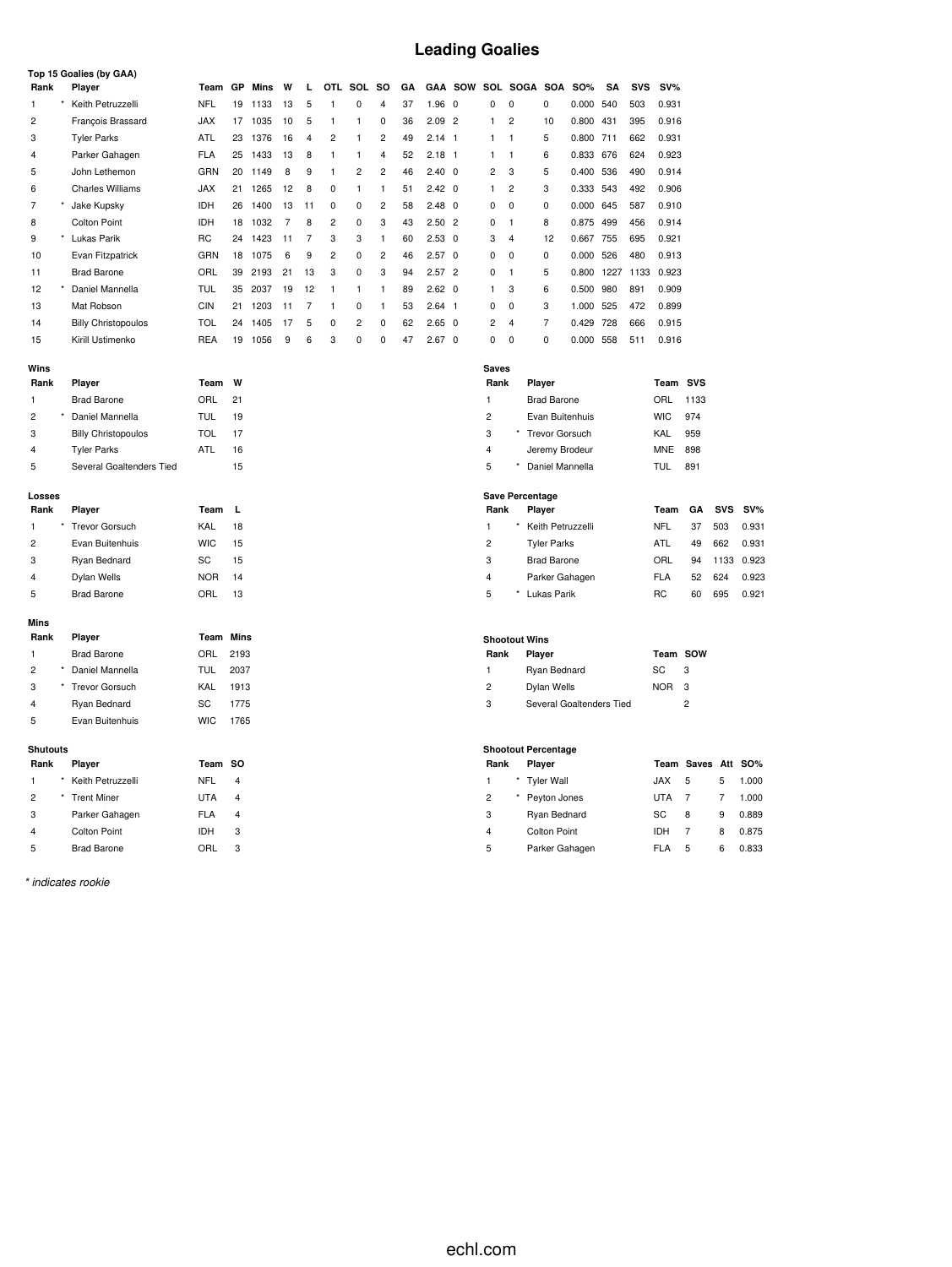## **Top 20 Scorers**

| Rank           |            | Player                  | Team       | GР | G             | A  | <b>PTS</b> |
|----------------|------------|-------------------------|------------|----|---------------|----|------------|
| 1              | $\star$    | Kris Bennett            | IA         | 32 | 23            | 26 | 49         |
| $\overline{2}$ | $\star$    | Jack Doremus            | TUL        | 48 | 22            | 23 | 45         |
| 3              | $\star$    | <b>Kaid Oliver</b>      | IA         | 52 | 11            | 32 | 43         |
| 4              | ×          | Luc Brown               | <b>IDH</b> | 55 | 15            | 26 | 41         |
| 5              | $\star$    | Mason Mannek            | UTA        | 56 | 17            | 23 | 40         |
| 6              | $\star$    | Josh Maniscalco         | WHL        | 45 | 13            | 27 | 40         |
| $\overline{7}$ | $\star$    | Jake Jaremko            | <b>FLA</b> | 55 | 13            | 27 | 40         |
| 8              | $^{\star}$ | Carter Johnson          | <b>WIC</b> | 54 | 15            | 23 | 38         |
| 9              | ×          | Benjamin Tardif         | <b>UTA</b> | 38 | 10            | 28 | 38         |
| 10             | $^{\star}$ | Patrick Grasso          | ADK        | 50 | 20            | 17 | 37         |
| 11             |            | Jake Smith              | IA         | 39 | 19            | 18 | 37         |
| 12             | *          | Jacob Hayhurst          | <b>WOR</b> | 45 | 11            | 26 | 37         |
| 13             | $\star$    | Logan Lambdin           | KAL        | 46 | 21            | 15 | 36         |
| 14             | $^\star$   | <b>Brett Gravelle</b>   | <b>RC</b>  | 53 | 19            | 17 | 36         |
| 15             | $^\star$   | Orrin Centazzo          | <b>NFL</b> | 35 | 19            | 16 | 35         |
| 16             | ×          | Lincoln Griffin         | CIN        | 44 | 17            | 18 | 35         |
| 17             | $^{\star}$ | Shawn Boudrias          | <b>FW</b>  | 40 | 16            | 18 | 34         |
| 18             | $\star$    | Jake Wahlin             | RC.        | 53 | 14            | 20 | 34         |
| 19             | $^{\star}$ | <b>Nick Master</b>      | <b>MNE</b> | 36 | 11            | 22 | 33         |
| 20             |            | Chris Ortiz             | <b>WHL</b> | 41 | 11            | 22 | 33         |
|                |            | <b>Minor Penalties</b>  |            |    |               |    |            |
| Rank           |            | Player                  | Team       | GP | <b>MinPen</b> |    |            |
| 1              | $^{\star}$ | <b>Riley McKay</b>      | <b>IND</b> | 42 | 36            |    |            |
| 2              | $\star$    | Gabe Guertler           | <b>ATL</b> | 53 | 29            |    |            |
| 3              |            | * Luke Lynch            | <b>JAX</b> | 36 | 25            |    |            |
| 4              | $\star$    | Jimmy Soper             | <b>TUL</b> | 51 | 24            |    |            |
| 5              | $^\star$   | Alex Brink              | SC         | 51 | 24            |    |            |
|                |            | <b>Power Play Goals</b> |            |    |               |    |            |
| Rank           |            | Player                  | Team       | GP | <b>PPG</b>    |    |            |
| 1              | $\star$    | Jake Smith              | IA         | 39 | 11            |    |            |

#### **Shots**

| Rank |         | Player                    | Team GP Shots |    |     |
|------|---------|---------------------------|---------------|----|-----|
| 1    |         | * Jack Doremus            | TUL           | 48 | 199 |
| 2    |         | * Luc Brown               | <b>IDH</b>    | 55 | 186 |
| 3    |         | * Josh Maniscalco         | WHL           | 45 | 178 |
| 4    |         | * Patrick Grasso          | <b>ADK</b>    | 50 | 158 |
| 5    |         | Benjamin Tardif           | <b>UTA</b>    | 38 | 144 |
|      |         | <b>Game Winning Goals</b> |               |    |     |
| Rank |         | Player                    | Team GP GWG   |    |     |
| 1    | $\star$ | <b>Nick Master</b>        | MNE           | 36 | -5  |
| 2    |         | Several Players Tied      |               |    | 4   |

 \* Orrin Centazzo NFL 35 8 Several Players Tied 6

#### **Shootout Goals**

| Rank           | <b>Plaver</b>        | Team SOG SOA |   |
|----------------|----------------------|--------------|---|
| $\overline{1}$ | * Colton Kehler      | IDH 2        | 2 |
| $\mathcal{P}$  | * James Sanchez      | $JAX$ 2      | 3 |
| -3             | Several Players Tied |              |   |

| Team SOG S |   |   |
|------------|---|---|
| IDH        | 2 | 2 |
| JAX.       | 2 | З |
|            |   |   |

## **Leaders (Rookies)**

| Goals                          |          |                            |            |    |                  |       |      |
|--------------------------------|----------|----------------------------|------------|----|------------------|-------|------|
| Rank                           |          | Player                     | Team       | GР | G                |       |      |
| 1                              |          | * Kris Bennett             | IA         | 32 | 23               |       |      |
| 2                              |          | Jack Doremus               | TUL        | 48 | 22               |       |      |
| 3                              |          | * Logan Lambdin            | KAL        | 46 | 21               |       |      |
| 4                              |          | * Patrick Grasso           | ADK        | 50 | 20               |       |      |
| 5                              |          | Several Players Tied       |            |    | 19               |       |      |
| Assists                        |          |                            |            |    |                  |       |      |
| Rank                           |          | Player                     | Team GP    |    | A                |       |      |
| 1                              |          | * Kaid Oliver              | IA         | 52 | 32               |       |      |
| 2                              |          | * Benjamin Tardif          | <b>UTA</b> | 38 | 28               |       |      |
| 3                              | *        | Josh Maniscalco            | WHL        | 45 | 27               |       |      |
| 4                              |          | * Jake Jaremko             | <b>FLA</b> | 55 | 27               |       |      |
| 5                              |          | Several Players Tied       |            |    | 26               |       |      |
|                                |          | <b>Penalty Minutes</b>     |            |    |                  |       |      |
| Rank                           |          | Player                     | Team GP    |    | <b>PIM</b>       |       |      |
| 1                              |          | * Riley McKay              | <b>IND</b> | 42 | 152              |       |      |
| 2                              | $\star$  | Nico Blachman              | SC         | 26 | 112              |       |      |
| 3                              | $^\star$ | Jack Van Boekel            | CIN        | 34 | 103              |       |      |
| 4                              |          | * Noah Corson              | <b>NOR</b> | 37 | 100              |       |      |
| 5                              |          | Jordan Schneider           | IND        | 43 | 92               |       |      |
|                                |          |                            |            |    |                  |       |      |
| <b>Major Penalties</b><br>Rank |          | Player                     |            |    | Team GP MajPen   |       |      |
| 1                              |          | * Nico Blachman            | SC         | 26 | 10               |       |      |
| 2                              |          | * Riley McKay              | IND        | 42 | 8                |       |      |
| 3                              |          | * Sean Leonard             | <b>NOR</b> | 24 | 8                |       |      |
| 4                              |          | * Dawson Butt              | ALN        | 39 | 8                |       |      |
| 5                              |          | Several Players Tied       |            |    | 7                |       |      |
|                                |          | <b>Short Handed Goals</b>  |            |    |                  |       |      |
| Rank                           |          | Player                     | Team GP    |    | <b>SHG</b>       |       |      |
| 1                              | $\star$  | Oliver Cooper              | <b>FW</b>  | 36 | $\overline{4}$   |       |      |
| 2                              |          | * William Leblanc          | TR         | 22 | 3                |       |      |
| 3                              |          | * Brandon Cutler           | UTA        | 23 | 3                |       |      |
| 4                              |          | * Benjamin Tardif          | UTA        | 38 | 3                |       |      |
| 5                              |          | Several Players Tied       |            |    | 2                |       |      |
|                                |          | <b>Shooting Percentage</b> |            |    |                  |       |      |
| Rank                           |          | Player                     | Team GP    |    | Goals            | Shots | PCT  |
| 1                              |          | * Sanghoon Shin            | <b>ATL</b> | 14 | 10               | 37    | 27.0 |
| 2                              |          | * Orrin Centazzo           | NFL        | 35 | 19               | 75    | 25.3 |
| 3                              |          | * Yauheni Aksiantsiuk      | IDH        | 28 | 16               | 73    | 21.9 |
| 4                              |          | * Kenny Hausinger          | <b>REA</b> | 36 | 8                | 38    | 21.1 |
| 5                              |          | * Will Cullen              | <b>WOR</b> | 20 | 6                | 29    | 20.7 |
| <b>Plus/Minus</b>              |          |                            |            |    |                  |       |      |
| Rank                           |          | Player                     | Team GP    |    | $+/-$            |       |      |
| 1                              |          | * Xavier Bouchard          | <b>FLA</b> | 48 | 28               |       |      |
| 2                              |          | * Matthew Cairns           | CIN        | 47 | 21               |       |      |
| 3                              |          | * Luke Martin              | <b>UTA</b> | 43 | 20               |       |      |
| 4                              |          | * Xavier Bernard           | ATL        | 19 | 17               |       |      |
| 5                              |          | * Jordan Sambrook          | <b>FLA</b> | 46 | 17               |       |      |
|                                |          | <b>Shootout Percentage</b> |            |    |                  |       |      |
| Rank                           |          | Player                     |            |    | Team SOG SOA SO% |       |      |
| 1                              |          | Several Players Tied       |            |    |                  | 100.0 |      |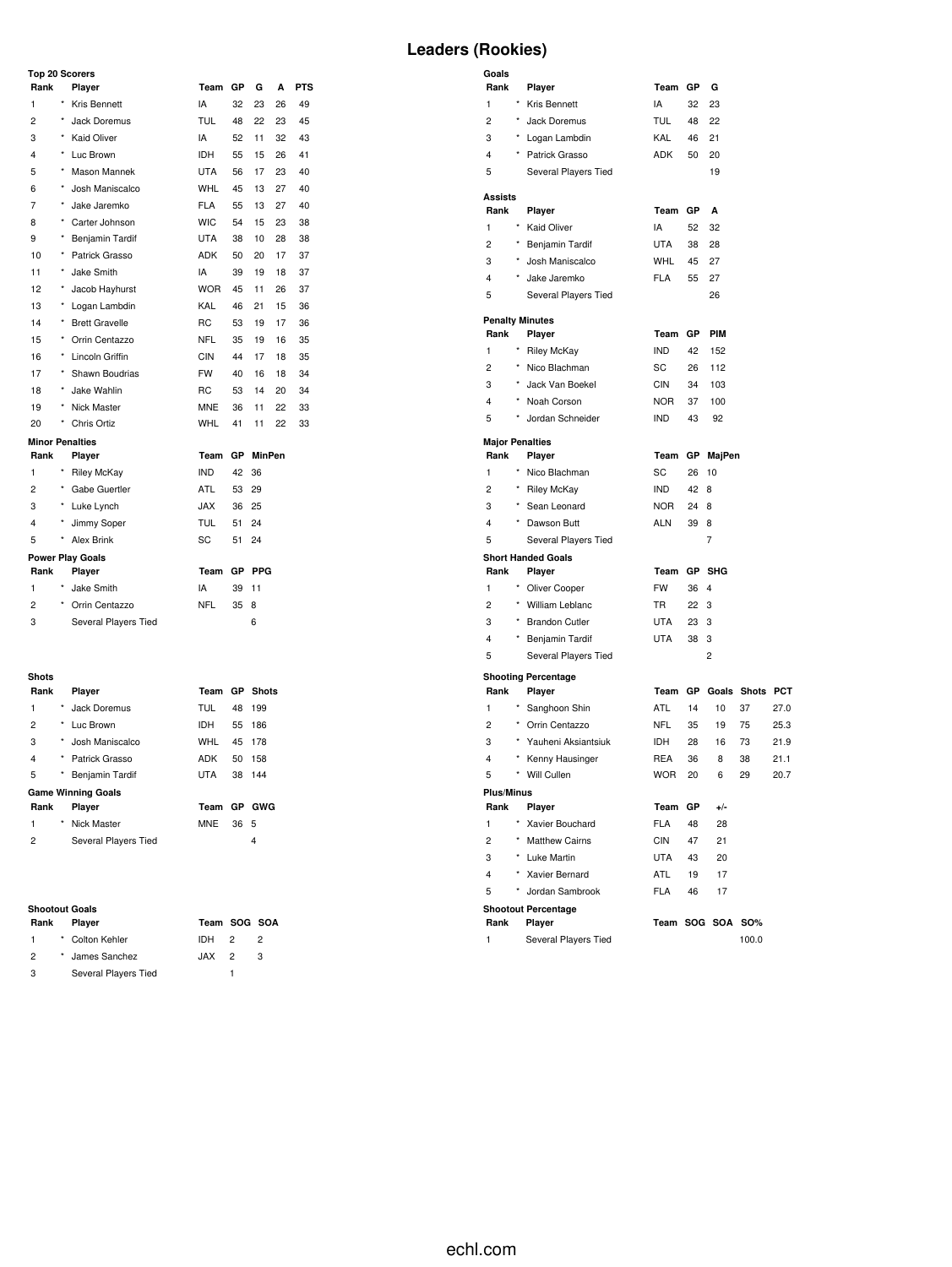### **Top 20 Scorers**

|  | Leaders (Defencemen) |
|--|----------------------|
|--|----------------------|

**Goals**

| Top 20 Scorers          |          |                                       |                  |          |                 |    |     |
|-------------------------|----------|---------------------------------------|------------------|----------|-----------------|----|-----|
| Rank                    | Player   |                                       | Team             | GP       | G               | A  | PTS |
| 1                       |          | Will Graber                           | <b>FW</b>        | 40       | 14              | 43 | 57  |
| 2                       |          | Charle-Edouard D'Astous               | <b>UTA</b>       | 42       | 20              | 24 | 44  |
| 3                       |          | Josh Maniscalco                       | <b>WHL</b>       | 45       | 13              | 27 | 40  |
| 4                       |          | Marcus Crawford                       | KC               | 48       | 8               | 32 | 40  |
| 5                       |          | Mike Lee                              | KC               | 50       | 10              | 28 | 38  |
| 6                       |          | Cam Clarke                            | <b>WIC</b>       | 53       | 6               | 32 | 38  |
| 7                       |          | <b>Tim Davison</b>                    | <b>ATL</b>       | 52       | 6               | 29 | 35  |
| 8                       |          | Randy Gazzola                         | <b>TOL</b>       | 41       | 9               | 25 | 34  |
| 9                       |          | Michael Brodzinski                    | ORL              | 51       | 7               | 27 | 34  |
| 10                      |          | Willie Corrin                         | <b>FW</b>        | 48       | 4               | 30 | 34  |
| 11                      |          | Chris Ortiz                           | <b>WHL</b>       | 41       | 11              | 22 | 33  |
| 12                      |          | Olivier Galipeau                      | <b>TR</b>        | 45       | 3               | 30 | 33  |
| 13                      | $\star$  | Connor Corcoran                       | <b>FW</b>        | 37       | 16              | 16 | 32  |
| 14                      | $^\star$ | Derek Topatigh                        | <b>ATL</b>       | 52       | 9               | 23 | 32  |
| 15                      |          | Luke Martin                           | <b>UTA</b>       | 43       | 8               | 24 | 32  |
| 16                      |          | Zach Malatesta                        | <b>MNE</b>       | 46       | 6               | 26 | 32  |
| 17                      |          | Dominic Cormier                       | <b>REA</b>       | 47       | 14              | 16 | 30  |
| 18                      |          | <b>Ben Finkelstein</b>                | <b>NFL</b>       | 19       | 5               | 25 | 30  |
| 19                      |          | Jake McLaughlin                       | <b>FLA</b>       | 45       | 5               | 24 | 29  |
| 20                      |          | Several Players Tied                  |                  |          |                 |    | 28  |
| <b>Minor Penalties</b>  |          |                                       |                  |          |                 |    |     |
| Rank                    | Player   |                                       | Team             |          | GP MinPen       |    |     |
| 1                       |          | <b>Andrew Nielsen</b>                 | <b>UTA</b>       | 36       | 42              |    |     |
| 2                       |          | Sam Thibault                          | <b>NOR</b>       | 50       | 41              |    |     |
| 3                       |          | Sean Allen                            | <b>WIC</b>       | 44       | 38              |    |     |
| 4                       |          | Marcus Crawford                       | КC               | 48       | 34              |    |     |
| 5                       |          | Charle-Edouard D'Astous               | <b>UTA</b>       | 42       | 31              |    |     |
| <b>Power Play Goals</b> |          |                                       |                  | GP       | <b>PPG</b>      |    |     |
| Rank<br>$\mathbf{1}$    | Player   |                                       | Team             |          | 6               |    |     |
| 2                       |          | Noel Hoefenmayer<br>* Connor Corcoran | NFL<br><b>FW</b> | 30       |                 |    |     |
| 3                       |          | Charle-Edouard D'Astous               | UTA              | 37<br>42 | 6<br>6          |    |     |
| 4                       |          | Josh Maniscalco                       | <b>WHL</b>       | 45       | 5               |    |     |
| 5                       |          | Derek Topatigh                        | ATL              | 52       | 5               |    |     |
|                         |          |                                       |                  |          |                 |    |     |
| <b>Shots</b><br>Rank    |          |                                       | Team             |          | <b>GP</b> Shots |    |     |
| $\mathbf{1}$            | Player   | Josh Maniscalco                       | <b>WHL</b>       | 45       | 178             |    |     |
| 2                       |          | Charle-Edouard D'Astous               | <b>UTA</b>       | 42       | 151             |    |     |
| 3                       |          | Marcus Crawford                       | KC               | 48       | 142             |    |     |
| 4                       |          | Connor Corcoran                       | <b>FW</b>        | 37       | 138             |    |     |
| 5                       |          | Tim Davison                           | <b>ATL</b>       | 52       | 131             |    |     |
|                         |          |                                       |                  |          |                 |    |     |
| Rank                    | Player   | <b>Game Winning Goals</b>             | Team             |          | GP GWG          |    |     |
| 1                       |          | Charle-Edouard D'Astous               | <b>UTA</b>       | 42       | 6               |    |     |
| $\overline{2}$          |          | Randy Gazzola                         | <b>TOL</b>       | 41       | 4               |    |     |
| 3                       |          | Jake Ryczek                           | ADK              | 44       | 4               |    |     |
| $\overline{4}$          |          | * Josh Maniscalco                     | WHL              | 45       | 4               |    |     |
| 5                       |          | Kris Myllari                          | <b>ALN</b>       | 52       | $\overline{4}$  |    |     |
| <b>Shootout Goals</b>   |          |                                       |                  |          |                 |    |     |
| Rank                    | Player   |                                       | Team             |          | SOG SOA         |    |     |
| 1                       |          | Several Players Tied                  |                  | 1        |                 |    |     |

| Rank                      | Player                    | Team       | GP        | G              |
|---------------------------|---------------------------|------------|-----------|----------------|
| 1                         | Charle-Edouard D'Astous   | <b>UTA</b> | 42        | 20             |
| $\overline{c}$            | Connor Corcoran           | <b>FW</b>  | 37        | 16             |
| 3                         | Will Graber               | FW         | 40        | 14             |
| 4                         | Dominic Cormier           | <b>REA</b> | 47        | 14             |
| 5                         | Josh Maniscalco           | WHL        | 45        | 13             |
| Assists                   |                           |            |           |                |
| Rank                      | Player                    | Team       | GP        | A              |
| 1                         | Will Graber               | <b>FW</b>  | 40        | 43             |
| $\overline{c}$            | Marcus Crawford           | KC.        | 48        | 32             |
| 3                         | Cam Clarke                | <b>WIC</b> | 53        | 32             |
| 4                         | Olivier Galipeau          | <b>TR</b>  | 45        | 30             |
| 5                         | Willie Corrin             | <b>FW</b>  | 48        | 30             |
| <b>Penalty Minutes</b>    |                           |            |           |                |
| Rank                      | Player                    | Team       | <b>GP</b> | PIM            |
| 1                         | Sean Allen                | <b>WIC</b> | 44        | 136            |
| $\overline{c}$            | Mathieu Gagnon            | <b>TR</b>  | 32        | 128            |
| 3                         | Andrew Nielsen            | <b>UTA</b> | 36        | 114            |
| 4                         | Willie Corrin             | <b>FW</b>  | 48        | 113            |
| 5                         | Garrett Clarke            | KC.        | 22        | 105            |
| <b>Major Penalties</b>    |                           |            |           |                |
| Rank                      | Player                    | Team       | GP.       | MajPen         |
| 1                         | Josh Thrower              | ATL        | 47        | 9              |
| $\star$<br>$\overline{2}$ | Sean Leonard              | <b>NOR</b> | 24        | 8              |
| 3                         | * Jimmy Mazza             | <b>ADK</b> | 50        | 7              |
| 4<br>$\star$              | <b>Austin Crossley</b>    | <b>UTA</b> | 29        | 7              |
| *<br>5                    | Chays Ruddy               | KC         | 38        | 7              |
|                           | <b>Short Handed Goals</b> |            |           |                |
| Rank                      | Player                    | Team       | GР        | SHG            |
| 1                         | Charle-Edouard D'Astous   | <b>UTA</b> | 42        | $\overline{c}$ |
| $\overline{c}$            | Several Players Tied      |            |           | 1              |

#### **Shooting Percentage**

| Rank                    |            | Player                  | Team       | <b>GP</b> |       | Goals Shots | <b>PCT</b> |
|-------------------------|------------|-------------------------|------------|-----------|-------|-------------|------------|
| 1                       | $\star$    | Will Cullen             | <b>WOR</b> | 20        | 6     | 29          | 20.7       |
| $\overline{2}$          |            | Noel Hoefenmayer        | NFL        | 30        | 11    | 72          | 15.3       |
| 3                       |            | Cliff Watson            | <b>IND</b> | 11        | 4     | 27          | 14.8       |
| $\overline{\mathbf{4}}$ | $^{\star}$ | Sean Giles              | <b>JAX</b> | 39        | 4     | 30          | 13.3       |
| 5                       |            | <b>Blake Siebenaler</b> | <b>FW</b>  | 14        | 4     | 30          | 13.3       |
| <b>Plus/Minus</b>       |            |                         |            |           |       |             |            |
|                         |            |                         |            |           |       |             |            |
| Rank                    |            | Player                  | Team       | GP        | $+/-$ |             |            |
| 1                       | $\star$    | Xavier Bouchard         | FLA        | 48        | 28    |             |            |
| $\overline{2}$          |            | Will Graber             | <b>FW</b>  | 40        | 25    |             |            |
| 3                       |            | Jake McLaughlin         | <b>FLA</b> | 45        | 22    |             |            |
| 4                       |            | Several Players Tied    |            |           | 21    |             |            |

#### **Shootout Percentage**

| Rank           | Player                  | Team SOG SOA SO% |   |    |       |
|----------------|-------------------------|------------------|---|----|-------|
| -1             | Charle-Edouard D'Astous | UTA              | 1 |    | 100.0 |
| $\overline{2}$ | Tim Davison             | ATL              | 1 | -1 | 100.0 |
| 3              | Noah Delmas             | <b>IND</b>       | 1 | -1 | 100.0 |
| $\overline{4}$ | Jason Horvath           | MNE              | 1 | -1 | 100.0 |
| 5              | Jordan Subban           | SC.              | 1 | 2  | 50.0  |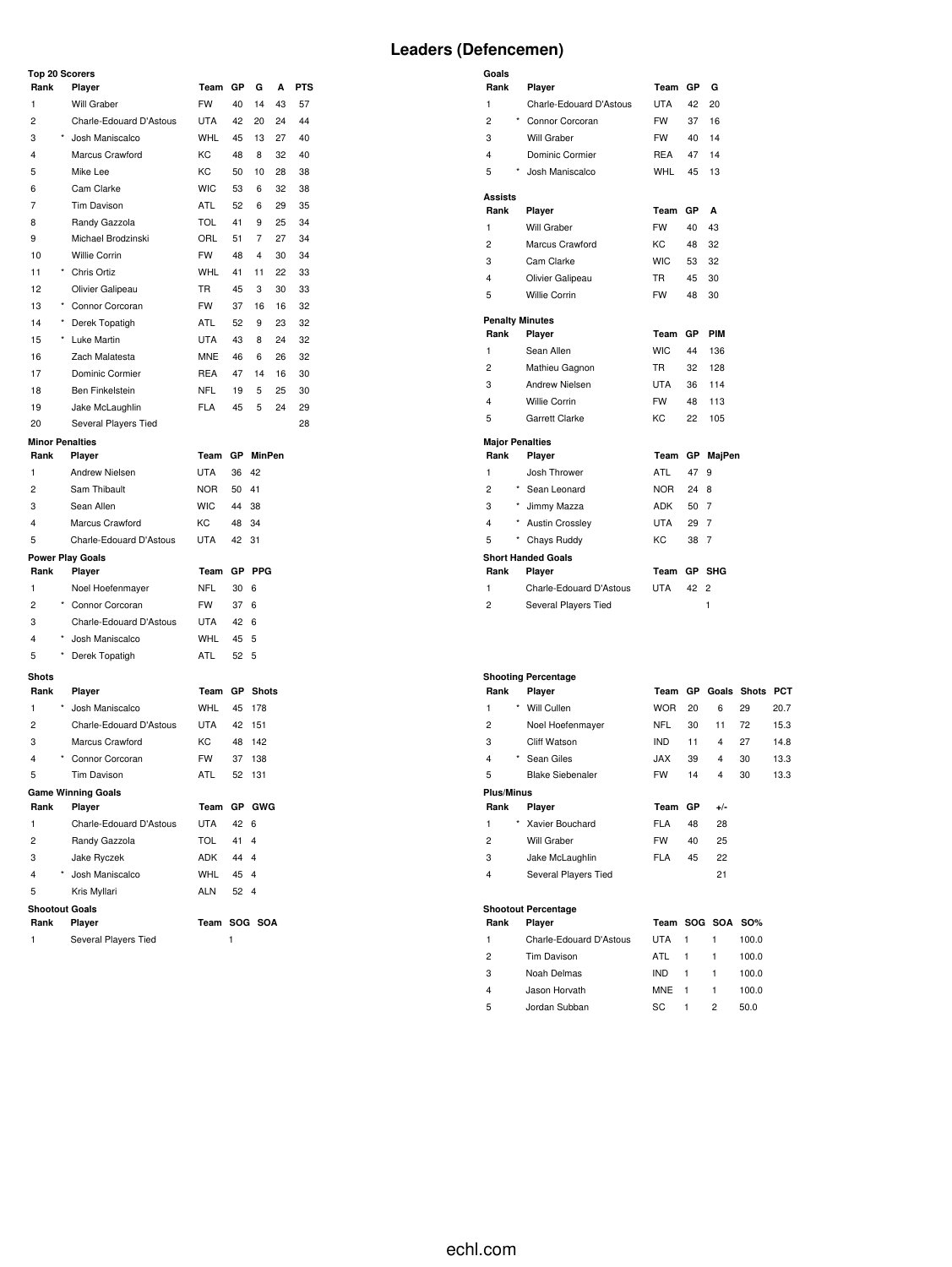## **Specialty Team Records**

| <b>Team Power Play</b> |                              |     |        |    |                   |                 |                | <b>Team Penalty Kill</b>     |     |           |                      |          |                |  |
|------------------------|------------------------------|-----|--------|----|-------------------|-----------------|----------------|------------------------------|-----|-----------|----------------------|----------|----------------|--|
|                        | Rank Team                    | GP. |        |    |                   | ADV GF PP% SHGA |                | Rank Team                    |     |           | GP TSH PPGA PK% SHGF |          |                |  |
| 1                      | <b>Newfoundland Growlers</b> | 47  | 179    | 51 | 28.5 4            |                 | 1              | Florida Everblades           | 56  | 241       | 34                   | 85.9 10  |                |  |
| 2                      | <b>Maine Mariners</b>        | 51  | 165    | 44 | 26.7              | 7               | $\overline{c}$ | Jacksonville Icemen          | 51  | 164       | 24                   | 85.4     | 10             |  |
| 3                      | <b>Iowa Heartlanders</b>     | 54  | 202    | 49 | $24.3\quad6$      |                 | 3              | Rapid City Rush              | 57  | 205       | 31                   | 84.9 8   |                |  |
| 4                      | <b>Toledo Walleye</b>        | 51  | 173    | 41 | 23.76             |                 | 4              | <b>Newfoundland Growlers</b> | 47  | 178       | 27                   | 84.8 9   |                |  |
| 5                      | <b>Worcester Railers</b>     |     | 50 178 | 40 | $22.5$ 2          |                 | 5              | <b>Wichita Thunder</b>       |     | 56 211    | 36                   | 82.9 8   |                |  |
| 6                      | Fort Wayne Komets            | 53  | 209    | 46 | $22.0$ 7          |                 | 6              | South Carolina Stingrays     | 54  | 186       | 32                   | 82.8 4   |                |  |
| 7                      | <b>Idaho Steelheads</b>      | 56  | 212    | 46 | 21.7 <sub>6</sub> |                 | $\overline{7}$ | Orlando Solar Bears          | 54  | 172       | 30                   | 82.6 9   |                |  |
| 8                      | Wichita Thunder              | 56  | 200    | 43 | $21.5$ 7          |                 | 8              | Greenville Swamp Rabbits     | 50  | 189       | 33                   | 82.5     | $\overline{4}$ |  |
| 9                      | Rapid City Rush              | 57  | 222    | 47 | $21.2$ 8          |                 | 9              | Idaho Steelheads             | 56  | 170       | -30                  | 82.4 5   |                |  |
| 10                     | <b>Wheeling Nailers</b>      | 51  | 223    | 47 | $21.1 \quad 7$    |                 | 10             | Atlanta Gladiators           |     | 55 219    | 39                   | 82.2 18  |                |  |
| 11                     | <b>Reading Royals</b>        | 49  | 171    | 35 | $20.5$ 5          |                 | 11             | <b>Iowa Heartlanders</b>     | 54  | 190       | 34                   | 82.1     | $\overline{4}$ |  |
| 12                     | <b>Adirondack Thunder</b>    | 50  | 187    | 37 | 19.8 8            |                 | 12             | <b>Tulsa Oilers</b>          | 54  | 196       | 36                   | 81.6 4   |                |  |
| 13                     | Florida Everblades           | 56  | 218    | 42 | 19.3 15           |                 | 13             | Fort Wayne Komets            | 53  | 210       | 39                   | 81.4 13  |                |  |
| 14                     | Trois-Rivières Lions         | 46  | 177    | 34 | 19.2 <sub>6</sub> |                 | 14             | <b>Maine Mariners</b>        | 51  | 164       | 31                   | 81.1     | -5             |  |
| 15                     | <b>Atlanta Gladiators</b>    | 55  | 188    | 36 | $19.1 \t 7$       |                 | 15             | <b>Wheeling Nailers</b>      | 51  | 203       | 40                   | 80.3     | -5             |  |
| 16                     | Cincinnati Cyclones          | 53  | 195    | 37 | 19.0 9            |                 | 16             | <b>Toledo Walleye</b>        | 51. | 162 33    |                      | 79.6 6   |                |  |
| 17                     | Kalamazoo Wings              | 52  | 174    | 33 | 19.0 <sub>8</sub> |                 | 17             | Cincinnati Cyclones          | 53  | 201       | 41                   | 79.6 5   |                |  |
| 18                     | <b>Allen Americans</b>       | 52  | 201    | 37 | 18.4 17           |                 | 18             | <b>Allen Americans</b>       |     | 52 196    | 40                   | 79.6 7   |                |  |
| 19                     | Indy Fuel                    | 53  | 195    | 35 | 17.9 6            |                 | 19             | <b>Kansas City Mavericks</b> | 57  | 272       | 58                   | 78.7 6   |                |  |
| 20                     | Orlando Solar Bears          | 54  | 164    | 29 | 17.7 <sub>7</sub> |                 | 20             | <b>Reading Royals</b>        | 49  | 140       | 31                   | 77.9 3   |                |  |
| 21                     | Jacksonville Icemen          | 51  | 198    | 35 | 17.7 <sub>6</sub> |                 | 21             | Norfolk Admirals             |     | 52 212 47 |                      | 77.8 7   |                |  |
| 22                     | <b>Utah Grizzlies</b>        | 56  | 174    | 30 | 17.2 <sub>8</sub> |                 | 22             | Indy Fuel                    |     | 53 218    | 49                   | 77.5 10  |                |  |
| 23                     | <b>Tulsa Oilers</b>          | 54  | 172    | 29 | 16.9              | 10              | 23             | <b>Worcester Railers</b>     | 50  | 183       | 42                   | 77.0 6   |                |  |
| 24                     | South Carolina Stingrays     | 54  | 190    | 32 | 16.8 10           |                 | 24             | <b>Utah Grizzlies</b>        | 56  | 228       | 55                   | 75.9 18  |                |  |
| 25                     | <b>Kansas City Mavericks</b> | 57  | 257    | 41 | 16.0 <sub>6</sub> |                 | 25             | Trois-Rivières Lions         | 46. | 197       | 48                   | 75.6 8   |                |  |
| 26                     | Greenville Swamp Rabbits     | 50  | 220    | 32 | $14.5$ 7          |                 | 26             | Kalamazoo Wings              | 52  | 156       | 43                   | 72.4 9   |                |  |
| 27                     | Norfolk Admirals             | 52  | 190    | 25 | 13.2 7            |                 | 27             | <b>Adirondack Thunder</b>    |     | 50 171    | 50                   | $70.8$ 1 |                |  |

|                | Rank Team                 | GР | w                       | L              |                | SW SOL PTS     |    | <b>PCT</b> |
|----------------|---------------------------|----|-------------------------|----------------|----------------|----------------|----|------------|
| 1              | <b>Wheeling Nailers</b>   | 9  | 8                       | 1              | 0              | 0              | 17 | 0.944      |
| 2              | <b>Toledo Walleye</b>     | 10 | $\overline{7}$          | 1              | 0              | $\overline{2}$ | 17 | 0.850      |
| 3              | <b>Tulsa Oilers</b>       | 10 | 6                       | $\overline{2}$ | 0              | 2              | 16 | 0.800      |
| $\overline{4}$ | Kansas City Mavericks     | 10 | 5                       | $\overline{c}$ | $\overline{2}$ | 1              | 17 | 0.850      |
| 5              | <b>Utah Grizzlies</b>     | 9  | 5                       | $\overline{2}$ | 1              | 1              | 15 | 0.833      |
| 6              | <b>Maine Mariners</b>     | 12 | 5                       | 4              | 1              | 2              | 18 | 0.750      |
| 7              | Orlando Solar Bears       | 11 | 5                       | 4              | $\overline{2}$ | 0              | 18 | 0.818      |
| 8              | <b>Idaho Steelheads</b>   | 9  | 4                       | 2              | $\overline{c}$ | 1              | 15 | 0.833      |
| 9              | Jacksonville Icemen       | 12 | 4                       | $\overline{2}$ | 4              | 2              | 20 | 0.833      |
| 10             | <b>Atlanta Gladiators</b> | 10 | $\overline{\mathbf{4}}$ | 3              | $\overline{2}$ | 1              | 16 | 0.800      |
| 11             | Trois-Rivières Lions      | 10 | 4                       | 3              | $\overline{2}$ | 1              | 16 | 0.800      |
| 12             | Rapid City Rush           | 12 | 4                       | 4              | 0              | 4              | 16 | 0.667      |
| 13             | Norfolk Admirals          | 11 | 3                       | $\overline{2}$ | 3              | 3              | 17 | 0.773      |
| 14             | Florida Everblades        | 12 | 3                       | 4              | 1              | 4              | 16 | 0.667      |
| 15             | Greenville Swamp Rabbits  | 10 | 3                       | 4              | 0              | 3              | 13 | 0.650      |
| 16             | <b>Reading Royals</b>     | 11 | 3                       | 6              | 1              | 1              | 15 | 0.682      |
| 17             | Kalamazoo Wings           | 3  | 2                       | $\mathbf 0$    | $\mathbf{1}$   | 0              | 6  | 1.000      |
| 18             | Cincinnati Cyclones       | 7  | $\overline{2}$          | 3              | 2              | 0              | 11 | 0.786      |
| 19             | Newfoundland Growlers     | 6  | 2                       | 3              | $\mathbf{1}$   | 0              | 9  | 0.750      |
| 20             | Fort Wayne Komets         | 8  | 2                       | 5              | 0              | 1              | 10 | 0.625      |
| 21             | <b>Iowa Heartlanders</b>  | 11 | $\overline{2}$          | 6              | $\overline{2}$ | 1              | 15 | 0.682      |
| 22             | South Carolina Stingrays  | 11 | $\overline{2}$          | 6              | 3              | 0              | 16 | 0.727      |
| 23             | Wichita Thunder           | 13 | 2                       | 8              | 3              | 0              | 18 | 0.692      |
| 24             | Adirondack Thunder        | 4  | $\mathbf{1}$            | $\overline{2}$ | 1              | 0              | 6  | 0.750      |
| 25             | Indy Fuel                 | 6  | $\mathbf{1}$            | $\overline{2}$ | 0              | 3              | 7  | 0.583      |
| 26             | <b>Worcester Railers</b>  | 8  | $\mathbf{1}$            | 4              | $\mathbf{1}$   | 2              | 10 | 0.625      |
| 27             | <b>Allen Americans</b>    | 9  | 1                       | 6              | 1              | 1              | 11 | 0.611      |

**Team Overtime Performance**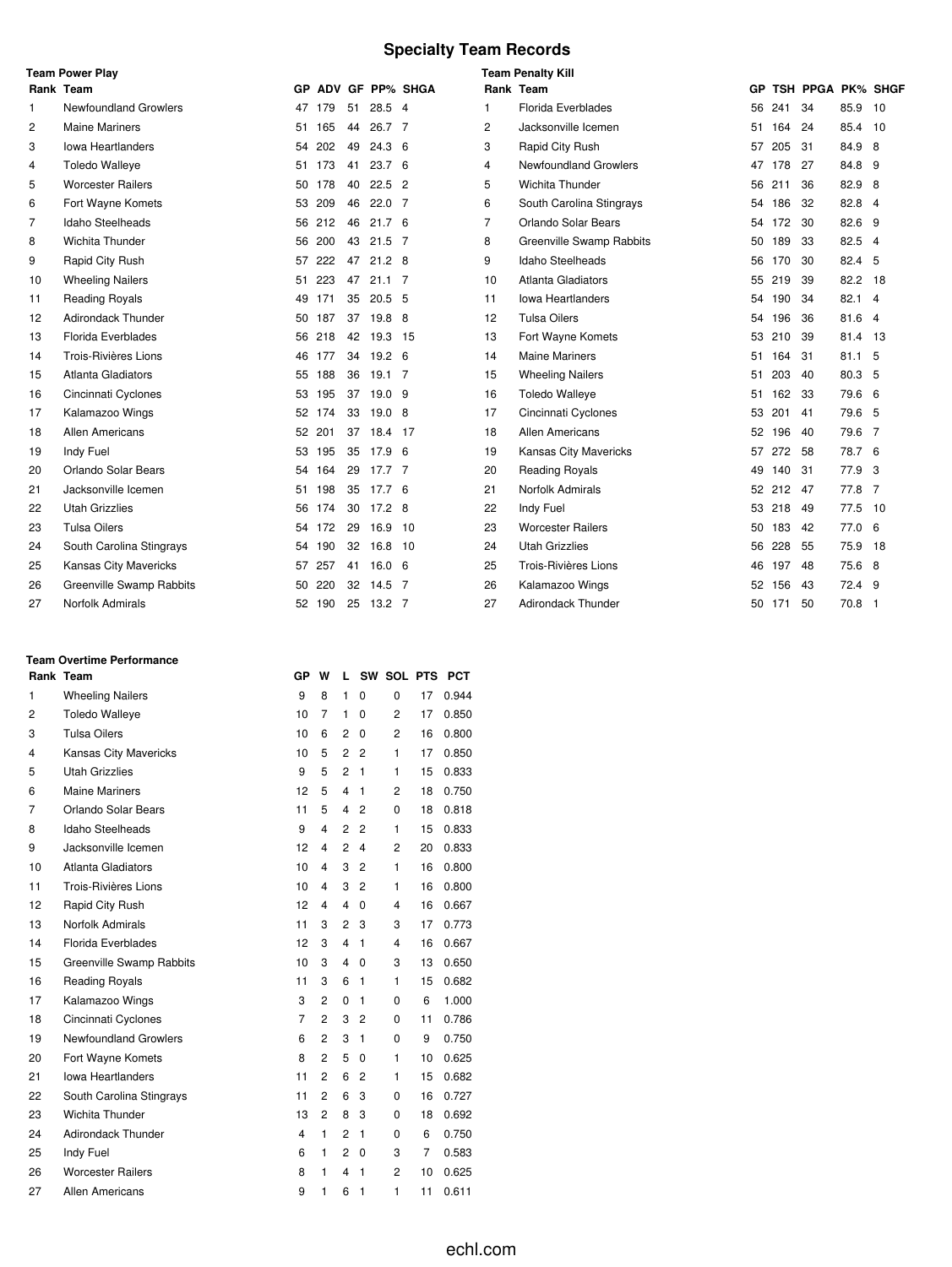## **Player Streaks**

|                |                | <b>Player Goal Streaks (Current)</b>     |            |              |              |                |                             |    |
|----------------|----------------|------------------------------------------|------------|--------------|--------------|----------------|-----------------------------|----|
| Rank           |                | <b>GP Player</b>                         | Team       | <b>From</b>  | To           |                | <b>Goals Assists Points</b> |    |
| 1              | $*$ 6          | <b>Ben Sokay</b>                         | IA         | Feb 18, 2022 | Mar 5, 2022  | 6              | 3                           | 9  |
| $\overline{2}$ | $\overline{4}$ | Spencer Watson                           | <b>IND</b> | Feb 25, 2022 | Mar 5, 2022  | 4              | $\mathbf{1}$                | 5  |
| 3              | 3              | Several Players Tied                     |            |              |              |                |                             |    |
|                |                | <b>Player Goal Streaks (All Season)</b>  |            |              |              |                |                             |    |
| Rank           |                | <b>GP Player</b>                         | Team       | From         | To           |                | <b>Goals Assists Points</b> |    |
| 1              | 7              | Cody Sylvester                           | <b>ATL</b> | Jan 30, 2022 | Feb 20, 2022 | 8              | 5                           | 13 |
| $\overline{2}$ | $*$ 7          | Sanghoon Shin                            | <b>ATL</b> | Feb 18, 2022 | Mar 4, 2022  | $\overline{7}$ | $\overline{c}$              | 9  |
| 3              | 6              | Several Players Tied                     |            |              |              |                |                             |    |
|                |                | <b>Player Assist Streaks (Current)</b>   |            |              |              |                |                             |    |
| Rank           |                | <b>GP Player</b>                         | Team       | <b>From</b>  | To           |                | <b>Goals Assists Points</b> |    |
| 1              | 13             | Ryan Kuffner                             | IA         | Feb 2, 2022  | Mar 5, 2022  | 5              | 22                          | 27 |
| $\overline{2}$ | 9              | <b>Ben Finkelstein</b>                   | <b>NFL</b> | Feb 20, 2022 | Mar 6, 2022  | 2              | 15                          | 17 |
| 3              | 6              | Ryan Zuhlsdorf                           | <b>RC</b>  | Feb 25, 2022 | Mar 6, 2022  | 1              | $\overline{7}$              | 8  |
| $\overline{4}$ | 5              | Several Players Tied                     |            |              |              |                |                             |    |
|                |                | Player Assist Streaks (All Season)       |            |              |              |                |                             |    |
| Rank           |                | <b>GP</b> Player                         | Team       | <b>From</b>  | To           |                | <b>Goals Assists Points</b> |    |
| 1              | 13             | Ryan Kuffner                             | IA         | Feb 2, 2022  | Mar 5, 2022  | 5              | 22                          | 27 |
| 2              | 9              | Ben Finkelstein                          | <b>NFL</b> | Feb 20, 2022 | Mar 6, 2022  | 2              | 15                          | 17 |
| 3              | 8              | Jared Thomas                             | <b>IND</b> | Dec 5, 2021  | Dec 28, 2021 | 2              | 11                          | 13 |
| $\overline{4}$ | 8              | <b>Brayden Watts</b>                     | <b>WIC</b> | Dec 19, 2021 | Jan 8, 2022  | 2              | 9                           | 11 |
| 5              | 8              | <b>Brad Morrison</b>                     | <b>REA</b> | Dec 10, 2021 | Jan 14, 2022 | 1              | 10                          | 11 |
|                |                | <b>Player Point Streaks (Current)</b>    |            |              |              |                |                             |    |
| Rank           |                | <b>GP</b> Player                         | Team       | From         | To           |                | <b>Goals Assists Points</b> |    |
| 1              | 17             | Ryan Kuffner                             | IA         | Jan 7, 2022  | Mar 5, 2022  | 8              | 24                          | 32 |
| 2              | $*13$          | Sanghoon Shin                            | <b>ATL</b> | Feb 6, 2022  | Mar 6, 2022  | 10             | $\overline{7}$              | 17 |
| 3              | 10             | <b>Trevor Gooch</b>                      | <b>REA</b> | Feb 19, 2022 | Mar 5, 2022  | 8              | 6                           | 14 |
| $\overline{4}$ | 9              | Several Players Tied                     |            |              |              |                |                             |    |
|                |                | <b>Player Point Streaks (All Season)</b> |            |              |              |                |                             |    |
| Rank           |                | GP Player                                | Team       | From         | To           |                | <b>Goals Assists Points</b> |    |
| 1              | 22             | Liam Pecararo                            | <b>GRN</b> | Nov 19, 2021 | Feb 15, 2022 | 18             | 19                          | 37 |
| $\overline{c}$ | 17             | Ryan Kuffner                             | IA         | Jan 7, 2022  | Mar 5, 2022  | 8              | 24                          | 32 |
| 3              | 16             | Nick Hutchison                           | WHL        | Nov 7, 2021  | Jan 22, 2022 | 9              | 19                          | 28 |
| $\overline{4}$ | 14             | Jared Thomas                             | <b>IND</b> | Nov 20, 2021 | Dec 28, 2021 | 5              | 16                          | 21 |

13 Several Players Tied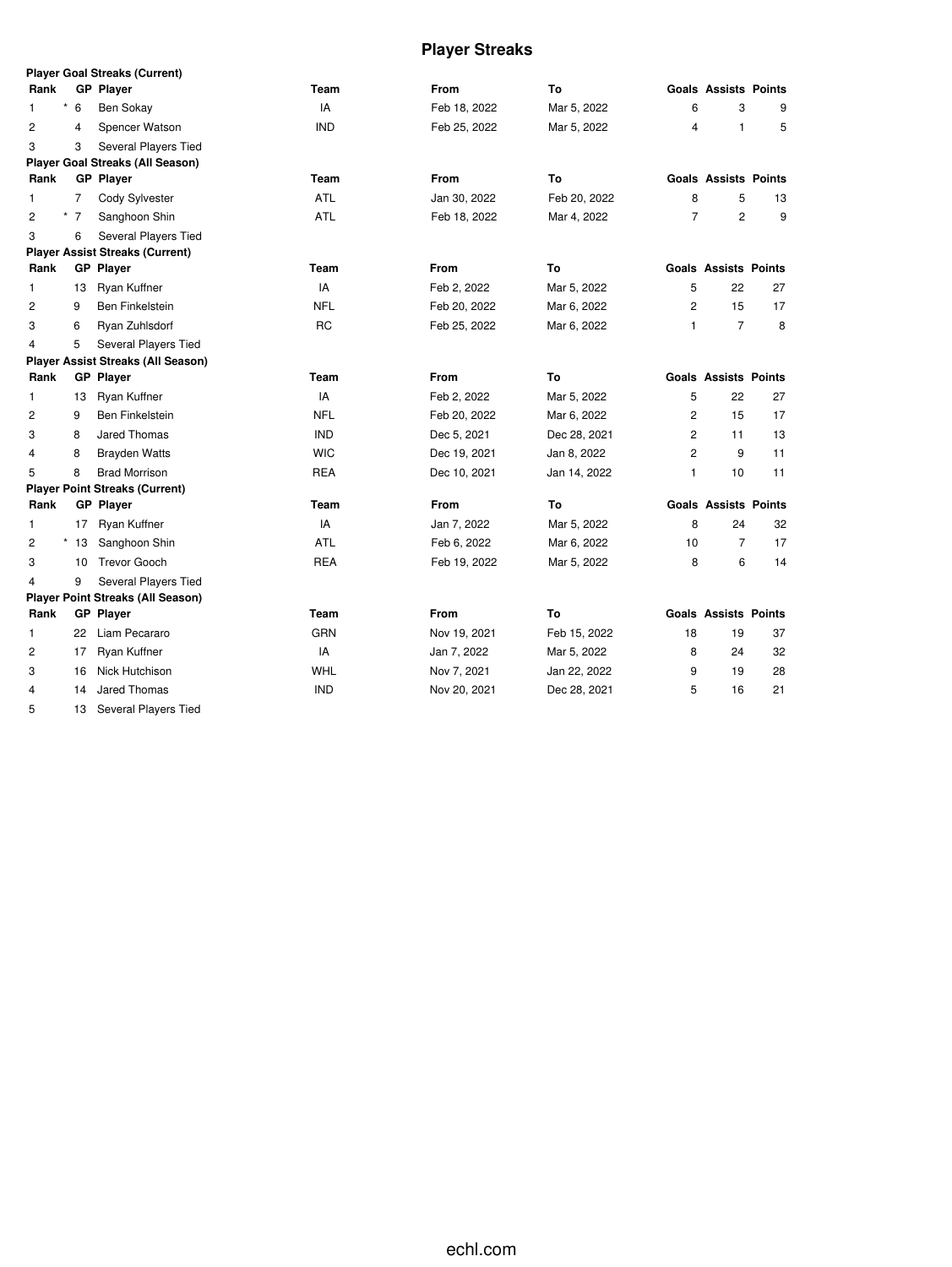# **Worcester Railers Roster**

|    |                          |                            |    |              |         | Worcester Railers Roster |                                 |
|----|--------------------------|----------------------------|----|--------------|---------|--------------------------|---------------------------------|
|    | <b>PLAYERS</b>           |                            |    |              |         |                          |                                 |
| #  | Name                     | Pronunciation Pos. Sh. Ht. |    |              |         | Wt. Birthdate            | <b>Birthtown</b>                |
| 4  | Austin Osmanski          |                            | D  | L            | $6-4$   | 204 Apr 30, 1998         | East Aurora, NY                 |
| 5  | Nick Albano              |                            | D  | $\mathsf{R}$ | $6 - 1$ | 180 Aug 1, 1996          | Beverly, MA                     |
| 7  | Liam Coughlin            |                            | F  | L            | $6 - 2$ | 201 Sep 19, 1994         | South Boston, MA, United States |
| 8  | <b>Bobby Butler</b>      |                            | F  | $\mathsf{R}$ | $6-0$   | 190 Mar 28, 1987         | Marlborough, MA                 |
| 9  | <b>Charlie Spetz</b>     |                            | D  | L            | 6-1     | 200 Sep 12, 1996         | Oak Ridge, NJ                   |
| 10 | <b>Blake Christensen</b> |                            | F  | L            | $5-9$   | 175 Sep 15, 1995         | Coral Springs, FL               |
|    | 11 Nolan Vesey           |                            | F. | $\mathsf{L}$ | $6-0$   | 190 Mar 28, 1995         | North Reading, MA               |
|    | 12 Brent Beaudoin        |                            | F  | L            |         | 5-11 180 Feb 29, 1996    | Londonderry, NH                 |
|    | 13 Connor McCarthy       |                            | D  | $\mathsf{R}$ | $6 - 7$ | 238 May 7, 1996          | LaSalle, QC                     |
|    | 14 Jordan Smotherman     |                            | F  | L            | $6-3$   | 225 May 11, 1986         | Corvallis, OR                   |
| 16 | Jacob Hayhurst           |                            | F. | L            |         | 5-9 170 Jan 20, 1997     | Mississauga, ON                 |
| 18 | <b>Reece Newkirk</b>     |                            | F  |              |         | 5-11 182 Feb 20, 2001    | Moose Jaw, SK                   |
| 20 | Chris Ordoobadi          |                            | F  | R            |         | 6-4 220 Sep 26, 1994     | Washington, DC, United States   |
| 21 | John Furgele             | FERG-elly                  | D  | $\mathsf{R}$ |         | 5-10 181 Jan 15, 1993    | Glen Mills, PA, USA             |
| 22 | <b>Ethan Price</b>       |                            | F  | $\mathsf{R}$ |         | 5-10 192 Jan 17, 1997    | Lincoln, NE                     |
| 23 | Ross Olsson              |                            | F  | L            |         | 6-4 220 Nov 22, 1994     | Billerica, MA                   |
|    | 24 Cole Coskey           |                            | F  | $\mathsf{R}$ | $6 - 1$ | 200 Jun 1, 1999          | Zion, IL                        |
| 25 | Grant Jozefek            |                            | F  | L            |         | 5-10 185 Oct 25, 1997    | Chester, NJ                     |
| 27 | <b>Myles McGurty</b>     |                            | D  | $\mathsf{R}$ | $6 - 1$ | 201 Feb 28, 1994         | Weehawken, NJ                   |
| 30 | Jimmy Poreda             |                            | G  | L            | $6 - 3$ | 204 Jan 29, 1996         | Tonawanda, NY                   |
| 61 | <b>Matt Sredl</b>        |                            | D  | $\mathsf{R}$ | $6 - 1$ | 191 Apr 22, 2002         | Raleigh, NC                     |
| 81 | Anthony Repaci           |                            | F  | L            | $6-0$   | 195 Sep 15, 1994         | Toronto, ON                     |
| 86 | <b>Mitchell Balmas</b>   |                            | F  |              | $6 - 1$ | 200 Mar 19, 1998         | Sydney, NS                      |

92 Colten Ellis **G** L 6-1 185 Oct 5, 2000 River Denys, NS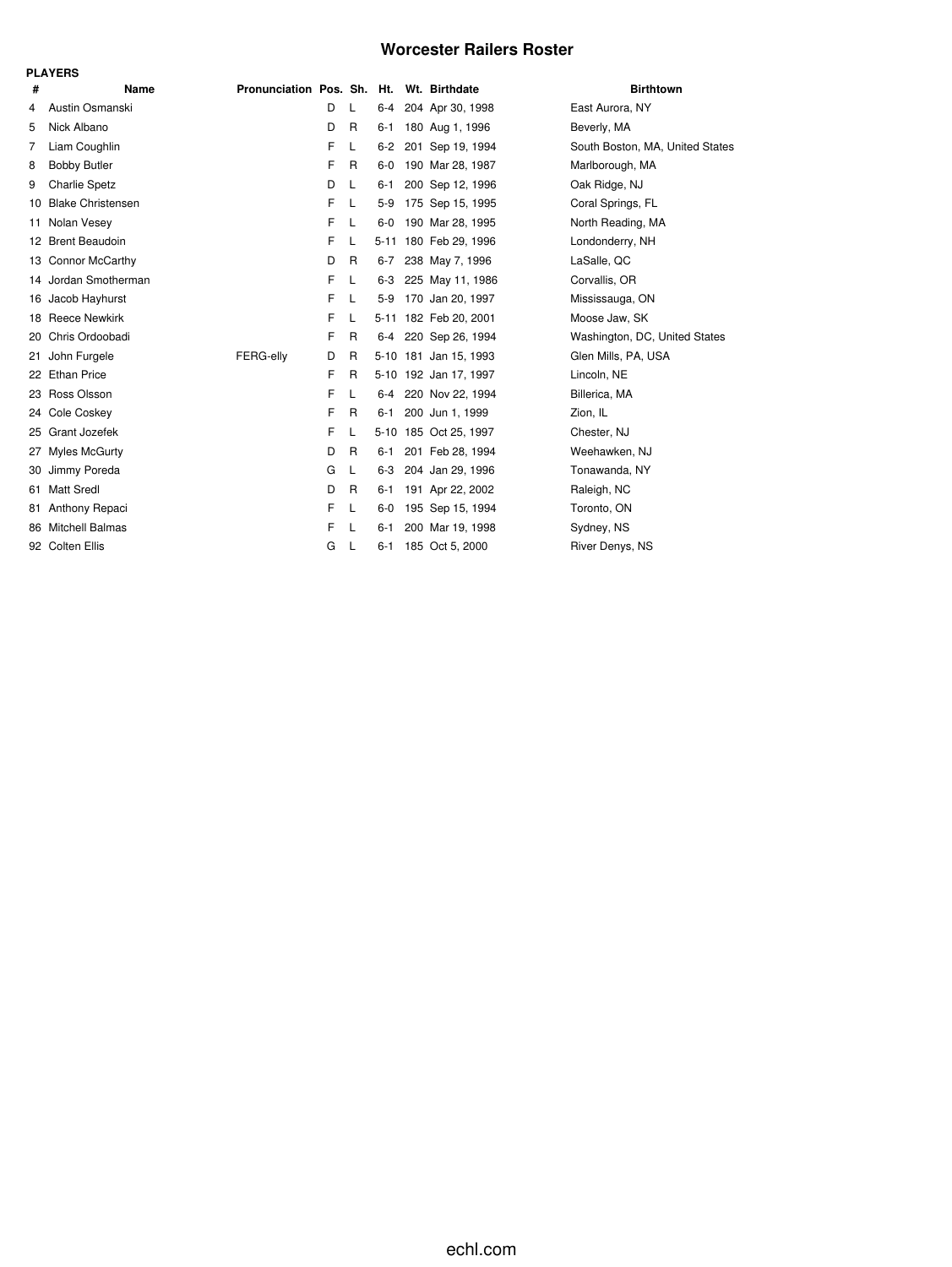## **Maine Mariners Roster**

| ⊶ AYE⊷ | د. |
|--------|----|
|--------|----|

|    | PLAYERS                 |                                          |   |              |         |                       |                       |
|----|-------------------------|------------------------------------------|---|--------------|---------|-----------------------|-----------------------|
| #  | Name                    | Pronunciation Pos. Sh. Ht. Wt. Birthdate |   |              |         |                       | <b>Birthtown</b>      |
|    | Josh Couturier          | koo-tour-ee-ay                           | D | L            | $6 - 2$ | 195 Mar 3, 1995       | Newbury, MA, USA      |
| 2  | <b>Andrew Peski</b>     |                                          | D | R            | $6-0$   | 208 Mar 11, 1997      | Ottawa, ON, CAN       |
| 4  | <b>Brendan St-Louis</b> |                                          | D | L            | $5-9$   | 185 Sep 7, 2000       | Baie-Comeau, QC, CAN  |
| 6  | Jason Horvath           |                                          | D | L            | 6-1     | 198 Mar 24, 2000      | Russell, ON, CAN      |
| 7  | Nick Jermain            |                                          | F | L            | $6-0$   | 174 Jun 7, 1996       | Cos Cob, CT, USA      |
| 9  | Keltie Jeri-Leon        |                                          | F | R            | 6-0     | 201 Jan 19, 2000      | Kelowna, BC, CAN      |
| 10 | <b>Nick Master</b>      |                                          | F | L            |         | 5-11 185 Jan 28, 1995 | Broomall, PA, USA     |
| 11 | Metis Roelens           |                                          | F | L            | 6-4     | 205 Jul 21, 2000      | Roeselare, BEL        |
| 12 | <b>Taylor Egan</b>      |                                          | D | L            | $6-0$   | 195 Jun 9, 1998       | Carp, ON, CAN         |
| 13 | Liam Folkes             |                                          | F | R            | $5 - 8$ | 176 Feb 26, 1996      | Scarborough, ONT, CAN |
| 14 | <b>Brendan Soucie</b>   |                                          | F | L            |         | 5-10 190 May 20, 1995 | South Dennis, MA, USA |
| 15 | <b>Brendan Robbins</b>  |                                          | F | R            | $6 - 2$ | 190 Jul 30, 1995      | Nashua, NH, USA       |
| 16 | <b>Mathew Santos</b>    |                                          | F | R            | 6-1     | 210 Mar 16, 1995      | Etobicoke, ON, CAN    |
|    | 17 Lewis Zerter-Gossage |                                          | F | R            | $6-2$   | 207 May 23, 1995      | Montreal, QC, CAN     |
| 19 | Andrew Romano           |                                          | F | R            | $5 - 8$ | 174 Jul 18, 1995      | Drexel Hill, PA, USA  |
| 20 | <b>Tyler Hinam</b>      |                                          | F | R            | $6-0$   | 194 May 27, 1999      | Cole Harbour, NS, CAN |
| 21 | Conner Bleackley        | bleak-lee                                | F | R            | $6-0$   | 192 Feb 7, 1996       | High River, AB, CAN   |
| 22 | <b>Cameron Askew</b>    | Ask-You                                  | F | R            | $6 - 3$ | 209 May 13, 1997      | Boston, MA, USA       |
| 24 | Marc-Olivier Duquette   | doo-KETT                                 | D | L            | 6-4     | 210 Mar 26, 1998      | Montreal, QC, CAN     |
| 25 | Jake Bricknell          |                                          | F | $\mathsf{R}$ | 6-1     | 216 Jul 15, 1997      | Port Perry, ON, CAN   |
| 26 | Nate Kallen             |                                          | D | R            | $6-0$   | 190 Nov 5, 1997       | San Diego, CA, USA    |
| 27 | Patrick Shea            |                                          | F | R            |         | 5-11 194 Mar 25, 1997 | Marshfield, MA, USA   |
| 28 | <b>Connor Doherty</b>   |                                          | D | L            | $6 - 2$ | 210 Apr 12, 1993      | Holden, MA, USA       |
| 29 | Pascal Laberge          |                                          | F | R            | $6 - 1$ | 192 Apr 9, 1998       | Châteauguay, QC, CAN  |
| 33 | Callum Booth            |                                          | G | R            | $6 - 4$ | 193 May 21, 1997      | Montreal, QC, CAN     |
| 35 | Stefanos Lekkas         | LECK-us                                  | G | R            | $6-0$   | 185 Jan 17, 1996      | Elburn, Illinois      |
|    | 40 Zachary Bouthillier  |                                          | G | L            | $6 - 2$ | 190 Nov 8, 1999       | Chambly, QC, CAN      |
|    |                         |                                          |   |              |         |                       |                       |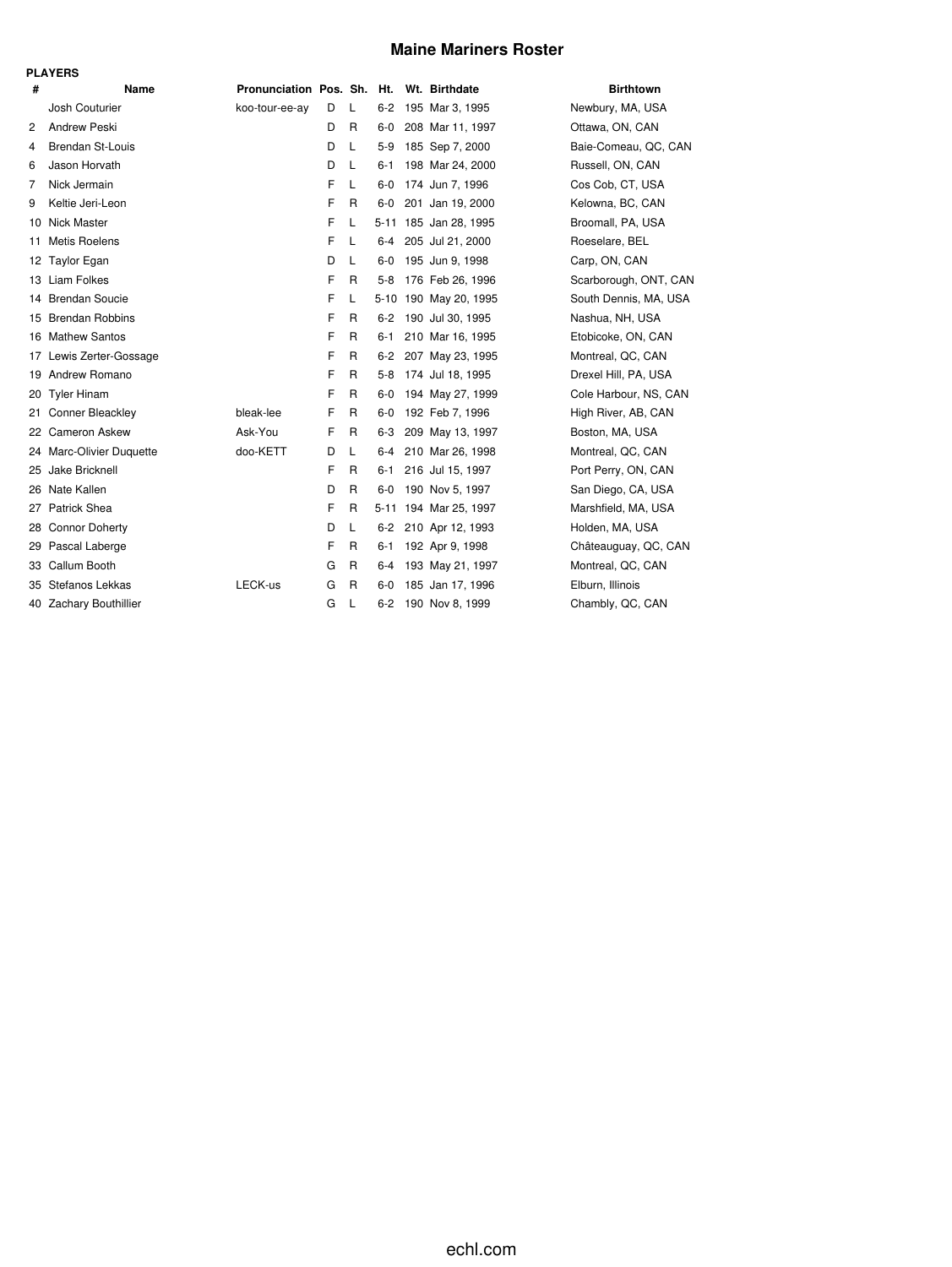#### **2021-22 Regular Season Team Statistics Worcester Railers**

|         | <b>PLAYERS</b> |                              |     |              |                |              |                |      |                |              |                |              |            |    |    |    |              |                |                |     |            |             |                       |                   |              |                |      |
|---------|----------------|------------------------------|-----|--------------|----------------|--------------|----------------|------|----------------|--------------|----------------|--------------|------------|----|----|----|--------------|----------------|----------------|-----|------------|-------------|-----------------------|-------------------|--------------|----------------|------|
|         | #              | Name                         | Pos | GP           | G              | Α            | <b>PTS</b>     | $+1$ | PIM            | <b>PPG</b>   | <b>PP</b><br>Α | SH           | <b>SHA</b> | GW | FG | ΙG | от           | UΑ             | <b>EN</b>      | SOG | <b>SOA</b> | <b>SOGW</b> | <b>SO%</b>            | Pt/G              | <b>PIMPG</b> | SA             | SH%  |
|         | 14             | Jordan Smotherman            | F   | 45           | 22             | 18           | 40             | -2   | 24             | 4            | 6              | 0            | 0          | 3  | 3  | 2  | 0            | 2              | $\overline{c}$ | 0   | 1          | 0           | 0.0                   | 0.89              | 0.53         | 162            | 13.6 |
|         | 81             | Anthony Repaci               | F   | 43           | 18             | 21           | 39             | 2    | 12             | 4            | 8              | 1            | 0          | 5  | 2  | 3  | $\mathbf{1}$ | 0              | 0              | 1   | 1          | 0           | 100.0                 | 0.91              | 0.28         | 146            | 12.3 |
|         | 16             | Jacob Hayhurst               | F   | 45           | 11             | 26           | 37             | -3   | 36             | 3            | 9              | 2            | 0          | 1  | 1  | 0  | 0            | 1              | 0              | 1   | 2          | 0           | 50.0                  | 0.82              | 0.80         | 143            | 7.7  |
|         | 11             | Nolan Vesey                  | F   | 44           | 11             | 22           | 33             | 15   | 29             | 2            | 7              | $\mathbf{1}$ | 0          | 2  | 0  | 4  | 0            | 2              | 4              | 1   | 2          | 0           | 50.0                  | 0.75              | 0.66         | 101            | 10.9 |
| $\star$ | 12             | <b>Brent Beaudoin</b>        | F   | 41           | 12             | 19           | 31             | 8    | 2              | 0            | -1             | 0            | 1          | 1  | 4  | 0  | 0            | 1              | 0              | 0   | 1          | 0           | 0.0                   | 0.76              | 0.05         | 98             | 12.2 |
|         | 7              | Liam Coughlin                | F   | 35           | 8              | 19           | 27             | 2    | 21             | 4            | 4              | 0            | 0          | 0  | 0  | 0  | 0            | 0              | 0              | 1   | 1          | 1           | 100.0                 | 0.77              | 0.60         | 47             | 17.0 |
|         | 23             | Ross Olsson                  | F   | 37           | 17             | 8            | 25             | -18  | 90             | 9            | 3              | 0            | 0          | 3  | 1  | 0  | 0            | 1              | 0              | 0   | 0          | 0           | 0.0                   | 0.68              | 2.43         | 98             | 17.3 |
|         | 24             | Cole Coskey                  | F   | 24           | 8              | 16           | 24             | 1    | 10             | 2            | 8              | 0            | 0          | 1  | 1  | 0  | 0            | $\overline{c}$ | 0              | 0   | 1          | 0           | 0.0                   | 1.00              | 0.42         | 52             | 15.4 |
|         | 18             | Reece Newkirk                | F   | 23           | 7              | 13           | 20             | 4    | 12             | 2            | $\overline{c}$ | 0            | 0          | 0  | 1  | 2  | 0            | 0              | 0              | 0   | 1          | 0           | 0.0                   | 0.87              | 0.52         | 67             | 10.4 |
|         | 10             | <b>Blake Christensen</b>     | F   | 28           | 12             | -7           | 19             | -5   | 26             | 3            | 4              | 0            | 0          | 1  | 1  | 5  | 0            | 1              | 1              | 1   | 1          | 0           | 100.0                 | 0.68              | 0.93         | 80             | 15.0 |
|         | 5              | Nick Albano                  | D   | 27           | 5              | 13           | 18             | -2   | 24             | 3            | 7              | 0            | 0          | 0  | 2  | 0  | 0            | 0              | 0              | 0   | 0          | 0           | 0.0                   | 0.67              | 0.89         | 49             | 10.2 |
|         | 21             | John Furgele                 | D   | 31           | 2              | 12           | 14             | 12   | 14             | $\mathbf{1}$ | 4              | 0            | 1          | 0  | 0  | 0  | 0            | 0              | 0              | 0   | 0          | 0           | 0.0                   | 0.45              | 0.45         | 43             | 4.7  |
| X       | 72             | <b>Drew Callin</b>           | F   | 16           | 5              | 8            | 13             | -4   | 8              | 0            | 1              | 0            | 0          | 1  | 1  | 1  | 0            | 2              | 0              | 0   | 0          | 0           | 0.0                   | 0.81              | 0.50         | 46             | 10.9 |
|         | *X 44          | Will Cullen                  | D   | 20           | 6              | 6            | 12             | 1    | 6              | 0            | $\overline{c}$ | 0            | 0          | 1  | 1  | 0  | 0            | 1              | 1              | 0   | 0          | 0           | 0.0                   | 0.60              | 0.30         | 29             | 20.7 |
|         | 9              | <b>Charlie Spetz</b>         | D   | 46           | $\overline{c}$ | 9            | 11             | 0    | 31             | 0            | 0              | 0            | 0          | 0  | 0  | 0  | 0            | 0              | 0              | 0   | 0          | 0           | 0.0                   | 0.24              | 0.67         | 38             | 5.3  |
| X       | 18             | <b>Tyler Poulsen</b>         | LW  | 27           | 6              | 4            | 10             | -4   | 34             | 0            | 0              | 0            | 0          | 0  | 1  | 0  | 0            | 0              | 0              | 0   | 0          | 0           | 0.0                   | 0.37              | 1.26         | 52             | 11.5 |
|         | *X 19          | Felix Bibeau                 | F   | 11           | 3              | 5            | 8              | -1   | 6              | 1            | 1              | 1            | 0          | 0  | 0  | 0  | 0            | 0              | 1              | 0   | 0          | 0           | 0.0                   | 0.73              | 0.55         | 26             | 11.5 |
|         | *X 86          | Karl Boudrias                | D   | 23           | 0              | 8            | 8              | 4    | 15             | 0            | 3              | 0            | 0          | 0  | 0  | 0  | 0            | 0              | 0              | 0   | 0          | 0           | 0.0                   | 0.35              | 0.65         | 23             | 0.0  |
|         | *X 19          | Collin Adams                 | F   | 10           | 3              | 4            | 7              | -4   | 2              | 1            | 0              | 0            | 0          | 1  | 0  | 0  | 0            | 0              | 0              | 0   | 0          | 0           | 0.0                   | 0.70              | 0.20         | 18             | 16.7 |
|         | 20             | Chris Ordoobadi (total)      | F   | 29           | 2              | 5            | 7              | -3   | 68             | 0            | 0              | 0            | 0          | 1  | 0  | 0  | 0            | 0              | 0              | 0   | 0          | 0           | 0.0                   | 0.24              | 2.34         | 25             | 8.0  |
|         |                | <b>NOR</b>                   | F   | 18           | 1              | 4            | 5              | -3   | 43             | 0            | 0              | 0            | 0          | 1  | 0  | 0  | 0            | 0              | 0              | 0   | 0          | 0           | 0.000                 | 0.28              | 2.39         | 9              | 11.1 |
|         |                | <b>WOR</b>                   | F   | 11           | 1              | 1            | 2              | 0    | 25             | 0            | 0              | 0            | 0          | 0  | 0  | 0  | 0            | 0              | 0              | 0   | 0          | 0           | 0.000                 | 0.18              | 2.27         | 16             | 6.3  |
|         | 27             | <b>Myles McGurty</b>         | D   | 43           | 1              | 6            | 7              | 6    | 32             | 0            | 1              | 0            | 0          | 0  | 0  | 0  | 0            | 0              | 0              | 0   | 0          | 0           | 0.0                   | 0.16              | 0.74         | 41             | 2.4  |
|         | 8              | <b>Bobby Butler</b>          | F   | 6            | 2              | 4            | 6              | 4    | 2              | 0            | 1              | 0            | 0          | 0  | 0  | 0  | 0            | 0              | 0              | 0   | 0          | 0           | 0.0                   | 1.00              | 0.33         | 11             | 18.2 |
| х       | 4              | Zach Malatesta               | D   | 21           | 2              | 4            | 6              | -5   | 31             | 0            | 1              | 0            | 0          | 0  | 0  | 0  | 0            | 0              | 0              | 0   | 0          | 0           | 0.0                   | 0.29              | 1.48         | 37             | 5.4  |
|         | 4              | Austin Osmanski              | D   | 18           | 1              | 5            | 6              | 3    | 4              | 0            | 0              | 1            | 1          | 0  | 0  | 0  | 0            | 0              | 1              | 0   | 0          | 0           | 0.0                   | 0.33              | 0.22         | 31             | 3.2  |
|         | 13             | Connor McCarthy              | D   | 30           | 1              | 5            | 6              | 4    | 10             | 0            | 0              | 0            | 0          | 0  | 1  | Ω  | 0            | 0              | 0              | 0   | O          | 0           | 0.0                   | 0.20              | 0.33         | 15             | 6.7  |
| X       | 15             | Paul Thompson                | F   | 10           | 2              | 3            | 5              | -1   | 12             | 0            | 1              | 0            | 1          | 0  | 2  | Ω  | 0            | 0              | 0              | 0   | 1          | 0           | 0.0                   | 0.50              | 1.20         | 34             | 5.9  |
| X       | 61             | Nic Pierog                   | F   | 5            | 2              | 2            | 4              | -2   | 4              | 0            | 0              | 0            | 0          | 1  | 0  | 0  | 0            | 0              | 0              | 0   | 0          | 0           | 0.0                   | 0.80              | 0.80         | 17             | 11.8 |
|         | 25             | Grant Jozefek                | F   | 14           | 1              | 3            | 4              | -6   | 4              | 0            | -1             | 0            | 0          | 0  | 0  | 0  | 0            | 1              | 0              | 1   |            | 0           | 100.0                 | 0.29              | 0.29         | 21             | 4.8  |
|         | 92             | <b>Colten Ellis</b>          | G   | 23           | 0              | 4            | 4              | 0    | 0              | 0            | 1              | 0            | 0          | 0  | 0  | 0  | 0            | 0              | 0              | 0   | O          | 0           | 0.0                   | 0.17              | 0.00         | 0              | 0.0  |
| x       | 6              | Mike Cornell                 | D   | 11           | 2              | 1            | 3              | -8   | 28             | 0            | 0              | 0            | 0          | 0  | 0  | 0  | 0            | 0              | 0              | 0   | 0          | 0           | 0.0                   | 0.27              | 2.55         | 20             | 10.0 |
|         | 86             | Mitchell Balmas              | F   | 2            | 1              | 2            | 3              | 0    | 2              | 1            | 0              | 0            | 0          | 0  | 0  | Ω  | 0            | 0              | 0              | 0   | 0          | 0           | 0.0                   | 1.50              | 1.00         | 5              | 20.0 |
|         |                | *X 17 Tommy Besinger (total) | F   | 17           | -1             | 2            | 3              | -9   | 4              | 0            | -1             | 0            | 0          | 0  | 0  |    | 0            | 0              | 0              | 0   | 0          | 0           | 0.0                   | 0.18              | 0.24         | 23             | 4.3  |
|         |                | GRN                          | F   | 7            | 1              | 1            | 2              | -1   | 0              | 0            | 1              | 0            | 0          | 0  | 0  |    | 0            | 0              | 0              | 0   | O          | 0           | 0.000                 | 0.29              | 0.00         | 8              | 12.5 |
|         |                | <b>WOR</b>                   | F   | 10           | 0              | 1            | 1              | -8   | 4              | 0            | 0              | 0            | 0          | 0  | 0  | 0  | 0            | 0              | 0              | 0   | 0          | 0           | 0.000                 | 0.10              | 0.40         | 15             | 0.0  |
| X       | 19             | Devon Paliani                | F   | 8            | 2              | 0            | $\overline{c}$ | -4   | 4              | 0            | 0              | 0            | 0          | 0  | 0  | 0  | 0            | 0              | 0              | 0   | 0          | 0           | 0.0                   | 0.25              | 0.50         | 12             | 16.7 |
|         | 61             | <b>Matt Sredl</b>            | D   | 18           | 0              | 2            | 2              | -6   | 14             | 0            | $\overline{c}$ | 0            | 0          | 0  | 0  | 0  | 0            | 0              | 0              | 0   | 0          | 0           | 0.0                   | 0.11              | 0.78         | 25             | 0.0  |
|         | *X 22          | <b>Brennan Feasey</b>        | F   | 4            |                | 0            | 1              | 1    | 2              | 0            | 0              | 0            | 0          | 0  | 0  | Ω  | 0            | 0              | 0              | 0   | O          | 0           | 0.0                   | 0.25              | 0.50         | 10             | 10.0 |
| X 8     |                | <b>Brian Hart</b>            | F   | 1            | 0              | 1            | $\mathbf{1}$   | 2    | $\overline{c}$ | 0            | 0              | 0            | 0          | 0  | 0  | 0  | 0            | 0              | 0              | 0   | 0          | 0           | 0.0                   | 1.00 2.00         |              | 0              | 0.0  |
|         |                | *X 13 Mathias LaFerriere     | F   | 3            | 0              | $\mathbf{1}$ | $\mathbf{1}$   | -1   | 0              | 0            |                | 0            | 0          | 0  | 0  | 0  | $\mathbf 0$  | 0              | 0              | 0   | 0          | 0           | 0.0                   | $0.33$ $0.00$     |              | 4              | 0.0  |
| X.      |                | 18 Austin Block              | F   | 1            | 0              | 0            | 0              | 1    | 0              | 0            | 0              | 0            | 0          | 0  | 0  | 0  | 0            | 0              | 0              | 0   | 0          | 0           | 0.0                   | $0.00 \quad 0.00$ |              | 0              | 0.0  |
|         | *X 44          | <b>RJ Burns</b>              | D   | 1            | 0              | 0            | 0              | 0    | 0              | 0            | 0              | 0            | 0          | 0  | 0  | 0  | 0            | 0              | 0              | 0   | 0          | 0           | 0.0                   | 0.00              | 0.00         | 0              | 0.0  |
|         | *X 20          | Ryan Cloonan                 | F   | 1            | 0              | 0            | 0              | 0    | 0              | 0            | 0              | 0            | 0          | 0  | 0  | 0  | 0            | 0              | 0              | 0   | 0          | 0           | 0.0                   | 0.00              | 0.00         | 0              | 0.0  |
| X.      | 22             | JD Dudek                     | С   | 1            | 0              | 0            | 0              | -2   | 0              | 0            | 0              | 0            | 0          | 0  | 0  | 0  | 0            | 0              | 0              | 0   | 0          | 0           | 0.0                   | 0.00              | 0.00         | 2              | 0.0  |
|         |                | *X 13 Garrett Gallagher      | D   | 1            | 0              | 0            | 0              | -1   | 0              | 0            | 0              | 0            | 0          | 0  | 0  | 0  | 0            | 0              | 0              | 0   | 0          | 0           | 0.0                   | $0.00 \quad 0.00$ |              | 1              | 0.0  |
| X       | 8              | Matthew Gaudreau             | F   | 1            | 0              | 0            | 0              | 0    | 0              | 0            | 0              | 0            | 0          | 0  | 0  | 0  | 0            | 0              | 0              | 0   | 0          | 0           | 0.0                   | 0.00              | 0.00         | 1              | 0.0  |
| X       | 13             | Ted Hart                     | F   | 1            | 0              | 0            | 0              | 0    | 0              | 0            | 0              | 0            | 0          | 0  | 0  | 0  | 0            | 0              | 0              | 0   | 0          | 0           | 0.0                   | 0.00              | 0.00         | 2              | 0.0  |
|         | *X 31          | Justin Kapelmaster           | G   | 1            | 0              | 0            | 0              | 0    | 0              | 0            | 0              | 0            | 0          | 0  | 0  | 0  | 0            | 0              | 0              | 0   | 0          | 0           | 0.0                   | 0.00              | 0.00         | 0              | 0.0  |
| X.      | 61             | Connor Leen                  | F   | 1            | 0              | 0            | 0              | 0    | 0              | 0            | 0              | 0            | 0          | 0  | 0  | 0  | 0            | 0              | 0              | 0   | 0          | 0           | 0.0                   | $0.00 \quad 0.00$ |              | 0              | 0.0  |
|         | *X 31          | Jason Pawloski               | G   | 1            | 0              | 0            | 0              | 0    | 0              | 0            | 0              | 0            | 0          | 0  | 0  | 0  | 0            | 0              | 0              | 0   | 0          | 0           | 0.0                   | 0.00              | 0.00         | 0              | 0.0  |
|         | *X 30          | Luke Peressini               | G   | 1            | 0              | 0            | 0              | 0    | 0              | 0            | 0              | 0            | 0          | 0  | 0  | 0  | 0            | 0              | 0              | 0   | 0          | 0           | 0.0                   | 0.00              | 0.00         | 0              | 0.0  |
|         | *X 20          | Robert Roche                 | D   | 1            | 0              | 0            | 0              | 0    | 0              | 0            | 0              | 0            | 0          | 0  | 0  | 0  | 0            | 0              | 0              | 0   | 0          | 0           | 0.0                   | 0.00              | 0.00         | 0              | 0.0  |
| X.      | 22             | Jason Salvaggio              | F   | 1            | 0              | 0            | 0              | 0    | 0              | 0            | 0              | 0            | 0          | 0  | 0  | 0  | 0            | 0              | 0              | 0   | 0          | 0           | 0.0                   | 0.00 0.00         |              | 2              | 0.0  |
| X       | 4              | Justin Selman                | F   | 1            | 0              | 0            | 0              | 0    | $\overline{c}$ | 0            | 0              | 0            | 0          | 0  | 0  | 0  | 0            | 0              | 0              | 0   | 0          | 0           | 0.0                   | $0.00$ 2.00       |              | 3              | 0.0  |
| X       | 24             | <b>Beau Starrett</b>         | F   | 1            | 0              | 0            | 0              | 0    | 0              | 0            | 0              | 0            | 0          | 0  | 0  | 0  | 0            | 0              | 0              | 0   | 0          | 0           | 0.0                   | 0.00              | 0.00         | 0              | 0.0  |
|         | *X 17          | Keean Washkurak              | F   | 1            | 0              | 0            | 0              | -1   | 0              | 0            | 0              | 0            | 0          | 0  | 0  | 0  | 0            | 0              | 0              | 0   | 0          | 0           | 0.0                   | 0.00              | 0.00         | 6              | 0.0  |
|         | *X 30          | <b>Brody Claeys</b>          | G   | 2            | 0              | 0            | 0              | 0    | 0              | 0            | 0              | 0            | 0          | 0  | 0  | 0  | 0            | 0              | 0              | 0   | 0          | 0           | 0.0                   | $0.00 \quad 0.00$ |              | 0              | 0.0  |
|         | *X 18          | Dom Procopio                 | D   | 3            | 0              | 0            | 0              | -1   | 0              | 0            | 0              | 0            | 0          | 0  | 0  | 0  | 0            | 0              | 0              | 0   | 0          | 0           | 0.0                   | 0.00              | 0.00         | 2              | 0.0  |
|         |                | *X 22 Carlos Fornaris        | F   | 5            | 0              | 0            | 0              | -2   | 7              | 0            | 0              | 0            | 0          | 0  | 0  | 0  | 0            | 0              | 0              | 0   | 0          | 0           | 0.0                   | 0.00              | 1.40         | $\overline{4}$ | 0.0  |
|         |                | 30 Jimmy Poreda (total)      | G   | 6            | 0              | 0            | 0              | 0    | 0              | 0            | 0              | 0            | 0          | 0  | 0  | 0  | 0            | 0              | 0              | 0   | 0          | 0           | 0.0                   | 0.00              | 0.00         | 0              | 0.0  |
|         |                | <b>WOR</b>                   | G   | 6            | 0              | 0            | 0              | 0    | 0              | 0            | 0              | 0            | 0          | 0  | 0  | 0  | 0            | 0              | 0              | 0   | 0          | 0           | $0.000$ $0.00$ $0.00$ |                   |              | 0              | 0.0  |
|         |                | <b>TUL</b>                   | G   | $\mathbf{1}$ | 0              | 0            | 0              | 0    | 0              | 0            | 0              | 0            | 0          | 0  | 0  | 0  | 0            | 0              | 0              | 0   | 0          | 0           | $0.000$ $0.00$        |                   | 0.00         | 0              | 0.0  |
|         |                | 22 Ethan Price               | F   | 6            | 0              | 0            | 0              | -2   | 2              | 0            | 0              | 0            | 0          | 0  | 0  | 0  | 0            | 0              | 0              | 0   | 0          | 0           | 0.0                   | $0.00$ $0.33$     |              | 5              | 0.0  |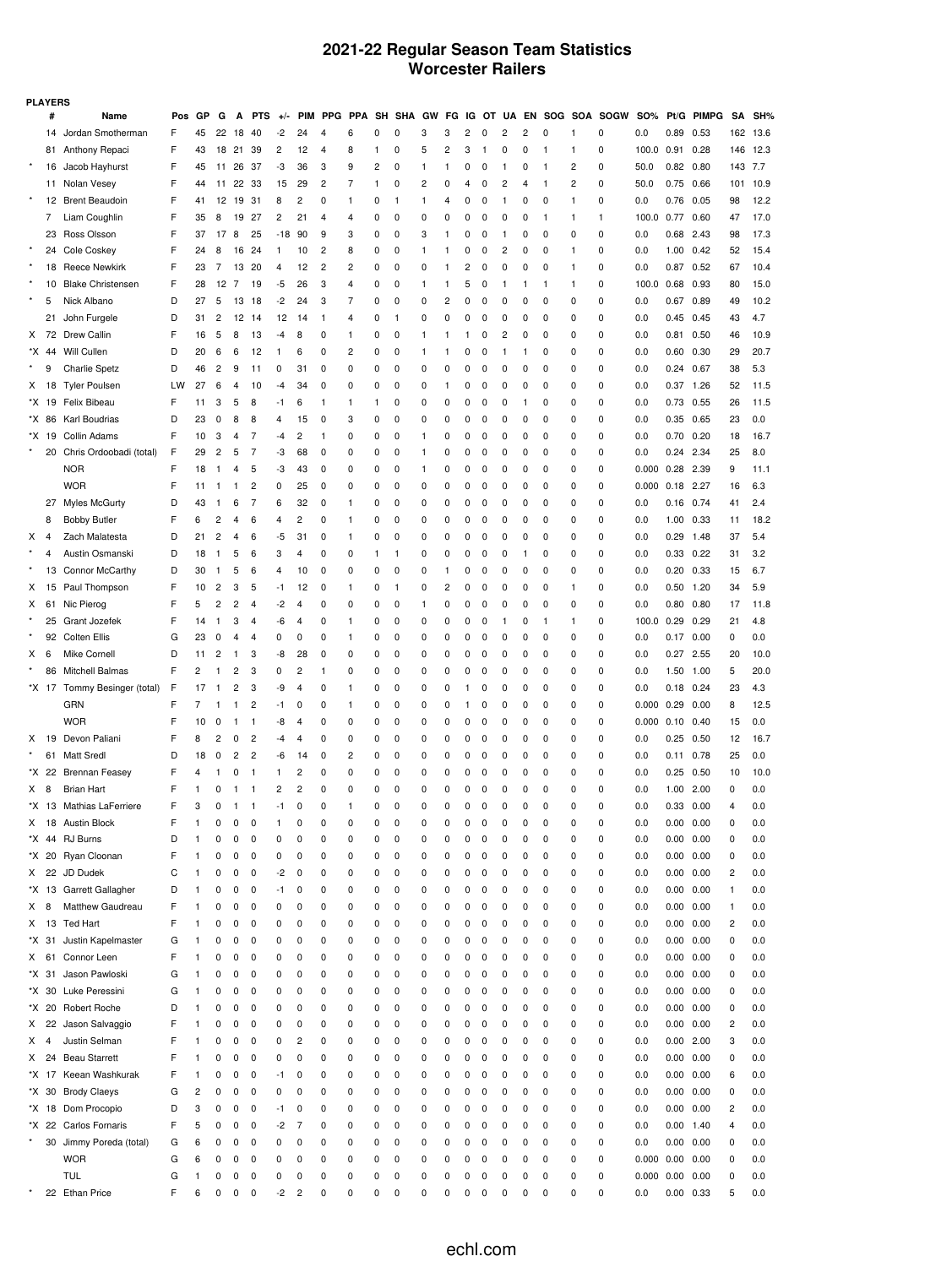|          |   | X 35 Ken Appleby         | G              | 17         | $^{\circ}$     | 0           | $^{\circ}$         | 0               | 2                   | 0              | 0              |      |     | 0          | 0<br>0 | 0 | 0 | 0 | 0 | 0 | 0 | 0.0 | $0.00$ $0.12$ | 0 | 0.0 |
|----------|---|--------------------------|----------------|------------|----------------|-------------|--------------------|-----------------|---------------------|----------------|----------------|------|-----|------------|--------|---|---|---|---|---|---|-----|---------------|---|-----|
| Goalies  |   |                          |                |            |                |             |                    |                 |                     |                |                |      |     |            |        |   |   |   |   |   |   |     |               |   |     |
|          | # | Name                     | GP.            |            |                |             | Mins GA SO GAA W L |                 |                     |                | OTL SOL        | SA   |     | SVS SV%    |        |   |   |   |   |   |   |     |               |   |     |
| $^\star$ |   | 92 Colten Ellis          | 23             | 1366 69 0  |                |             | 3.03               | 12 <sub>5</sub> |                     | $\overline{4}$ | 1              | 774  | 705 | 0.911      |        |   |   |   |   |   |   |     |               |   |     |
|          |   | X 35 Ken Appleby         | 17             | 999        | 50             | $^{\circ}$  | 3.00               | $\overline{7}$  | -9                  | $^{\circ}$     | 1              | 594  | 544 | 0.916      |        |   |   |   |   |   |   |     |               |   |     |
| $\star$  |   | 30 Jimmy Poreda (total)  | $\overline{7}$ | 364        | $24 \quad 0$   |             | 3.96               | $2 \quad 4$     |                     | $\overline{0}$ | $^{\circ}$     | 195  | 171 | 0.877      |        |   |   |   |   |   |   |     |               |   |     |
|          |   | <b>TUL</b>               |                | 8          | $\overline{2}$ | 0           | $14.40 \t 0 \t 0$  |                 |                     | $\mathbf{0}$   | 0              | 6    | 4   | 0.667      |        |   |   |   |   |   |   |     |               |   |     |
|          |   | <b>WOR</b>               | 6              | 356        | 22             | $^{\circ}$  | 3.72               | $2 \quad 4$     |                     | $\mathbf{0}$   | $^{\circ}$     | 189  | 167 | 0.884      |        |   |   |   |   |   |   |     |               |   |     |
|          |   | *X 30 Brody Claeys       | $\overline{2}$ | 119 5      |                | $\mathbf 0$ | 2.52               |                 | $1 \quad 1 \quad 0$ |                | $^{\circ}$     | 86   | 81  | 0.942      |        |   |   |   |   |   |   |     |               |   |     |
|          |   | *X 31 Justin Kapelmaster |                | 60         | 6              | 0           | 6.00               | $\overline{0}$  |                     | $\overline{0}$ | $\mathbf 0$    | 34   | 28  | 0.824      |        |   |   |   |   |   |   |     |               |   |     |
|          |   | *X 31 Jason Pawloski     |                | 59         | 8              | $\mathbf 0$ | 8.14               | $\overline{0}$  | $\mathbf{1}$        | $\overline{0}$ | $^{\circ}$     | 42   | 34  | 0.810      |        |   |   |   |   |   |   |     |               |   |     |
|          |   | *X 30 Luke Peressini     |                | 59         | 6              | 0           | $6.05 \t 0$        |                 |                     | $^{\circ}$     | $^{\circ}$     | 30   | 24  | 0.800      |        |   |   |   |   |   |   |     |               |   |     |
|          |   | <b>Empty Net</b>         |                | 21         | 9              |             |                    |                 |                     |                |                | 9    |     |            |        |   |   |   |   |   |   |     |               |   |     |
|          |   | Totals                   | 50             | 3018 175 0 |                |             | 3.45               |                 | 22 22 4             |                | $\overline{2}$ | 1758 |     | 1583 0.900 |        |   |   |   |   |   |   |     |               |   |     |
|          |   |                          |                |            |                |             |                    |                 |                     |                |                |      |     |            |        |   |   |   |   |   |   |     |               |   |     |

*\* indicates rookie*

*X indicates inactive*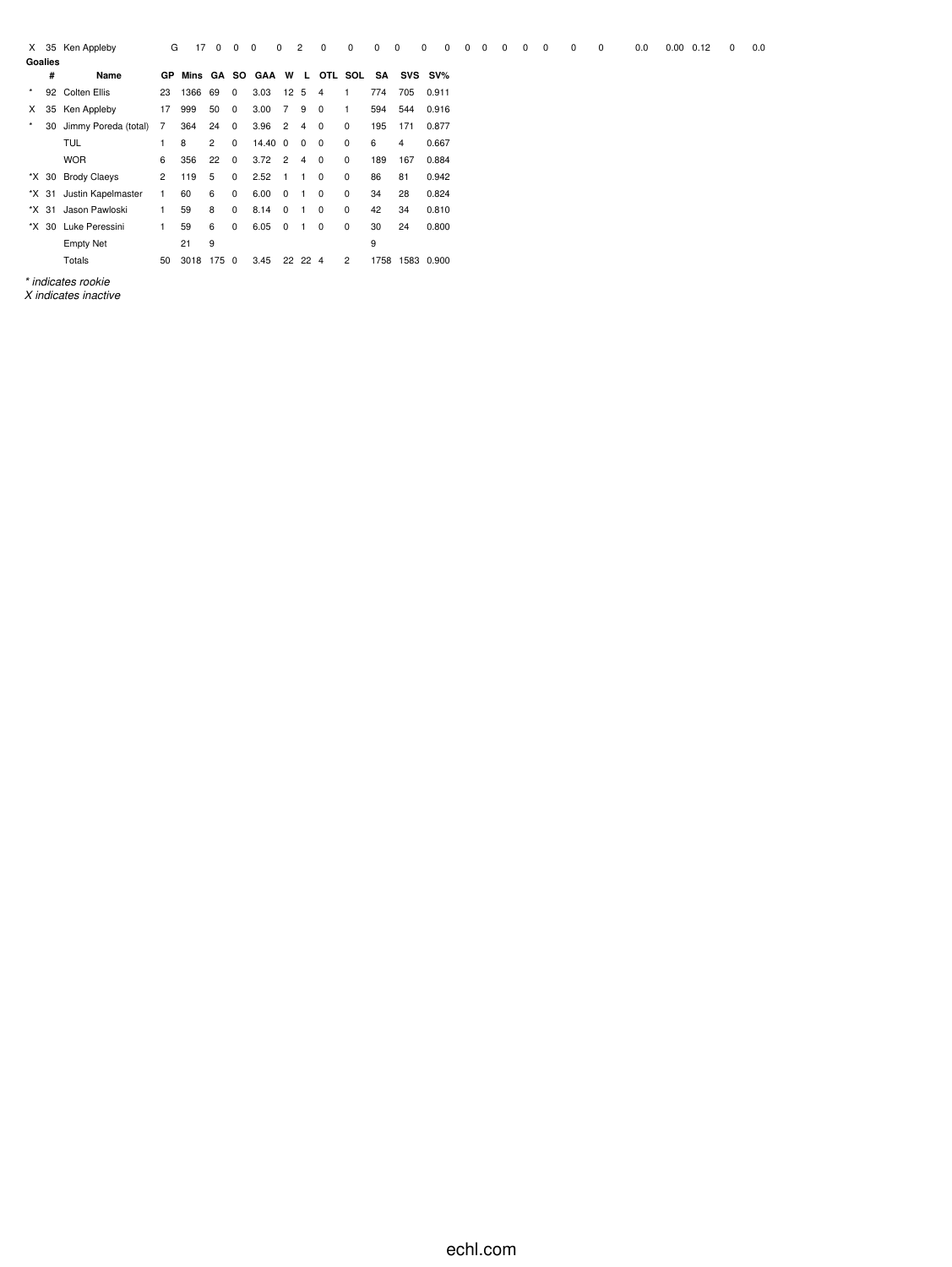#### **2021-22 Regular Season Team Statistics Maine Mariners**

|                | <b>PLAYERS</b> |                               |     |                |                         |                         |                         |       |                |                         |          |          |              |   |          |          |              |              |   |              |          |                    |                       |                   |            |     |      |
|----------------|----------------|-------------------------------|-----|----------------|-------------------------|-------------------------|-------------------------|-------|----------------|-------------------------|----------|----------|--------------|---|----------|----------|--------------|--------------|---|--------------|----------|--------------------|-----------------------|-------------------|------------|-----|------|
|                | #              | Name                          | Pos | GP             | G                       | А                       | <b>PTS</b>              | $+/-$ | PIM            |                         | PPG PPA  |          | SH SHA GW    |   | FG       | IG       | от           |              |   |              |          | UA EN SOG SOA SOGW | <b>SO%</b>            |                   | Pt/G PIMPG | SΑ  | SH%  |
|                |                | 16 Mathew Santos              | F   | 41             | 16                      | 23                      | 39                      | 0     | 50             | 3                       | 9        | 1        | 0            | 3 | 4        | 1        | 0            | 0            | 1 | 1            | 2        | 0                  | 50.0                  | 0.95              | 1.22       | 117 | 13.7 |
| $\star$        | 10             | Nick Master                   | F   | 36             | 11                      | 22                      | 33                      | -9    | 20             | 2                       | 8        | 1        | 0            | 5 | 2        | 0        | 1            | 0            | 1 | 0            | 1        | 0                  | 0.0                   | 0.92 0.56         |            | 78  | 14.1 |
|                |                | 29 Pascal Laberge             | F   | 28             | 15                      | 17                      | 32                      | -2    | 21             | 6                       | 8        | 0        | 0            | 4 | 1        | 0        | $\mathbf{1}$ | 0            | 0 | 0            | 0        | 0                  | 0.0                   | 1.14              | 0.75       | 81  | 18.5 |
|                |                | X 42 Zach Malatesta (total)   | D   | 46             | 6                       | 26                      | -32                     | -2    | 59             | 1                       | 11       | 0        | 0            | 2 | 1        | 0        | 2            | -1           | 1 | 0            | 0        | 0                  | 0.0                   | 0.70              | 1.28       | 95  | 6.3  |
|                |                | <b>WOR</b>                    | D   | 21             | $\overline{c}$          | 4                       | 6                       | -5    | 31             | 0                       | 1        | 0        | 0            | 0 | 0        | 0        | 0            | 0            | 0 | 0            | 0        | 0                  | 0.000                 | 0.29              | 1.48       | 37  | 5.4  |
|                |                | <b>MNE</b>                    | D   | 25             | 4                       | 22                      | 26                      | 3     | 28             | 1                       | 10       | 0        | 0            | 2 | 1        | 0        | 2            | 1            | 1 | 0            | $\Omega$ | 0                  | 0.000                 | 1.04              | 1.12       | 58  | 6.9  |
|                | 22             | <b>Cameron Askew</b>          | F   | 48             | 16                      | 9                       | 25                      | -7    | 44             | 8                       | 4        | 0        | $\mathbf{1}$ | 2 | 1        | 0        | 0            | 2            | 1 | $\mathbf{1}$ | 3        | $\mathbf{1}$       | 33.3                  | 0.52              | 0.92       | 154 | 10.4 |
|                | 9              | Keltie Jeri-Leon              | F   | 37             |                         | 12 13                   | 25                      | -12   | $\overline{2}$ | 1                       | 2        | 1        | 0            | 1 | 2        | 2        | 0            | 2            | 2 | 0            | $\Omega$ | 0                  | 0.0                   | 0.68 0.05         |            | 109 | 11.0 |
|                | 7              | Nick Jermain (total)          | F   | 49             | 5                       | 20                      | 25                      | -13   | 10             | $\mathbf{1}$            | 3        | 0        | 0            | 1 | 0        | 0        | 0            | 0            | 0 | 0            | 0        | 0                  | 0.0                   | 0.51              | 0.20       | 89  | 5.6  |
|                |                |                               | F   |                |                         |                         |                         |       |                |                         |          |          |              |   |          |          |              |              |   |              | $\Omega$ |                    |                       |                   |            |     |      |
|                |                | FW                            |     | 28             | $\overline{c}$          | 13                      | 15                      | -6    | 2              | 1                       | 1        | 0        | 0            | 1 | 0        | 0        | 0            | 0            | 0 | 0            |          | 0                  | $0.000$ $0.54$        |                   | 0.07       | 47  | 4.3  |
|                |                | <b>MNE</b>                    | F   | 21             | 3                       | 7                       | 10                      | -7    | 8              | 0                       | 2        | 0        | 0            | 0 | 0        | 0        | 0            | 0            | 0 | 0            | 0        | 0                  | 0.000                 | 0.48              | 0.38       | 42  | 7.1  |
| X.             | 41             | Justin Brazeau                | F   | 18             |                         | 10 10                   | 20                      | -8    | 4              | 3                       | 4        | 0        | 0            | 0 | -1       | 1        | 0            | -1           | 0 | 0            | 1        | 0                  | 0.0                   | 1.11 0.22         |            | 69  | 14.5 |
|                | 27             | <b>Patrick Shea</b>           | F   | 45             | 10                      | 9                       | 19                      | -14   | 15             | $\overline{2}$          | 2        | 1        | $\mathbf{1}$ | 0 | 4        | 2        | 0            | 0            | 0 | $\mathbf{1}$ | 1        | 0                  | 100.0                 | 0.42              | 0.33       | 104 | 9.6  |
|                | 21             | Conner Bleackley              | F   | 46             | 8                       | 10                      | 18                      | $-14$ | 34             | 3                       | 2        | 0        | 0            | 1 | 0        | 0        | 1            | 1            | 0 | $\mathbf{1}$ | 2        | 0                  | 50.0                  | 0.39              | 0.74       | 84  | 9.5  |
|                | 15             | <b>Brendan Robbins</b>        | F   | 45             | 5                       | 12                      | -17                     | -4    | 12             | 0                       | 1        | 1        | $\mathbf{1}$ | 1 | 0        | 1        | 0            | 0            | 1 | 0            | 0        | 0                  | 0.0                   | 0.38              | 0.27       | 64  | 7.8  |
|                | *X 11          | Westin Michaud (total)        | F   | 14             | 5                       | 10                      | 15                      | -4    | 16             | $\overline{\mathbf{c}}$ | 2        | 0        | 0            | 1 | 0        | 1        | 0            | 0            | 1 | 0            | $\Omega$ | 0                  | 0.0                   | $1.07$ 1.14       |            | 40  | 12.5 |
|                |                | КC                            | F   | 9              | 4                       | 6                       | 10                      | -5    | 2              | $\overline{2}$          | 1        | 0        | 0            | 1 | 0        | 1        | 0            | 0            | 1 | 0            | 0        | 0                  | 0.000                 | 1.11              | 0.22       | 22  | 18.2 |
|                |                | <b>MNE</b>                    | F   | 5              | 1                       | 4                       | 5                       | 1     | 14             | 0                       | 1        | 0        | 0            | 0 | 0        | 0        | 0            | 0            | 0 | 0            | $\Omega$ | 0                  | 0.000                 | 1.00              | 2.80       | 18  | 5.6  |
|                | 26             | Nate Kallen                   | D   | 28             | 5                       | 10                      | 15                      | -10   | 12             | 1                       | 2        | 0        | 0            | 0 | 0        | 1        | 0            | 0            | 0 | 0            | 0        | 0                  | 0.0                   | 0.54              | 0.43       | 57  | 8.8  |
| $\star$        |                | 13 Liam Folkes (total)        | F   | 30             | 5                       | 9                       | 14                      | -9    | 2              | 1                       | 2        | 0        | 0            | 0 | 0        | 1        | 0            | -1           | 1 | 0            | $\Omega$ | 0                  | 0.0                   | 0.47 0.07         |            | 42  | 11.9 |
|                |                | <b>IND</b>                    | F   | 25             | 5                       | 6                       | 11                      | -12   | $\overline{2}$ | 1                       | 2        | 0        | 0            | 0 | 0        | 1        | 0            | $\mathbf{1}$ | 1 | 0            | 0        | 0                  | 0.000                 | 0.44              | 0.08       | 37  | 13.5 |
|                |                | <b>MNE</b>                    | F   | 5              | 0                       | 3                       | 3                       | 3     | 0              | 0                       | $\Omega$ | 0        | 0            | 0 | 0        | 0        | 0            | 0            | 0 | 0            | $\Omega$ | $\mathbf 0$        | $0.000$ $0.60$        |                   | 0.00       | 5   | 0.0  |
|                | 17             | Lewis Zerter-Gossage          | F   | 11             | 7                       | 6                       | 13                      | -2    | 0              | 4                       | 2        | 0        | 0            | 0 | 0        | 0        | 0            | 0            | 0 | 0            | 0        | 0                  | 0.0                   | 1.18              | 0.00       | 32  | 21.9 |
|                |                | Jason Horvath                 | D   | 36             | -1                      |                         | 13                      | -18   | 20             | 1                       | 7        | 0        | 0            | 0 | 1        | 0        |              | 0            | 0 | $\mathbf{1}$ | 1        | 0                  | 100.0                 | 0.36 0.56         |            | 36  | 2.8  |
|                | 6              |                               |     |                |                         | 12                      |                         |       |                |                         |          |          |              |   |          |          | 0            |              |   |              |          |                    |                       |                   |            |     |      |
| X              | 23             | Alex Kile                     | F   | 7              | 5                       | 7                       | 12                      | 3     | 15             | 0                       | 4        | 0        | 0            | 0 | 1        | 1        | 0            | 0            | 1 | 0            | 0        | 0                  | 0.0                   | 1.71              | 2.14       | 21  | 23.8 |
| X <sub>8</sub> |                | Michael Kim                   | D   | 20             | $\overline{c}$          | 10                      | 12                      | 1     | 2              | 1                       | 2        | 0        | 0            | 0 | 0        | 1        | 0            | 0            | 0 | 0            | $\Omega$ | 0                  | 0.0                   | 0.60              | 0.10       | 49  | 4.1  |
|                | 28             | <b>Connor Doherty</b>         | D   | 42             | 0                       | 11                      | 11                      | -5    | 69             | 0                       | 1        | 0        | 0            | 0 | 0        | 0        | 0            | 0            | 0 | 0            | 0        | 0                  | 0.0                   | 0.26              | 1.64       | 77  | 0.0  |
| $\star$        | 20             | <b>Tyler Hinam</b>            | F   | 17             | 4                       | 6                       | 10                      | 0     | 8              | 1                       | 1        | 0        | 0            | 1 | 1        | 0        | 0            | 1            | 0 | 0            | 0        | 0                  | 0.0                   | 0.59              | 0.47       | 37  | 10.8 |
| $\star$        | 25             | Jake Bricknell (total)        | F   | 35             | 3                       | 6                       | 9                       | -11   | 55             | 1                       | 0        | 0        | 0            | 0 | 0        | 0        | 0            | 0            | 0 | 0            | 0        | 0                  | 0.0                   | 0.26              | 1.57       | 39  | 7.7  |
|                |                | КC                            | F   | 8              | 1                       | 2                       | 3                       | -1    | 17             | 0                       | 0        | 0        | 0            | 0 | 0        | 0        | 0            | 0            | 0 | 0            | 0        | 0                  | 0.000                 | 0.38              | 2.13       | 5   | 20.0 |
|                |                | <b>MNE</b>                    | F   | 27             | $\overline{\mathbf{c}}$ | 4                       | 6                       | -10   | 38             | 1                       | 0        | 0        | 0            | 0 | 0        | 0        | 0            | 0            | 0 | 0            | 0        | 0                  | 0.000                 | 0.22              | 1.41       | 34  | 5.9  |
|                |                | X 14 Brycen Martin            | D   | 17             | 0                       | 9                       | 9                       | 0     | 8              | 0                       | 6        | 0        | 0            | 0 | 0        | 0        | 0            | 0            | 0 | 0            | 0        | 0                  | 0.0                   | 0.53              | 0.47       | 42  | 0.0  |
|                |                | 24 Marc-Olivier Duquette      | D   | 41             | 5                       | 2                       | 7                       | -6    | 21             | 0                       | 0        | 0        | 0            | 1 | 1        | 0        | 0            | 0            | 0 | 0            | 0        | 0                  | 0.0                   | $0.17$ $0.51$     |            | 59  | 8.5  |
| *X 3           |                | <b>Eduards Tralmaks</b>       | F   | 2              | 4                       | 3                       | 7                       | 3     | 2              | 1                       | 2        | 0        | 0            | 1 | 1        | 2        | 0            | 0            | 1 | 0            | 0        | 0                  | 0.0                   | 3.50              | 1.00       | 10  | 40.0 |
| $\star$        | 14             | Brendan Soucie (total)        | F   | 19             | 3                       | 3                       | 6                       | -1    | 6              | 0                       | 1        | 0        | 0            | 0 | 0        | 0        | 0            | 0            | 1 | 0            | 0        | 0                  | 0.0                   | 0.32              | 0.32       | 28  | 10.7 |
|                |                | <b>NFL</b>                    | F   | 13             | 1                       | 2                       | 3                       | -3    | 4              | 0                       | 0        | 0        | 0            | 0 | 0        | 0        | 0            | 0            | 1 | 0            | 0        | 0                  | 0.000                 | 0.23              | 0.31       | 15  | 6.7  |
|                |                | <b>MNE</b>                    | F   | 6              | 2                       | $\mathbf{1}$            | 3                       | 2     | 2              | 0                       | 1        | 0        | 0            | 0 | 0        | 0        | 0            | 0            | 0 | 0            | 0        | 0                  | 0.000                 | 0.50              | 0.33       | 13  | 15.4 |
|                | 2              | Andrew Peski                  | D   | 23             | -1                      | 5                       | 6                       | 1     | 6              | 0                       | 3        | 0        | 0            | 0 | 0        | 0        | 0            | 0            | 0 | 0            | 0        | 0                  | 0.0                   | 0.26              | 0.26       | 29  | 3.4  |
|                | 19             | Andrew Romano                 | F   | 26             | 4                       | $\mathbf{1}$            | 5                       | -6    | 4              | 1                       | 0        | 0        | 0            | 0 | 1        | 0        | 0            | 0            | 0 | 0            | 0        | 0                  | 0.0                   | 0.19              | 0.15       | 33  | 12.1 |
|                |                | 11 Metis Roelens              | F   | 2              | 1                       | 4                       | 5                       | 4     | 0              | 1                       | 0        | 0        | -1           | 0 | 0        | 0        | 0            | 0            | 0 | 0            | 0        | 0                  | 0.0                   | 2.50              | 0.00       | 3   | 33.3 |
| X.             |                | 18 Alex-Olivier Voyer         | F   | 1              | 3                       | $\mathbf{1}$            | 4                       | 1     | $\Omega$       | $\overline{2}$          | $\Omega$ | $\Omega$ | $\Omega$     | 1 | $\Omega$ | $\Omega$ | O            | $\Omega$     | O | $\Omega$     | $\Omega$ | $\Omega$           | 0.0                   | 4.00 0.00         |            | 6   | 50.0 |
|                |                | *X 11 Victor Berglund         | D   | 3              | 1                       | 3                       | 4                       | 0     | 0              | $\mathbf{1}$            | 1        | 0        | 0            | 0 | 0        | 0        | 0            | 0            | 0 | 0            | 0        | 0                  | 0.0                   | 1.33              | 0.00       | 3   | 33.3 |
| *X 5           |                | J.D. Greenway                 | D   | 18             | 0                       |                         | 4                       | 6     | 18             | 0                       | 1        | 0        | 0            | 0 | 0        | 0        | 0            | 0            | 0 | 0            | 0        | 0                  | 0.0                   | 0.22              | 1.00       | 15  | 0.0  |
|                |                | Jeremy Brodeur                |     | 30             |                         | 4                       |                         |       | 0              | 0                       | 0        |          | 0            |   | 0        |          |              |              |   | 0            | 0        | 0                  |                       |                   |            |     |      |
| X.             | 35             |                               | G   |                | 0                       | 3                       | 3                       | 0     |                |                         |          | 0        |              | 0 |          | 0        | 0            | 0            | 0 |              |          |                    | 0.0                   | $0.10 \quad 0.00$ |            | 0   | 0.0  |
| X              | 20             | Devon Paliani                 | F   | 16             | 0                       | 2                       | 2                       | -4    | 9              | 0                       | 0        | 0        | 0            | 0 | 0        | 0        | 0            | 0            | 0 | 0            | 0        | 0                  | 0.0                   | $0.13$ $0.56$     |            | 14  | 0.0  |
|                |                | 12 Taylor Egan (total)        | D   | 18             | 0                       | $\overline{\mathbf{c}}$ | 2                       | -1    | 6              | 0                       | 0        | 0        | 0            | 0 | 0        | 0        | 0            | 0            | 0 | 0            | 0        | 0                  | 0.0                   | 0.11              | 0.33       | 14  | 0.0  |
|                |                | WHL                           | D   | 4              | 0                       | 0                       | 0                       | -1    | 4              | 0                       | 0        | 0        | 0            | 0 | 0        | 0        | 0            | 0            | 0 | 0            | 0        | 0                  | $0.000$ $0.00$        |                   | 1.00       | 3   | 0.0  |
|                |                | <b>NFL</b>                    | D   | 5              | 0                       | 0                       | 0                       | -1    | 0              | 0                       | 0        | 0        | 0            | 0 | 0        | 0        | 0            | 0            | 0 | 0            | 0        | 0                  | $0.000$ $0.00$        |                   | 0.00       | 2   | 0.0  |
|                |                | <b>MNE</b>                    | D   | 9              | 0                       | 2                       | 2                       | 1     | 2              | 0                       | 0        | 0        | 0            | 0 | 0        | 0        | 0            | 0            | 0 | 0            | 0        | 0                  | $0.000$ $0.22$        |                   | 0.22       | 9   | 0.0  |
|                | 4              | Brendan St-Louis              | D   | 28             | 0                       | $\sqrt{2}$              | $\overline{\mathbf{c}}$ | $-19$ | 18             | 0                       | 0        | 0        | 0            | 0 | 0        | 0        | 0            | 0            | 0 | 0            | 0        | 0                  | 0.0                   | 0.07              | 0.64       | 27  | 0.0  |
|                | X 18           | lan McKinnon                  | F   | 7              | 1                       | 0                       | $\mathbf{1}$            | -3    | 21             | 0                       | 0        | 0        | 0            | 0 | 0        | 0        | 0            | 0            | 0 | 0            | 0        | 0                  | 0.0                   | 0.14              | 3.00       | 13  | 7.7  |
|                | *X 41          | Anthony D'Amours              | D   | 1              | 0                       | $\mathbf{1}$            | $\mathbf{1}$            | 0     | 0              | 0                       | 0        | 0        | 0            | 0 | 0        | 0        | 0            | 0            | 0 | 0            | 0        | 0                  | 0.0                   | $1.00 \quad 0.00$ |            | 0   | 0.0  |
|                |                | *X 18 Jake Cass               | D   | 2              | 0                       | 1                       | 1                       | -1    | 0              | 0                       | 0        | 0        | 0            | 0 | 0        | 0        | 0            | 0            | 0 | 0            | 0        | 0                  | 0.0                   | 0.50              | 0.00       | 2   | 0.0  |
|                |                | Josh Couturier                | D   | 3              | 0                       | $\overline{1}$          | $\mathbf{1}$            | 0     | 0              | 0                       | 0        | 0        | 0            | 0 | 0        | 0        | 0            | 0            | 0 | 0            | 0        | 0                  | 0.0                   | 0.33              | 0.00       | 3   | 0.0  |
|                |                | *X 42 Félix-Olivier Chouinard | D   | 1              | 0                       | 0                       | 0                       | 1     | 0              | 0                       | 0        | 0        | 0            | 0 | 0        | 0        | 0            | 0            | 0 | 0            | 0        | 0                  | 0.0                   | 0.00              | 0.00       | 0   | 0.0  |
|                | *X 25          | Jonathan Desbiens             | F   | 1              | 0                       | 0                       | 0                       | 0     | 0              | 0                       | 0        | 0        | 0            | 0 | 0        | 0        | 0            | 0            | 0 | 0            | 0        | 0                  | 0.0                   | 0.00              | 0.00       | 3   | 0.0  |
| X.             | 33             | Jon Gillies                   | G   | 1              | 0                       | 0                       | 0                       | 0     | 0              | 0                       | 0        | 0        | 0            | 0 | 0        | 0        | 0            | 0            | 0 | 0            | 0        | 0                  | 0.0                   | 0.00              | 0.00       | 0   | 0.0  |
| X              | 40             | Kyle Keyser                   | G   | 1              | 0                       | 0                       | 0                       | 0     | 0              | 0                       | 0        | 0        | 0            | 0 | 0        | 0        | 0            | 0            | 0 | 0            | 0        | 0                  | 0.0                   | 0.00              | 0.00       | 0   | 0.0  |
|                | *X 14          | Jeremy Martin                 | F   | 1              | 0                       | 0                       | 0                       | -3    | 0              | 0                       | 0        | 0        | 0            | 0 | 0        | 0        | 0            | 0            | 0 | 0            | 0        | 0                  | 0.0                   | 0.00              | 0.00       | 0   | 0.0  |
| *X             |                | Jonathan Harty                | D   | $\overline{c}$ | 0                       | 0                       | 0                       | 0     | 0              | 0                       | 0        |          | 0            | 0 | 0        | 0        | 0            | 0            | 0 | 0            | 0        | 0                  | 0.0                   | 0.00              | 0.00       | 3   | 0.0  |
|                |                |                               |     |                |                         |                         |                         |       |                |                         |          | 0        |              |   |          |          |              |              |   |              |          |                    |                       |                   |            |     |      |
|                |                | 35 Stefanos Lekkas (total)    | G   | $\overline{c}$ | 0                       | 0                       | 0                       | 0     | 0              | 0                       | 0        | 0        | 0            | 0 | 0        | 0        | 0            | 0            | 0 | 0            | 0        | 0                  | 0.0                   | 0.00              | 0.00       | 0   | 0.0  |
|                |                | FW                            | G   | 1              | 0                       | 0                       | 0                       | 0     | 0              | 0                       | 0        | 0        | 0            | 0 | 0        | 0        | 0            | 0            | 0 | 0            | 0        | 0                  | $0.000$ $0.00$        |                   | 0.00       | 0   | 0.0  |
|                |                | ORL                           | G   | 1              | 0                       | 0                       | 0                       | 0     | 0              | 0                       | 0        | 0        | 0            | 0 | 0        | 0        | 0            | 0            | 0 | 0            | 0        | 0                  | $0.000$ $0.00$        |                   | 0.00       | 0   | 0.0  |
|                |                | WHL                           | G   | 23             | 0                       | 3                       | 3                       | 0     | 0              | 0                       | 1        | 0        | 0            | 0 | 0        | 0        | 0            | 0            | 0 | 0            | 0        | 0                  | $0.000$ $0.13$ $0.00$ |                   |            | 0   | 0.0  |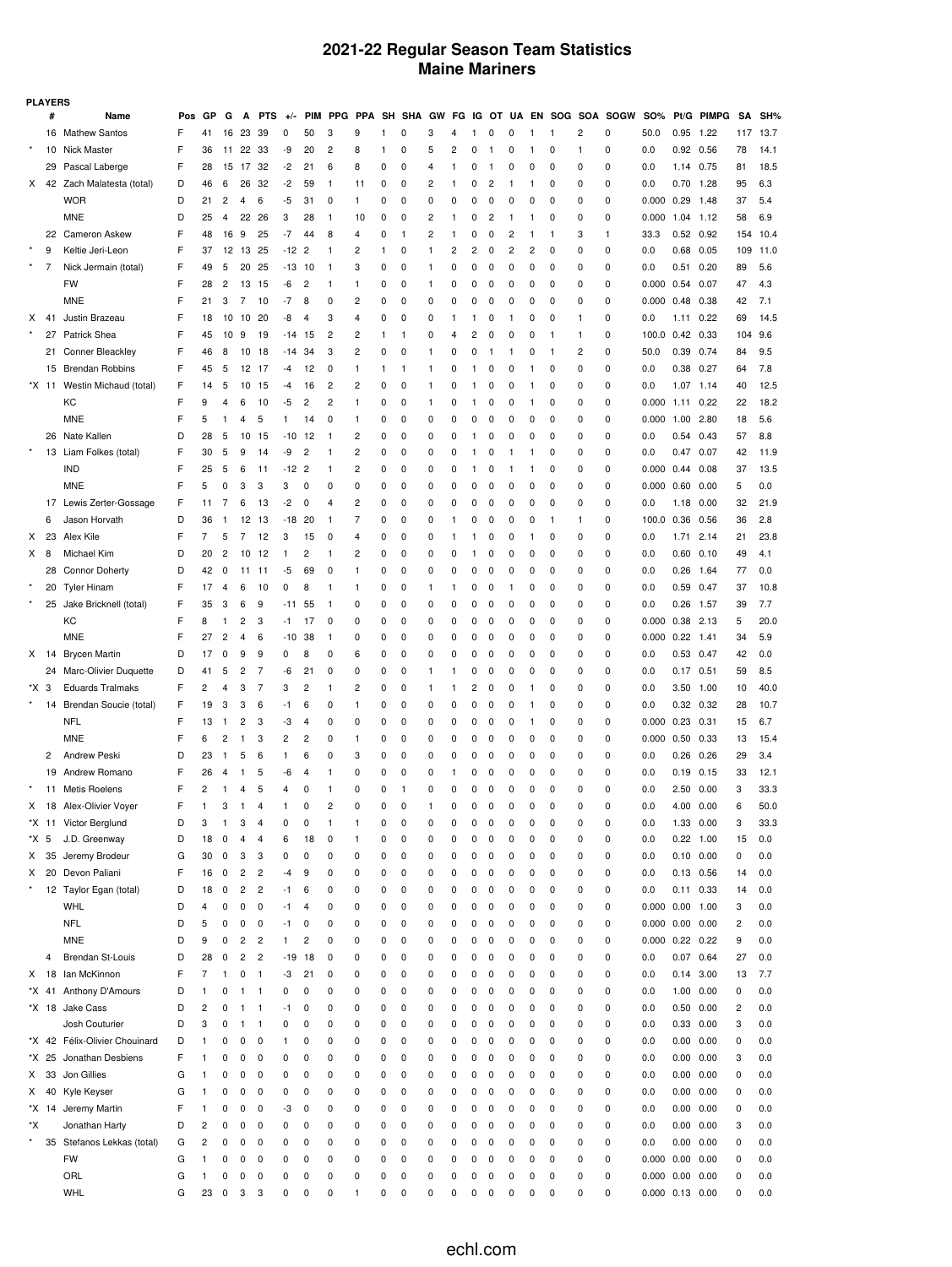|          |         | <b>MNE</b>                     | G              | 2          | $\Omega$       | $\Omega$ | $\Omega$<br>0  | 0              |                 | 0                        | 0              | 0<br>0 | 0               | 0        | 0 |   | 0 |          | 0           | 0 | 0 | $0.000$ $0.00$ $0.00$ |                   |              | 0 | 0.0 |
|----------|---------|--------------------------------|----------------|------------|----------------|----------|----------------|----------------|-----------------|--------------------------|----------------|--------|-----------------|----------|---|---|---|----------|-------------|---|---|-----------------------|-------------------|--------------|---|-----|
| X.       | 42      | <b>Garrett Clarke</b>          | D              | 3          | 0              | 0        | -2<br>0        | 45             |                 | 0                        | 0              | 0<br>0 | 0               | 0        | 0 |   | 0 | C        | 0           | 0 | 0 | 0.0                   |                   | $0.00$ 15.00 | 3 | 0.0 |
| X        |         | Ted Hart (total)               | F              | 3          | 0              | 0        | 0<br>0         | 0              |                 | 0                        | 0              | 0<br>0 | 0               | 0        | 0 |   | O | 0        | $\Omega$    | 0 | 0 | 0.0                   | 0.00              | 0.00         | 4 | 0.0 |
|          |         | <b>MNE</b>                     | F              | 2          | 0              | 0        | 0<br>0         | 0              |                 | 0                        | 0              | 0<br>0 | 0               | 0        | 0 | ŋ | 0 | $\Omega$ | $\mathbf 0$ | 0 | 0 | 0.000                 | $0.00 \quad 0.00$ |              | 2 | 0.0 |
|          |         | <b>WOR</b>                     | F              |            | 0              | 0        | 0<br>0         | $\Omega$       |                 | 0                        | 0              | 0<br>0 | 0               | 0        | 0 |   |   |          | $\mathbf 0$ | 0 | 0 | 0.000                 | $0.00 \quad 0.00$ |              | 2 | 0.0 |
|          | *X 18   | Roshen Jaswal                  | D              | 6          | 0              | 0        | -2<br>0        | $\overline{c}$ |                 | 0                        | 0              | 0<br>0 | 0               | 0        | 0 | ŋ | 0 | 0        | 0           | 0 | 0 | 0.0                   | $0.00$ $0.33$     |              | 5 | 0.0 |
|          |         | 40 Zachary Bouthillier (total) | G              | 8          |                | 0        | 0<br>0         | 0              |                 | 0                        | 0              | 0<br>0 | 0               | 0        | 0 |   |   |          | $\mathbf 0$ | 0 | 0 | 0.0                   | $0.00 \quad 0.00$ |              | 0 | 0.0 |
|          |         | <b>MNE</b>                     | G              | 8          | 0              | 0        | 0<br>0         | 0              |                 | 0                        | 0              | 0<br>0 | 0               | 0        | 0 |   |   |          | 0           | 0 | 0 | 0.000                 | $0.00 \quad 0.00$ |              | 0 | 0.0 |
|          |         | <b>FW</b>                      | G              | 2          | U              | $\Omega$ | $\Omega$       | $\Omega$       |                 | 0                        | 0              | 0<br>0 | 0               | $\Omega$ |   |   |   |          | $\Omega$    | 0 | 0 | $0.000$ $0.00$ $0.00$ |                   |              | 0 | 0.0 |
|          |         | 33 Callum Booth                | G              | 14         | 0              | 0        | $\Omega$<br>0  | 2              |                 | 0                        | 0              | 0<br>0 | 0               | 0        | 0 |   | ŋ | C        | $\Omega$    | 0 | 0 | 0.0                   | 0.00 0.14         |              | 0 | 0.0 |
|          | Goalies |                                |                |            |                |          |                |                |                 |                          |                |        |                 |          |   |   |   |          |             |   |   |                       |                   |              |   |     |
|          | #       | Name                           | GР             |            |                |          | Mins GA SO GAA | W              |                 |                          | L OTL SOL      | SA     | <b>SVS</b>      | $SV\%$   |   |   |   |          |             |   |   |                       |                   |              |   |     |
|          | X 35    | Jeremy Brodeur                 | 30             | 1675       | 90             | 0        | 3.22           | 15 9           |                 | $\overline{c}$           | 1              | 988    | 898             | 0.909    |   |   |   |          |             |   |   |                       |                   |              |   |     |
| $^\star$ |         | 35 Stefanos Lekkas (total)     | 27             | 1576       | 79             | -1       | 3.01           | 15 11 1        |                 |                          | 0              | 792    | 713             | 0.900    |   |   |   |          |             |   |   |                       |                   |              |   |     |
|          |         | <b>FW</b>                      | 1              | 60         | $\overline{2}$ | 0        | 2.00           | $\mathbf{1}$   | 0               | $\overline{\phantom{0}}$ | 0              | 19     | 17              | 0.895    |   |   |   |          |             |   |   |                       |                   |              |   |     |
|          |         | ORL                            | 1              | 59         | 3              | 0        | 3.05           | 0              | $\mathbf{1}$    | $^{\circ}$               | 0              | 30     | 27              | 0.900    |   |   |   |          |             |   |   |                       |                   |              |   |     |
|          |         | <b>WHL</b>                     | 23             | 1331       | 68             | -1       | 3.06           | 12             | 10 <sub>1</sub> |                          | 0              | 673    | 605             | 0.899    |   |   |   |          |             |   |   |                       |                   |              |   |     |
|          |         | <b>MNE</b>                     | $\overline{2}$ | 126        | 6              | 0        | 2.86           | $\overline{2}$ | 0               | $\mathbf 0$              | 0              | 70     | 64              | 0.914    |   |   |   |          |             |   |   |                       |                   |              |   |     |
|          |         | 33 Callum Booth                | 14             | 787        | 36             | 0        | 2.74           | 5              | 7               | $\overline{\phantom{0}}$ | 1              | 446    | 410             | 0.919    |   |   |   |          |             |   |   |                       |                   |              |   |     |
| $\star$  | 40      | Zachary Bouthillier (total)    | 10             | 412        | 31             | 0        | 4.51           | $\overline{2}$ | 3               | - 1                      | 0              | 239    | 208             | 0.870    |   |   |   |          |             |   |   |                       |                   |              |   |     |
|          |         | <b>FW</b>                      | 2              | 20         | 7              | 0        | 20.79          | $\mathbf 0$    | 0               | 0                        | 0              | 15     | 8               | 0.533    |   |   |   |          |             |   |   |                       |                   |              |   |     |
|          |         | <b>MNE</b>                     | 8              | 392        | 24             | $\Omega$ | 3.67           | 2              | 3               | $\mathbf{1}$             | 0              | 224    | 200             | 0.893    |   |   |   |          |             |   |   |                       |                   |              |   |     |
|          | $X$ 33  | Jon Gillies                    | 1              | 58         | 2              | 0        | 2.07           | $\mathbf 0$    |                 | 0                        | 0              | 25     | 23              | 0.920    |   |   |   |          |             |   |   |                       |                   |              |   |     |
|          | $X$ 40  | Kyle Keyser                    | 1              | 59         | 5              | 0        | 5.11           | 0              | $\mathbf{1}$    | 0                        | 0              | 31     | 26              | 0.839    |   |   |   |          |             |   |   |                       |                   |              |   |     |
|          |         | <b>Empty Net</b>               |                | 25         | 10             |          |                |                |                 |                          |                | 10     |                 |          |   |   |   |          |             |   |   |                       |                   |              |   |     |
|          |         | Totals                         | 51             | 3097 173 0 |                |          | 3.32           | 24 21 4        |                 |                          | $\overline{c}$ |        | 1794 1621 0.904 |          |   |   |   |          |             |   |   |                       |                   |              |   |     |

*\* indicates rookie X indicates inactive*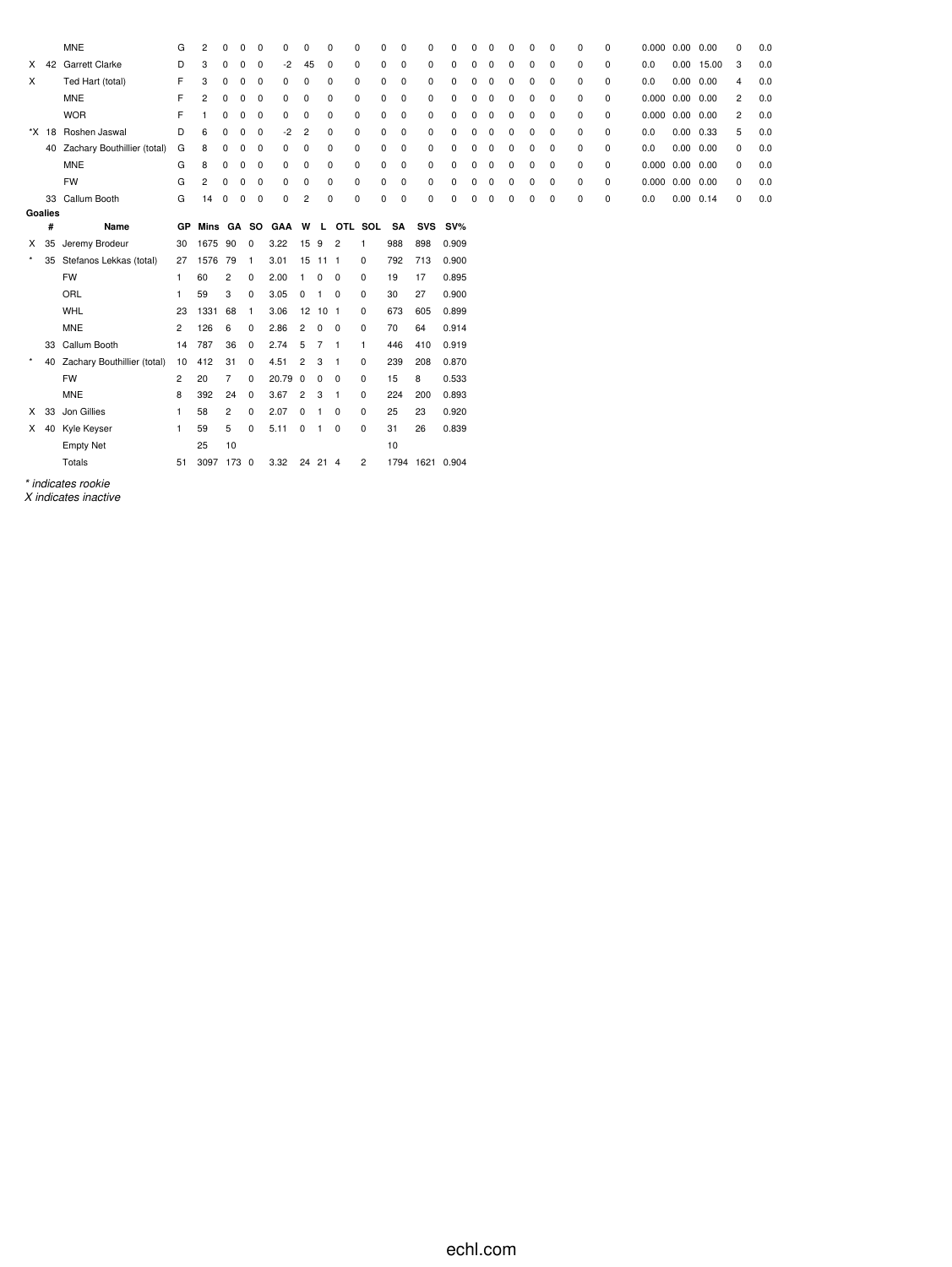## **Maine Mariners 2021-22 Regular Season Game Schedule**

| Date    | Opponent              | Result      | Record            | Score GWG |                         | Goaltender                         | <b>Opposing Goaltender</b>                |
|---------|-----------------------|-------------|-------------------|-----------|-------------------------|------------------------------------|-------------------------------------------|
| Oct. 22 | Worcester             | W           | $1 - 0 - 0 - 0$   | $6-3$     | <b>Eduards Tralmaks</b> | Jeremy Brodeur (3 GA, 51 SVS)      | Justin Kapelmaster (6 GA, 28 SVS)         |
| Oct. 23 | at Worcester          | Г           | $1 - 1 - 0 - 0$   | $3 - 4$   |                         |                                    |                                           |
|         |                       |             |                   |           |                         | Zachary Bouthillier (4 GA, 26 SVS) | Colten Ellis (3 GA, 42 SVS)               |
| Oct. 29 | Trois-Rivières        | L           | $1 - 2 - 0 - 0$   | $0 - 2$   |                         | Jon Gillies (2 GA, 23 SVS)         | Philippe Desrosiers (0 GA, 34 SVS)        |
| Oct. 31 | Reading               | W           | $2 - 2 - 0 - 0$   | $4 - 1$   | Nick Master             | Jeremy Brodeur (1 GA, 29 SVS)      | Pat Nagle (4 GA, 35 SVS)                  |
| Nov. 5  | Florida               | L           | $2 - 3 - 0 - 0$   | $1 - 4$   |                         | Jeremy Brodeur (3 GA, 29 SVS)      | Cam Johnson (1 GA, 24 SVS)                |
| Nov. 12 | Trois-Rivières        | OTL         | $2 - 3 - 1 - 0$   | 7-8 OT    |                         | Zachary Bouthillier (5 GA, 34 SVS) | Philippe Desrosiers (7 GA, 30 SVS)        |
| Nov. 14 | Trois-Rivières        | W           | $3 - 3 - 1 - 0$   | $4 - 3$   | Pascal Laberge          | Jeremy Brodeur (3 GA, 31 SVS)      | Kevin Poulin (4 GA, 31 SVS)               |
| Nov. 16 | at Jacksonville       | W           | $4 - 3 - 1 - 0$   | $3-1$     | Pascal Laberge          | Jeremy Brodeur (1 GA, 22 SVS)      | Tyler Wall (2 GA, 18 SVS)                 |
| Nov. 17 | at Jacksonville       | W           | $5 - 3 - 1 - 0$   | $2 - 1$   | Cameron Askew           | Zachary Bouthillier (1 GA, 37 SVS) | Charles Williams (2 GA, 18 SVS)           |
| Nov. 19 | at Jacksonville       | OTL         | $5 - 3 - 2 - 0$   | 3-4 OT    |                         | Jeremy Brodeur (4 GA, 33 SVS)      | Tyler Wall (3 GA, 23 SVS)                 |
| Nov. 20 | at Orlando            | L           | $5 - 4 - 2 - 0$   | $4 - 5$   |                         | Zachary Bouthillier (5 GA, 23 SVS) | Zach Emond (4 GA, 21 SVS)                 |
| Nov. 24 | Worcester             | W           | $6 - 4 - 2 - 0$   | $4 - 2$   | Alex-Olivier Voyer      | Jeremy Brodeur (2 GA, 27 SVS)      | Ken Appleby (3 GA, 39 SVS)                |
| Nov. 26 | Newfoundland          | L           | $6 - 5 - 2 - 0$   | $2 - 4$   |                         | Jeremy Brodeur (4 GA, 32 SVS)      | Evan Cormier (2 GA, 25 SVS)               |
| Nov. 27 | at Adirondack         | L           | $6 - 6 - 2 - 0$   | $3-5$     |                         | Jeremy Brodeur (1 GA, 15 SVS)      | Mareks Mitens (3 GA, 37 SVS)              |
|         |                       | SOL         |                   |           |                         |                                    |                                           |
| Dec. 1  | at Worcester          |             | $6 - 6 - 2 - 1$   | 2-3 SO    |                         | Jeremy Brodeur (2 GA, 33 SVS)      | Colten Ellis (2 GA, 38 SVS)               |
| Dec. 4  | Adirondack            | Г           | $6 - 7 - 2 - 1$   | $1 - 4$   |                         | Callum Booth (3 GA, 27 SVS)        | Mareks Mitens (1 GA, 28 SVS)              |
| Dec. 5  | Adirondack            | L           | $6 - 8 - 2 - 1$   | $1 - 4$   |                         | Jeremy Brodeur (3 GA, 29 SVS)      | Mareks Mitens (1 GA, 30 SVS)              |
| Dec. 8  | at Worcester          | OTL         | $6 - 8 - 3 - 1$   | 6-7 OT    |                         | Callum Booth (1 GA, 16 SVS)        | Colten Ellis (6 GA, 26 SVS)               |
| Dec. 10 | Worcester             | W           | $7 - 8 - 3 - 1$   | $3 - 2$   | Nick Master             | Callum Booth (2 GA, 35 SVS)        | Jimmy Poreda (3 GA, 40 SVS)               |
| Dec. 11 | at Worcester          | L           | $7 - 9 - 3 - 1$   | $2 - 4$   |                         | Callum Booth (3 GA, 20 SVS)        | Jimmy Poreda (2 GA, 15 SVS)               |
| Dec. 15 | at Trois-Rivières     | L           | $7 - 10 - 3 - 1$  | $2 - 4$   |                         | Jeremy Brodeur (4 GA, 38 SVS)      | Philippe Desrosiers (2 GA, 25 SVS)        |
| Dec. 17 | at Trois-Rivières     | W           | $8 - 10 - 3 - 1$  | 4-3 SO    |                         | Callum Booth (3 GA, 37 SVS)        | Kevin Poulin (3 GA, 36 SVS)               |
| Dec. 18 | at Trois-Rivières     | L           | $8 - 11 - 3 - 1$  | $2 - 5$   |                         | Jeremy Brodeur (5 GA, 25 SVS)      | Philippe Desrosiers (2 GA, 33 SVS)        |
| Dec. 29 | Worcester             | W           | $9 - 11 - 3 - 1$  | $9 - 7$   | Marc-Olivier Duquette   | Jeremy Brodeur (7 GA, 44 SVS)      | Jason Pawloski (8 GA, 34 SVS)             |
| Dec. 31 | Trois-Rivières        | W           | $10 - 11 - 3 - 1$ | $5-3$     | <b>Mathew Santos</b>    | Jeremy Brodeur (3 GA, 29 SVS)      | Tristan Bérubé (4 GA, 25 SVS)             |
| Jan. 1  | Adirondack            | W           | $11 - 11 - 3 - 1$ |           | 3-2 OT Pascal Laberge   | Zachary Bouthillier (2 GA, 31 SVS) |                                           |
|         |                       |             |                   |           |                         |                                    | Brandon Kasel (3 GA, 28 SVS)              |
| Jan. 7  | at Adirondack         | W           | $12 - 11 - 3 - 1$ | $3 - 2$   | Nick Master             | Jeremy Brodeur (2 GA, 33 SVS)      | Brandon Kasel (3 GA, 25 SVS)              |
| Jan. 8  | Adirondack            | Г           | 12-12-3-1         | $2 - 5$   |                         | Callum Booth (4 GA, 28 SVS)        | Alex Sakellaropoulos (2 GA, 32 SVS)       |
| Jan. 9  | Adirondack            | W           | $13 - 12 - 3 - 1$ | $4 - 1$   | Pascal Laberge          | Jeremy Brodeur (1 GA, 36 SVS)      | Alex Sakellaropoulos (3 GA, 25 SVS)       |
| Jan. 12 | at Worcester          | L           | $13 - 13 - 3 - 1$ | $2 - 4$   |                         | Callum Booth (3 GA, 28 SVS)        | Ken Appleby (2 GA, 37 SVS)                |
| Jan. 21 | Orlando               | Г           | 13-14-3-1         | $2 - 6$   |                         | Kyle Keyser (5 GA, 26 SVS)         | Brad Barone (2 GA, 22 SVS)                |
| Jan. 22 | Orlando               | W           | 14-14-3-1         | $3 - 1$   | <b>Mathew Santos</b>    | Jeremy Brodeur (1 GA, 35 SVS)      | Amir Miftakhov (2 GA, 34 SVS)             |
| Jan. 23 | Orlando               | W           | $15 - 14 - 3 - 1$ | $4 - 1$   | <b>Mathew Santos</b>    | Callum Booth (1 GA, 31 SVS)        | Brad Barone (3 GA, 38 SVS)                |
| Jan. 28 | Worcester             | Г           | $15 - 15 - 3 - 1$ | $3-6$     |                         | Jeremy Brodeur (6 GA, 26 SVS)      | Ken Appleby (3 GA, 34 SVS)                |
| Jan. 29 | Reading               | W           | $16 - 15 - 3 - 1$ | $2 - 1$   | Nick Master             | Jeremy Brodeur (1 GA, 31 SVS)      | Kirill Ustimenko (2 GA, 23 SVS)           |
| Jan. 30 | <b>Trois-Rivières</b> | SOL         | 16-15-3-2         | 2-3 SO    |                         | Callum Booth (2 GA, 35 SVS)        | Tristan Bérubé (2 GA, 37 SVS)             |
|         |                       |             |                   |           |                         |                                    |                                           |
| Feb. 2  | at Trois-Rivières     | W           | 17-15-3-2         |           | 3-2 Cameron Askew       | Jeremy Brodeur (2 GA, 35 SVS)      | Carmine-Anthony Pagliarulo (3 GA, 22 SVS) |
| Feb. 3  | at Trois-Rivières     | W           | 18-15-3-2         |           | 2-1 OT Zach Malatesta   | Callum Booth (1 GA, 47 SVS)        | Tristan Bérubé (2 GA, 21 SVS)             |
| Feb. 5  | at Trois-Rivières     | W           | 19-15-3-2         |           | 5-4 OT Zach Malatesta   | Jeremy Brodeur (4 GA, 43 SVS)      | Tristan Bérubé (2 GA, 18 SVS)             |
| Feb. 9  | at Newfoundland       | L           | 19-16-3-2         | $0 - 5$   |                         | Callum Booth (4 GA, 27 SVS)        | Keith Petruzzelli (0 GA, 25 SVS)          |
| Feb. 11 | at Newfoundland       | L           | 19-17-3-2         | $1 - 6$   |                         | Jeremy Brodeur (6 GA, 33 SVS)      | Keith Petruzzelli (1 GA, 25 SVS)          |
| Feb. 12 | at Newfoundland       | L           | 19-18-3-2         | $1 - 4$   |                         | Callum Booth (4 GA, 27 SVS)        | Keith Petruzzelli (1 GA, 23 SVS)          |
| Feb. 13 | at Newfoundland       | OTL         | 19-18-4-2         | 3-4 OT    |                         | Jeremy Brodeur (4 GA, 38 SVS)      | Evan Cormier (3 GA, 26 SVS)               |
| Feb. 18 | Newfoundland          | L           | 19-19-4-2         | $3 - 4$   |                         | Callum Booth (4 GA, 29 SVS)        | Evan Cormier (3 GA, 36 SVS)               |
| Feb. 19 | Trois-Rivières        | L           | 19-20-4-2         | $2 - 6$   |                         | Jeremy Brodeur (6 GA, 23 SVS)      | Carmine-Anthony Pagliarulo (2 GA, 35 SVS) |
| Feb. 20 | Trois-Rivières        | W           | 20-20-4-2         |           | 2-1 OT Conner Bleackley | Callum Booth (1 GA, 23 SVS)        | Carmine-Anthony Pagliarulo (2 GA, 25 SVS) |
|         |                       | W           | 21-20-4-2         |           |                         |                                    | Carmine-Anthony Pagliarulo (5 GA, 17 SVS) |
| Feb. 23 | at Trois-Rivières     |             |                   | $6 - 1$   | <b>Brendan Robbins</b>  | Jeremy Brodeur (1 GA, 32 SVS)      |                                           |
| Feb. 25 | at Adirondack         | W           | 22-20-4-2         | $7 - 1$   | Tyler Hinam             | Jeremy Brodeur (1 GA, 24 SVS)      | Brandon Kasel (4 GA, 26 SVS)              |
| Feb. 26 | at Adirondack         | L           | 22-21-4-2         | $3 - 5$   |                         | Zachary Bouthillier (4 GA, 24 SVS) | Alex Sakellaropoulos (3 GA, 22 SVS)       |
| Mar. 5  | at Worcester          | W           | 23-21-4-2         |           | 4-3 OT Nick Master      | Stefanos Lekkas (3 GA, 31 SVS)     | Colten Ellis (4 GA, 39 SVS)               |
| Mar. 6  | at Worcester          | W           | 24-21-4-2         | $5 - 3$   | Keltie Jeri-Leon        | Stefanos Lekkas (3 GA, 33 SVS)     | Colten Ellis (4 GA, 21 SVS)               |
| Mar. 9  | Worcester             | 7:00 pm EST |                   |           |                         |                                    |                                           |
| Mar. 12 | at Adirondack         | 7:00 pm EST |                   |           |                         |                                    |                                           |
| Mar. 13 | at Adirondack         | 3:00 pm EDT |                   |           |                         |                                    |                                           |
| Mar. 16 | Adirondack            | 7:00 pm EDT |                   |           |                         |                                    |                                           |
| Mar. 18 | at Trois-Rivières     | 7:00 pm EDT |                   |           |                         |                                    |                                           |
| Mar. 19 | South Carolina        | 6:00 pm EDT |                   |           |                         |                                    |                                           |
| Mar. 20 | South Carolina        | 3:00 pm EDT |                   |           |                         |                                    |                                           |
|         |                       |             |                   |           |                         |                                    |                                           |
| Mar. 25 | Newfoundland          | 7:15 pm EDT |                   |           |                         |                                    |                                           |
| Mar. 26 | Newfoundland          | 6:00 pm EDT |                   |           |                         |                                    |                                           |
| Mar. 27 | Newfoundland          | 3:00 pm EDT |                   |           |                         |                                    |                                           |
| Mar. 29 | at Trois-Rivières     | 7:00 pm EDT |                   |           |                         |                                    |                                           |
| Apr. 1  | Adirondack            | 7:15 pm EDT |                   |           |                         |                                    |                                           |
| Apr. 2  | at Adirondack         | 7:00 pm EDT |                   |           |                         |                                    |                                           |
| Apr. 3  | at Adirondack         | 3:00 pm EDT |                   |           |                         |                                    |                                           |
| Apr. 6  | at Worcester          | 7:05 pm EDT |                   |           |                         |                                    |                                           |
| Apr. 8  | at Reading            | 7:00 pm EDT |                   |           |                         |                                    |                                           |
| Apr. 9  | at Reading            | 7:00 pm EDT |                   |           |                         |                                    |                                           |
|         |                       |             |                   |           |                         |                                    |                                           |
| Apr. 10 | at Reading            | 3:00 pm EDT |                   |           |                         |                                    |                                           |
| Apr. 13 | Reading               | 7:00 pm EDT |                   |           |                         |                                    |                                           |
| Apr. 15 | Newfoundland          | 7:15 pm EDT |                   |           |                         |                                    |                                           |
| Apr. 16 | Newfoundland          | 6:00 pm EDT |                   |           |                         |                                    |                                           |

\* Overtime Game \*\* Shootout Game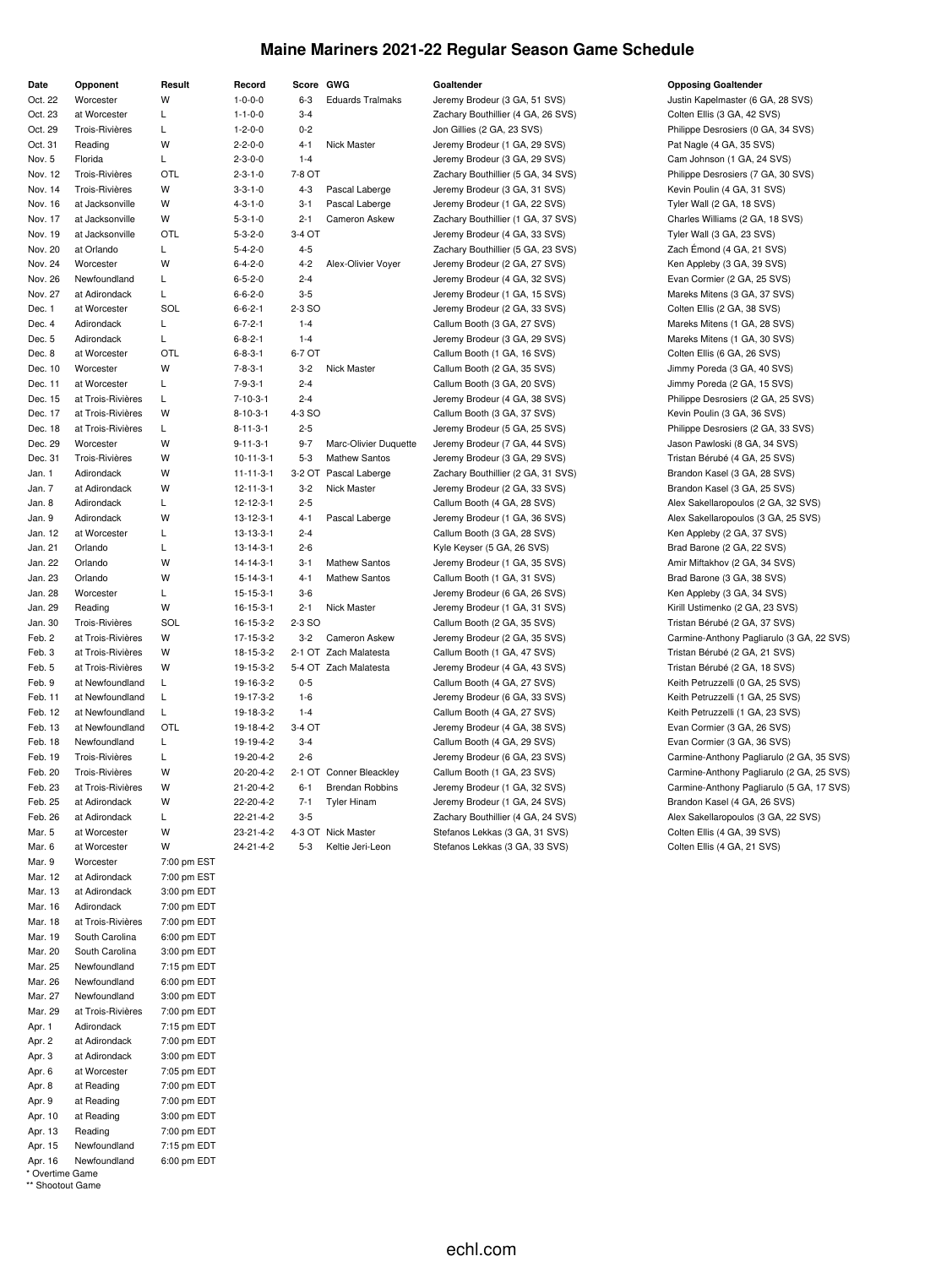#### **Worcester Railers 2021-22 Regular Season Game Schedule**

| Date                                | Opponent          | Result      | Record            | Score GWG |                          | Goaltender         |
|-------------------------------------|-------------------|-------------|-------------------|-----------|--------------------------|--------------------|
| Oct. 22                             | at Maine          | Г           | $0 - 1 - 0 - 0$   | $3-6$     |                          | Justin Kapelmast   |
| Oct. 23                             | Maine             | W           | $1 - 1 - 0 - 0$   | $4 - 3$   | Nic Pierog               | Colten Ellis (3 G/ |
| Oct. 27                             | at Adirondack     | L           | $1 - 2 - 0 - 0$   | $2 - 6$   |                          | Colten Ellis (5 G/ |
| Nov. 6                              | Florida           | Г           | $1 - 3 - 0 - 0$   | $2 - 4$   |                          | Ken Appleby (3 C   |
| Nov. 7                              | Florida           | Г           | $1 - 4 - 0 - 0$   | $1 - 4$   |                          | Ken Appleby (3 C   |
| Nov. 12                             | at Newfoundland   | SOL         | $1 - 4 - 0 - 1$   | 2-3 SO    |                          | Ken Appleby (2 C   |
| Nov. 13                             | at Newfoundland   | W           | $2 - 4 - 0 - 1$   | $5 - 2$   | Ross Olsson              | Ken Appleby (2 C   |
| Nov. 14                             | at Newfoundland   | Г           | $2 - 5 - 0 - 1$   | $3 - 5$   |                          | Ken Appleby (4 C   |
| Nov. 17                             | at Trois-Rivières | W           | $3 - 5 - 0 - 1$   | $6 - 2$   | Drew Callin              | Ken Appleby (2 C   |
| Nov. 19                             | Trois-Rivières    | L           | $3 - 6 - 0 - 1$   | $1 - 4$   |                          | Colten Ellis (4 G/ |
| Nov. 20                             | Trois-Rivières    | W           | $4 - 6 - 0 - 1$   | $3 - 1$   | Collin Adams             | Ken Appleby (1 C   |
| Nov. 24                             | at Maine          | L           | $4 - 7 - 0 - 1$   | $2 - 4$   |                          | Ken Appleby (3 C   |
| Nov. 26                             | at Adirondack     | W           | $5 - 7 - 0 - 1$   | $8 - 1$   | Ross Olsson              | Colten Ellis (1 G/ |
| Nov. 28                             | Newfoundland      | Г           | $5 - 8 - 0 - 1$   | $0-6$     |                          | Ken Appleby (5 C   |
| Dec. 1                              | Maine             | W           | $6 - 8 - 0 - 1$   | 3-2 SO    |                          | Colten Ellis (2 G/ |
| Dec. 3                              | Adirondack        | L           | $6 - 9 - 0 - 1$   | $2 - 3$   |                          | Colten Ellis (3 G/ |
| Dec. 8                              | Maine             | W           | $7 - 9 - 0 - 1$   |           | 7-6 OT Anthony Repaci    | Colten Ellis (6 G/ |
| Dec. 10                             | at Maine          | Г           | $7 - 10 - 0 - 1$  | $2 - 3$   |                          | Jimmy Poreda (3    |
| Dec. 11                             | Maine             | W           | $8 - 10 - 0 - 1$  | $4 - 2$   | Jordan Smotherman        | Jimmy Poreda (2    |
| Dec. 26                             | Adirondack        | Г           | $8 - 11 - 0 - 1$  | $0 - 5$   |                          | Jimmy Poreda (5    |
| Dec. 29                             | at Maine          | Г           | $8 - 12 - 0 - 1$  | $7-9$     |                          | Jason Pawloski (   |
| Dec. 31                             | at Reading        | Г           | $8 - 13 - 0 - 1$  | $0 - 2$   |                          | Brody Claeys (2)   |
| Jan. 2                              | Reading           | W           | $9 - 13 - 0 - 1$  | $5 - 3$   | Anthony Repaci           | Brody Claeys (3)   |
| Jan. 7                              | at Reading        | OTL         | $9 - 13 - 1 - 1$  | 2-3 OT    |                          | Colten Ellis (3 G/ |
| Jan. 8                              | at Reading        | L           | $9 - 14 - 1 - 1$  | $2 - 6$   |                          | Jimmy Poreda (5    |
| Jan. 12                             | Maine             | W           | $10-14-1-1$       | $4 - 2$   | Anthony Repaci           | Ken Appleby (2 C   |
| Jan. 14                             | Reading           | L           | $10 - 15 - 1 - 1$ | $3-6$     |                          | Ken Appleby (5 C   |
| Jan. 15                             | Reading           | W           | $11 - 15 - 1 - 1$ | $2 - 1$   | Will Cullen              | Ken Appleby (1 C   |
| Jan. 17                             | at Reading        | L           | $11 - 16 - 1 - 1$ | $4 - 6$   |                          | Luke Peressini (6  |
| Jan. 21                             | Trois-Rivières    | Г           | $11 - 17 - 1 - 1$ | $3 - 4$   |                          | Ken Appleby (4 C   |
| Jan. 22                             | Adirondack        | W           | $12 - 17 - 1 - 1$ | $3 - 2$   | Cole Coskey              | Ken Appleby (2 C   |
| Jan. 23                             | Adirondack        | W           | $13 - 17 - 1 - 1$ | $7 - 3$   | <b>Brent Beaudoin</b>    | Colten Ellis (3 G/ |
| Jan. 28                             | at Maine          | W           | $14 - 17 - 1 - 1$ | $6 - 3$   | Nolan Vesey              | Ken Appleby (3 C   |
| Jan. 29                             | Fort Wayne        | W           | $15 - 17 - 1 - 1$ | $8 - 5$   | <b>Blake Christensen</b> | Colten Ellis (5 G/ |
| Jan. 30                             | Fort Wayne        | Г           | $15 - 18 - 1 - 1$ | $4 - 6$   |                          | Ken Appleby (6 C   |
| Feb. 4                              | Kalamazoo         | W           | $16 - 18 - 1 - 1$ | $5 - 2$   | Anthony Repaci           | Colten Ellis (2 G/ |
| Feb. 5                              | Kalamazoo         | OTL         | 16-18-2-1         | 1-2 OT    |                          | Colten Ellis (2 G/ |
| Feb. 6                              | Kalamazoo         | L           | 16-19-2-1         | $1 - 2$   |                          | Ken Appleby (2 C   |
| Feb. 12                             | Adirondack        | W           | 17-19-2-1         | $4 - 2$   | Jordan Smotherman        | Colten Ellis (2 G/ |
| Feb. 13                             | Adirondack        | W           | 18-19-2-1         | $4 - 2$   | Jacob Hayhurst           | Colten Ellis (2 G/ |
| Feb. 18                             | at Utah           | W           | 19-19-2-1         | 4-1       | Anthony Repaci           | Colten Ellis (1 G/ |
| Feb. 19                             | at Utah           | W           | $20 - 19 - 2 - 1$ | $6 - 2$   | Jordan Smotherman        | Colten Ellis (2 G/ |
| Feb. 21                             | at Utah           | Г           | $20 - 20 - 2 - 1$ | $4 - 5$   |                          | Colten Ellis (5 G/ |
| Feb. 23                             | at Idaho          | W           | $21 - 20 - 2 - 1$ | $4 - 2$   | Nolan Vesey              | Colten Ellis (2 G/ |
| Feb. 25                             | at Idaho          | OTL         | 21-20-3-1         | 4-5 OT    |                          | Colten Ellis (5 G/ |
| Feb. 26                             | at Idaho          | W           | 22-20-3-1         | $4 - 2$   | Ross Olsson              | Jimmy Poreda (2    |
| Mar. 2                              | at Reading        | SOL         | 22-20-3-2         | 2-3 SO    |                          | Colten Ellis (2 G/ |
| Mar. 4                              | Reading           | L           | 22-21-3-2         | 3-5       |                          | Jimmy Poreda (5    |
| Mar. 5                              | Maine             | OTL         | 22-21-4-2         | 3-4 OT    |                          | Colten Ellis (4 G/ |
| Mar. 6                              | Maine             | Г           | 22-22-4-2         | $3-5$     |                          | Colten Ellis (4 G/ |
| Mar. 9                              | at Maine          | 7:00 pm EST |                   |           |                          |                    |
| Mar. 11                             | Adirondack        | 7:05 pm EST |                   |           |                          |                    |
| Mar. 16                             | at Trois-Rivières | 7:00 pm EDT |                   |           |                          |                    |
| Mar. 18                             | South Carolina    | 7:05 pm EDT |                   |           |                          |                    |
| Mar. 19                             | Newfoundland      | 7:05 pm EDT |                   |           |                          |                    |
| Mar. 20                             | Newfoundland      | 3:05 pm EDT |                   |           |                          |                    |
| Mar. 22                             | at Reading        | 7:00 pm EDT |                   |           |                          |                    |
| Mar. 23                             | at Reading        | 7:00 pm EDT |                   |           |                          |                    |
| Mar. 25                             | at Adirondack     |             |                   |           |                          |                    |
| Mar. 26                             | at Adirondack     | 7:00 pm EDT |                   |           |                          |                    |
|                                     |                   | 7:00 pm EDT |                   |           |                          |                    |
| Mar. 27                             | at Reading        | 3:00 pm EDT |                   |           |                          |                    |
| Apr. 1                              | at Newfoundland   | 7:00 pm NDT |                   |           |                          |                    |
| Apr. 2                              | at Newfoundland   | 7:00 pm NDT |                   |           |                          |                    |
| Apr. 3                              | at Newfoundland   | 4:00 pm NDT |                   |           |                          |                    |
| Apr. 6                              | Maine             | 7:05 pm EDT |                   |           |                          |                    |
| Apr. 8                              | Trois-Rivières    | 7:05 pm EDT |                   |           |                          |                    |
| Apr. 9                              | Trois-Rivières    | 7:05 pm EDT |                   |           |                          |                    |
| Apr. 10                             | at Adirondack     | 3:00 pm EDT |                   |           |                          |                    |
| Apr. 13                             | at Trois-Rivières | 7:00 pm EDT |                   |           |                          |                    |
| Apr. 15                             | at Trois-Rivières | 7:00 pm EDT |                   |           |                          |                    |
| Apr. 16                             | at Trois-Rivières | 3:00 pm EDT |                   |           |                          |                    |
| * Overtime Game<br>** Shootout Game |                   |             |                   |           |                          |                    |

 $D$ pposing Goaltender

der (6 GA, 28 SVS) Jeremy Brodeur (3 GA, 51 SVS) A, 42 SVS) Cachary Bouthillier (4 GA, 26 SVS) A, 29 SVS) Mareks Mitens (2 GA, 25 SVS) GA, 29 SVS) Tomas Vomacka (2 GA, 33 SVS) GA, 17 SVS) Cam Johnson (1 GA, 11 SVS) GA, 29 SVS) **Evan Cormier (2 GA, 29 SVS)** GA, 30 SVS) **EXERENT M 2-4-00-1 2-4-0-1 Keith Petruzzelli** (5 GA, 35 SVS) GA, 28 SVS) Evan Cormier (3 GA, 23 SVS) GA, 47 SVS) **Trois-Rivières W 3-0-1 Philippe Desrosiers (4 GA, 14 SVS)** A, 26 SVS) Philippe Desrosiers (1 GA, 28 SVS) GA, 35 SVS) Trois-Rivières W 4-6-0-1 Philippe Desrosiers (3 GA, 30 SVS) GA, 39 SVS) Jeremy Brodeur (2 GA, 27 SVS) A, 31 SVS) **Adicacl** Alex Sakellaropoulos (4 GA, 27 SVS) GA, 18 SVS) Evan Cormier (0 GA, 14 SVS) A, 38 SVS) Jeremy Brodeur (2 GA, 33 SVS) A, 20 SVS) Mareks Mitens (2 GA, 38 SVS) A, 26 SVS) Callum Booth (1 GA, 16 SVS) GA, 40 SVS) Callum Booth (2 GA, 35 SVS) 2 GA, 15 SVS) Callum Booth (3 GA, 20 SVS) GA, 34 SVS) Brandon Kasel (0 GA, 33 SVS) (8 GA, 34 SVS) Jeremy Brodeur (7 GA, 44 SVS) GA, 42 SVS) Tristan Côté-Cazenave (0 GA, 14 SVS) GA, 39 SVS) Tristan Côté-Cazenave (4 GA, 15 SVS) A, 45 SVS) **Example 2-13-1-1** Kirill Ustimenko (2 GA, 21 SVS) Jan. 24 SVS) **At Accord 2-14-1-1-1-1-1** GA, 24 SVS CGA, 28 SVS) Jan. 12 Maine W 10-14-1-1 4-2 Anthony Repaci Ken Appleby (2 GA, 37 SVS) Callum Booth (3 GA, 28 SVS) GA, 28 SVS) The Leading L 10-15-1-1 Reading L 10-1-1 September (3 GA, 28 SVS) GA, 35 SVS) **Internal M 11-15-1-1-1** Kirill Ustimenko (2 GA, 21 SVS) 6 GA, 24 SVS) Tan. 17 and Hayden Hawkey (4 GA, 27 SVS) GA, 39 SVS) Tristan Bérubé (3 GA, 34 SVS) GA, 32 SVS) **12-12-2 Cone Appleby Cone Appleby Cone Brandon Kasel (3 GA, 31 SVS)** A, 18 SVS) Mareks Mitens (7 GA, 29 SVS) GA, 34 SVS) Jeremy Brodeur (6 GA, 26 SVS) Jan. 29 Fort Wayne W 15-17-1-1 8-5 Blake Christensen Colten Ellis (5 GA, 50 SVS) Mario Culina (3 GA, 17 SVS) GA, 41 SVS) **Mario Culina (1 GA, 18 SVS)** Frevor Gorsuch (4 GA, 38 SVS) 16-1-1 5-2 Anti-1 5-2 Anti-1 5-2 Anti-1 5-2 Anti-1 5-2 Anti-1 5-2 Anti-1 5-2 Anti-A, 34 SVS) Trevor Gorsuch (1 GA, 33 SVS) Feb. 26 SVS) CA. 26 SVS) Jason Pawloski (1 GA, 24 SVS) Feb. 12 A, 29 SVS) 17-19-20-2-2-1 2-2 Jordan Smotherman Brandon Kasel (3 GA, 27 SVS) Feb. 28 SVS) Alex Sakellaropoulos (3 GA, 26 SVS) Frent Miner (3 GA, 28 SVS) Trent Miner (3 GA, 26 SVS) Frent Miner (5 GA, 23 SVS) Trent Miner (5 GA, 23 SVS) A, 28 SVS) Peyton Jones (4 GA, 43 SVS) Feb. 23 at 22 SVS) Colton Point (4 GA, 25 SVS) Feb. 25 at Idaho OTL 21-20-3-1 4-5 OT Colten Ellis (5 GA, 44 SVS) Jake Kupsky (4 GA, 23 SVS) Feb. 26 at Idaho W 22-20-3-1 4-2 Ross Olsson Jimmy Poreda (2 GA, 35 SVS) Jake Kupsky (3 GA, 19 SVS) A. 31 SVS) COLLEGAT READING SOLA 22-20-39 SVS) GA, 19 SVS) Logan Flodell (3 GA, 24 SVS) A 39 SVS) Stefanos Lekkas (3 GA, 31 SVS) A, 21 SVS) Stefanos Lekkas (3 GA, 33 SVS)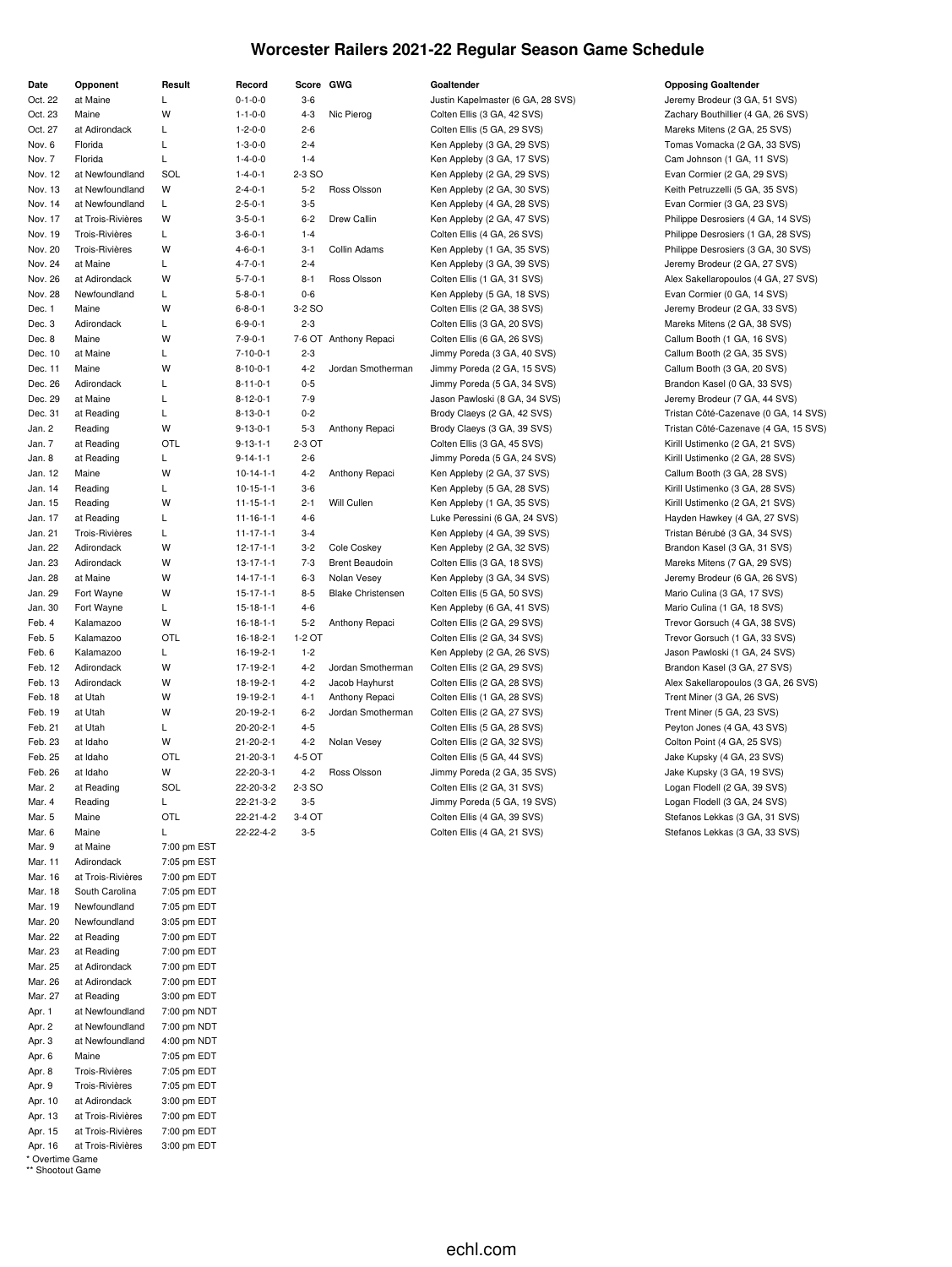## **Worcester Railers vs Maine Mariners Head to Head**

Worcester 3 @ Maine 6 (Oct 22 2021) Final

#### **Summary**

| Description                                          | Result                                                                                                                                                                                                                                                                                                                                                                                                                                                                                                             |                     |
|------------------------------------------------------|--------------------------------------------------------------------------------------------------------------------------------------------------------------------------------------------------------------------------------------------------------------------------------------------------------------------------------------------------------------------------------------------------------------------------------------------------------------------------------------------------------------------|---------------------|
| Head to Head Record 2021-22 Regular Season           | Maine 6-4-1-1                                                                                                                                                                                                                                                                                                                                                                                                                                                                                                      | Worcester 6-5-1-0   |
| Head to Head Record 2020-21 Regular Season           | Maine 0-0-0-0                                                                                                                                                                                                                                                                                                                                                                                                                                                                                                      | Worcester 0-0-0-0   |
| Last 5 Years record between teams                    | Maine 23-10-2-2                                                                                                                                                                                                                                                                                                                                                                                                                                                                                                    | Worcester 14-15-5-3 |
| Maine vs. Worcester Last 5 Years record at Maine     | Maine 15-2-1-0                                                                                                                                                                                                                                                                                                                                                                                                                                                                                                     | Worcester 3-11-2-2  |
| Maine vs. Worcester Last 5 Years record at Worcester | Maine 8-8-1-2                                                                                                                                                                                                                                                                                                                                                                                                                                                                                                      | Worcester 11-4-3-1  |
| Previous Meetings This Season                        | Maine 5 @ Worcester 3 (Mar 6 2022) Final<br>Maine 4 @ Worcester 3 (Mar 5 2022) Final OT1<br>Worcester 6 @ Maine 3 (Jan 28 2022) Final<br>Maine 2 @ Worcester 4 (Jan 12 2022) Final<br>Worcester 7 @ Maine 9 (Dec 29 2021) Final<br>Maine 2 @ Worcester 4 (Dec 11 2021) Final<br>Worcester 2 @ Maine 3 (Dec 10 2021) Final<br>Maine 6 @ Worcester 7 (Dec 8 2021) Final OT1<br>Maine 2 @ Worcester 3 (Dec 1 2021) Final SO<br>Worcester 2 @ Maine 4 (Nov 24 2021) Final<br>Maine 3 @ Worcester 4 (Oct 23 2021) Final |                     |

#### **Match Up**

|                        | <b>Worcester</b>                      | <b>Maine</b>                               |
|------------------------|---------------------------------------|--------------------------------------------|
| <b>Team Record</b>     | 22-22-4-2 -- 50 points                | 24-21-4-2 -- 54 points                     |
| Division Ranking       | 5th North                             | 4th North                                  |
| Conference Ranking     | 9th Eastern                           | 8th Eastern                                |
| League Ranking         | 19th                                  | 15th                                       |
| Past 10 Games          | $4 - 3 - 2 - 1$                       | $5 - 4 - 1 - 0$                            |
| Streak                 | $0 - 2 - 1 - 1$                       | $2 - 0 - 0 - 0$                            |
| Last Game              | 5-3 L vs Maine (Mar 6 2022) Final     | 5-3 W @ Worcester (Mar 6 2022) Final       |
| Home Record            | 14-12-2-0                             | $13 - 10 - 1 - 1$                          |
| Away Record            | $8 - 10 - 2 - 2$                      | $11 - 11 - 3 - 1$                          |
| GF                     | 172                                   | 160                                        |
| GА                     | 177                                   | 175                                        |
| PP (Overall)           | $(40/178)$ 22.5%                      | $(44/165)$ 26.7%                           |
| PP (Home)              | $(18/93)$ 19.4%                       | $(24/85)$ 28.2%                            |
| PP (Away)              | (22/85) 25.9%                         | (20/80) 25.0%                              |
| PK (Overall)           | (42/183) 77.0%                        | $(31/164)$ 81.1%                           |
| PK (Home)              | (22/91) 75.8%                         | $(17/79)$ 78.5%                            |
| PK (Away)              | (20/92) 78.3%                         | $(14/85)$ 83.5%                            |
| PP vs. Opp.            | $(6/45)$ 13.3%                        | $(11/43)$ 25.6%                            |
| PK vs. Opp.            | $(11/43)$ 74.4%                       | $(6/45)$ 86.7%                             |
| Leading Rookie         | Hayhurst (11-26-37)                   | Master (11-22-33)                          |
| Most PIM               | Olsson - 90                           | Doherty - 69                               |
| Team PIM/GM            | 11.5/Game                             | 11.7/Game                                  |
| <b>Leading Scorers</b> | Smotherman (22-18-40)                 | Santos (16-23-39)                          |
|                        | Repaci (18-21-39)                     | Master (11-22-33)                          |
|                        | Hayhurst (11-26-37)                   | Laberge (15-17-32)                         |
|                        | Vesey (11-22-33)                      | Malatesta (6-26-32)                        |
|                        | Beaudoin (12-19-31)                   | Askew (16-9-25)                            |
| Last 5 Games           | 5-3 L vs Maine (Mar 6 2022) Final     | 5-3 W @ Worcester (Mar 6 2022) Final       |
|                        | 4-3 L vs Maine (Mar 5 2022) Final OT1 | 4-3 W @ Worcester (Mar 5 2022) Final OT1   |
|                        | 5-3 L vs Reading (Mar 4 2022) Final   | 5-3 L @ Adirondack (Feb 26 2022) Final     |
|                        | 3-2 L @ Reading (Mar 2 2022) Final SO | 7-1 W @ Adirondack (Feb 25 2022) Final     |
|                        | 4-2 W @ Idaho (Feb 26 2022) Final     | 6-1 W @ Trois-Rivières (Feb 23 2022) Final |
| Leading After 1st      | $11 - 6 - 0 - 1$                      | $11-3-2-0$                                 |
| Leading After 2nd      | $14 - 1 - 3 - 1$                      | $14 - 2 - 1 - 0$                           |
| Tied After 1st         | $6 - 4 - 3 - 1$                       | $6 - 5 - 1 - 1$                            |
| Tied After 2nd         | $8 - 8 - 0 - 0$                       | $8 - 4 - 2 - 0$                            |
| Trailing After 1st     | $5 - 12 - 1 - 0$                      | $7 - 13 - 1 - 1$                           |
| Trailing After 2nd     | $0-13-1-1$                            | $2 - 15 - 1 - 2$                           |
| Out Shooting Opponents | $8 - 8 - 0 - 1$                       | $9 - 8 - 0 - 2$                            |

## echl.com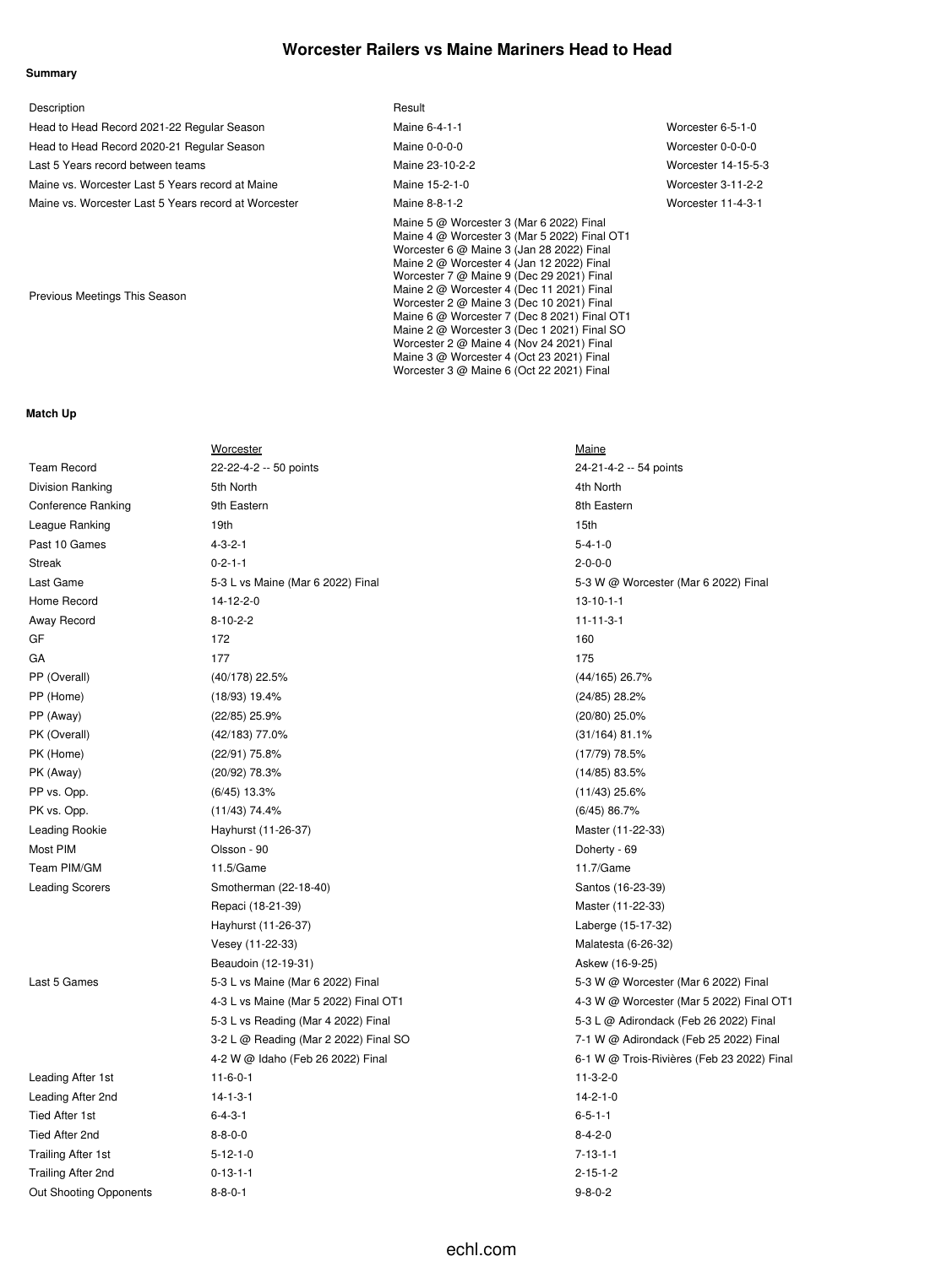| Out Shot by Opponents | $11 - 13 - 4 - 1$ | 14-13-4-0        |
|-----------------------|-------------------|------------------|
| 1 Goal Games          | $5 - 5 - 4 - 2$   | $12 - 3 - 4 - 2$ |
| 2 Goal Games          | $8 - 9 - 0 - 0$   | $6 - 7 - 0 - 0$  |
| 3 Goal Games          | $5 - 4 - 0 - 0$   | $4 - 7 - 0 - 0$  |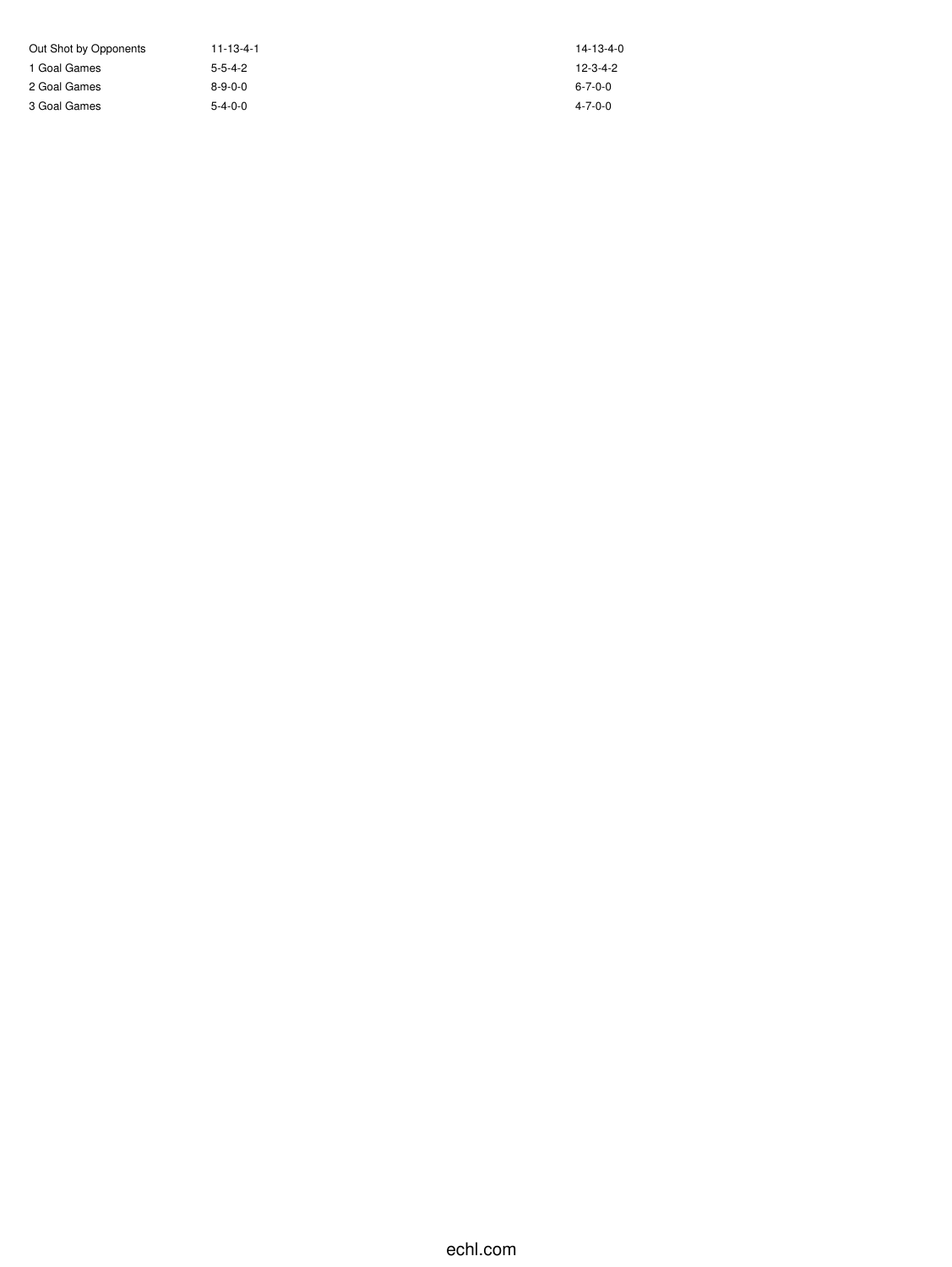### **Worcester Railers vs Maine Mariners Head to Head**

| #  | Name                                 | GР             | G              | Α | PTS PIM        |         | +/-            |    |            |        |
|----|--------------------------------------|----------------|----------------|---|----------------|---------|----------------|----|------------|--------|
|    | 10 Nick Master                       | 9              | 5              | 8 | 13             | 10      | 2              |    |            |        |
|    | 16 Mathew Santos                     | 9              | 4              | 7 | 11             | 21      | $\overline{7}$ |    |            |        |
| 9  | Keltie Jeri-Leon                     | 8              | 7              | 3 | 10             | 0       | -2             |    |            |        |
|    | 29 Pascal Laberge                    | 7              | 5              | 5 | 10             | 0       | 0              |    |            |        |
| 3  | X Eduards Tralmaks                   | 2              | 4              | 3 | $\overline{7}$ | 2       | 3              |    |            |        |
| 41 | X Justin Brazeau                     | 5              | 2              | 4 | 6              | 0       | 1              |    |            |        |
|    | 23 X Alex Kile                       | $\overline{c}$ | 4              | 1 | 5              | 0       | 2              |    |            |        |
|    | 24 Marc-Olivier Duquette             | 12             | 3              | 2 | 5              | 6       | 0              |    |            |        |
|    | 22 Cameron Askew                     | 11             | 1              | 4 | 5              | 13      | -5             |    |            |        |
|    | 15 Brendan Robbins                   | 10             | 1              | 4 | 5              | 10      | 1              |    |            |        |
|    | 42 X Zach Malatesta                  | 3              | 0              | 5 | 5              | 0       | $-1$           |    |            |        |
|    | 27 Patrick Shea                      | 10             | 3              | 1 | 4              | 0       | $-11$          |    |            |        |
|    | 18 X Alex-Olivier Voyer              | 1              | 3              | 1 | 4              | 0       | 1              |    |            |        |
| 21 | <b>Conner Bleackley</b>              | 11             | 0              | 4 | 4              | 0       | -8             |    |            |        |
|    | 26 Nate Kallen                       | 7              | 0              | 4 | 4              | 8       | -8             |    |            |        |
| 11 | X Westin Michaud                     | 2              | 0              | 4 | 4              | 0       | 2              |    |            |        |
| 7  | Nick Jermain                         | 3              | 2              | 1 | 3              | 0       | 2              |    |            |        |
| 8  | X Michael Kim                        | 4              | 1              | 2 | 3              | 2       | 0              |    |            |        |
|    | 17 Lewis Zerter-Gossage              | 3              | 1              | 2 | 3              | 0       | 0              |    |            |        |
|    | 28 Connor Doherty                    | 11             | 0              | 3 | 3              | 26      | -1             |    |            |        |
| 11 | <b>Metis Roelens</b>                 | 1              | 0              | 3 | 3              | 0       | 3              |    |            |        |
|    | 19 Andrew Romano                     | 7              | $\overline{2}$ | 0 | 2              | 0       | -1             |    |            |        |
|    | 13 Liam Folkes                       | 2              | 0              | 2 | 2              | 0       | 2              |    |            |        |
|    | 14 X Brycen Martin                   | 5              | 0              | 2 | 2              | 0       | 8              |    |            |        |
| 2  | <b>Andrew Peski</b>                  | 5              | 0              | 2 | 2              | 2       | 1              |    |            |        |
| 4  | <b>Brendan St-Louis</b>              | 7              | 0              | 2 | 2              | 6       | -1             |    |            |        |
|    | 25 Jake Bricknell                    | 7              | 1              | 0 | 1              | 12      | -5             |    |            |        |
|    | 35 X Jeremy Brodeur                  | 7              | 0              | 1 | 1              | 0       | 0              |    |            |        |
|    | 18 X Jake Cass                       | 2              | 0              | 1 | 1              | 0       | -1             |    |            |        |
| 5  | X J.D. Greenway                      | 2              | 0              | 1 | 1              | 2       | 4              |    |            |        |
|    | 20 Tyler Hinam                       | 1              | 0              | 1 | 1              | 0       | 1              |    |            |        |
| 6  | Jason Horvath                        | 9              | 0              | 1 | 1              | 4       | -8             |    |            |        |
|    | 20 X Devon Paliani                   | 5              | 0              | 1 | 1              | 0       | -2             |    |            |        |
|    | 33 Callum Booth                      | 4              | 0              | 0 | 0              | 0       | 0              |    |            |        |
|    |                                      | 3              | 0              | 0 | 0              | 0       | 0              |    |            |        |
|    | 38 Zachary Bouthillier (total)<br>FW | 2              |                | 0 |                |         |                |    |            |        |
|    | <b>MNE</b>                           | 1              | 0<br>0         | 0 | 0<br>0         | 0<br>0  | 0<br>0         |    |            |        |
|    |                                      |                |                |   |                |         |                |    |            |        |
|    | 42 X Félix-Olivier Chouinard         | 1              | 0              | 0 | 0              | 0       | 1              |    |            |        |
|    | 12 Taylor Egan                       | 1              | 0              | 0 | 0              | 0       | 1              |    |            |        |
|    | 12 X Ted Hart                        | 2              | 0              | 0 | 0              | 0       | 0              |    |            |        |
| 8  | X Jonathan Harty                     | 1              | 0              | 0 | 0              | 0       | 0              |    |            |        |
|    | 35 Stefanos Lekkas                   | 2              | 0              | 0 | 0              | 0       | 0              |    |            |        |
|    | 14 X Jeremy Martin                   | 1              | 0              | 0 | 0              | 0       | -3             |    |            |        |
|    | 18 X lan McKinnon                    | 1              | 0              | 0 | 0              | 0       | 0              |    |            |        |
| #  | Name                                 | GР             | W              | L |                | OTL SOL | <b>Mins</b>    | GΑ | <b>GAA</b> | $SV\%$ |
| 35 | Stefanos Lekkas                      | 2              | 2              | 0 | 0              | 0       | 126:04         | 6  | 2.86       | 0.914  |
|    | 33 Callum Booth                      | 4              | 1              | 2 | 1              | 0       | 169:00         | 9  | 3.20       | 0.917  |
|    | 35 X Jeremy Brodeur                  | 7              | 3              | 1 | 0              | 1       | 379:14         | 26 | 4.11       | 0.893  |
|    | 38 Zachary Bouthillier (total)       | 3              | 0              | 1 | 0              | 0       | 78:27          | 11 | 8.41       | 0.756  |
|    | <b>MNE</b>                           | 1              | 0              | 1 | 0              | 0       | 58:15          | 4  | 4.12       | 0.867  |
|    | FW                                   | 2              | 0              |   |                |         |                |    |            |        |
|    |                                      |                |                | 0 | 0              | 0       | 20:12          | 7  | 20.79      | 0.533  |

**Maine Mariners**

|                | <b>Worcester Railers</b> |                         |   |                |         |         |        |    |      |         |
|----------------|--------------------------|-------------------------|---|----------------|---------|---------|--------|----|------|---------|
| #              | Name                     | GР                      | G | Α              | PTS PIM |         | +/-    |    |      |         |
| 81             | Anthony Repaci           | 10                      | 5 | 10             | 15      | 4       | 11     |    |      |         |
|                | 14 Jordan Smotherman     | 11                      | 6 | 6              | 12      | 10      | -2     |    |      |         |
|                | 12 Brent Beaudoin        | 11                      | 5 | 6              | 11      | 2       | 9      |    |      |         |
|                | 11 Nolan Vesey           | 10                      | 4 | 5              | 9       | 8       | 6      |    |      |         |
| 16             | Jacob Hayhurst           | 11                      | 3 | 6              | 9       | 4       | $-4$   |    |      |         |
|                | 72 X Drew Callin         | 6                       | 3 | 4              | 7       | 0       | -6     |    |      |         |
| 7              | Liam Coughlin            | $\overline{7}$          | 3 | 4              | 7       | 2       | $-1$   |    |      |         |
| 21             | John Furgele             | 8                       | 0 | $\overline{7}$ | 7       | 4       | 8      |    |      |         |
| 5              | Nick Albano              | 6                       | 3 | 2              | 5       | 6       | 3      |    |      |         |
| 4              | X Zach Malatesta         | 8                       | 2 | 3              | 5       | 22      | 3      |    |      |         |
|                | 24 Cole Coskey           | $\overline{\mathbf{4}}$ | 2 | $\overline{2}$ | 4       | 2       | 0      |    |      |         |
|                | 18 Reece Newkirk         | 3                       | 1 | 3              | 4       | 0       | 5      |    |      |         |
| 44             | X Will Cullen            | 6                       | 2 | 1              | 3       | 2       | $-1$   |    |      |         |
|                | 23 Ross Olsson           | $\overline{7}$          | 1 | 2              | 3       | 13      | 0      |    |      |         |
|                | 86 X Karl Boudrias       | 8                       | 0 | 3              | 3       | 0       | 0      |    |      |         |
| 6              | X Mike Cornell           | 3                       | 2 | 0              | 2       | 12      | $-1$   |    |      |         |
|                | 19 X Devon Paliani       | 2                       | 2 | 0              | 2       | 2       | $-1$   |    |      |         |
| 19             | X Felix Bibeau           | 2                       | 1 | 1              | 2       | 2       | -1     |    |      |         |
|                | 20 Chris Ordoobadi       | 3                       | 1 | 1              | 2       | 9       | 0      |    |      |         |
| 61             | X Nic Pierog             | 1                       | 1 | 1              | 2       | 0       | 0      |    |      |         |
| 10             | <b>Blake Christensen</b> | 5                       | 0 | 2              | 2       | 8       | -3     |    |      |         |
| 27             | Myles McGurty            | 9                       | 0 | $\overline{2}$ | 2       | 2       | 3      |    |      |         |
| 17             | X Tommy Besinger         | 4                       | 0 | 1              | 1       | 2       | $-1$   |    |      |         |
|                | 92 Colten Ellis          | 5                       | 0 | 1              | 1       | 0       | 0      |    |      |         |
| 8              | X Brian Hart             | 1                       | 0 | 1              | 1       | 2       | 2      |    |      |         |
|                | 13 Connor McCarthy       | 4                       | 0 | 1              | 1       | 0       | 1      |    |      |         |
| 9              | <b>Charlie Spetz</b>     | 9                       | 0 | 1              | 1       | 7       | -2     |    |      |         |
|                | 15 X Paul Thompson       | 3                       | 0 | 1              | 1       | 4       | -3     |    |      |         |
| 8              | X Collin Adams           | $\overline{2}$          | 0 | 0              | 0       | 0       | -3     |    |      |         |
|                | 35 X Ken Appleby         | 3                       | 0 | 0              | 0       | 0       | 0      |    |      |         |
|                | 86 Mitchell Balmas       | 1                       | 0 | 0              | 0       | 2       | 0      |    |      |         |
|                | 20 X Ryan Cloonan        | 1                       | 0 | 0              | 0       | 0       | 0      |    |      |         |
|                | 22 X Brennan Feasey      | 1                       | 0 | 0              | 0       | 2       | 0      |    |      |         |
|                | 22 X Carlos Fornaris     | 4                       | 0 | 0              | 0       | 7       | $-1$   |    |      |         |
|                | 13 X Ted Hart            | 1                       | 0 | 0              | 0       | 0       | 0      |    |      |         |
|                | 25 Grant Jozefek         | 4                       | 0 | 0              | 0       | 4       | 0      |    |      |         |
| 31             | X Justin Kapelmaster     | 1                       | 0 | 0              | 0       | 0       | 0      |    |      |         |
|                | 20 X Mathias LaFerriere  | 1                       | 0 | 0              | 0       | 0       | -1     |    |      |         |
| $\overline{4}$ | Austin Osmanski          | 3                       | 0 | 0              | 0       | 0       | -3     |    |      |         |
| 31             | X Jason Pawloski         | 1                       | 0 | 0              | 0       | 0       | 0      |    |      |         |
| 30             | Jimmy Poreda             | 2                       | 0 | 0              | 0       | 0       | 0      |    |      |         |
|                | 22 Ethan Price           | 3                       | 0 | 0              | 0       | 2       | $-2$   |    |      |         |
|                | 18 X Dom Procopio        | 1                       | 0 | 0              | 0       | 0       | $-1$   |    |      |         |
|                | 18 X Robert Roche        | 1                       | 0 | 0              | 0       | 0       | 0      |    |      |         |
| 61             | <b>Matt Sredl</b>        | 3                       | 0 | 0              | 0       | 2       | -3     |    |      |         |
| 17             | X Keean Washkurak        | 1                       | 0 | 0              | 0       | 0       | $-1$   |    |      |         |
| #              | Name                     | GР                      | W | L              |         | OTL SOL | Mins   | GΑ |      | GAA SV% |
| 30             | Jimmy Poreda             | 2                       | 1 | 1              | 0       | 0       | 117:44 | 5  | 2.55 | 0.917   |
| 35             | X Ken Appleby            | 3                       | 2 | 1              | 0       | 0       | 179:16 | 8  | 2.68 | 0.932   |
|                | 92 Colten Ellis          | 5                       | 3 | 1              | 1       | 0       | 318:18 | 19 | 3.58 | 0.897   |
| 31             | X Justin Kapelmaster     | 1                       | 0 | 1              | 0       | 0       | 60:00  | 6  | 6.00 | 0.824   |
| 31             | X Jason Pawloski         | 1                       | 0 | 1              | 0       | 0       | 58:59  | 8  | 8.14 | 0.810   |
|                |                          |                         |   |                |         |         |        |    |      |         |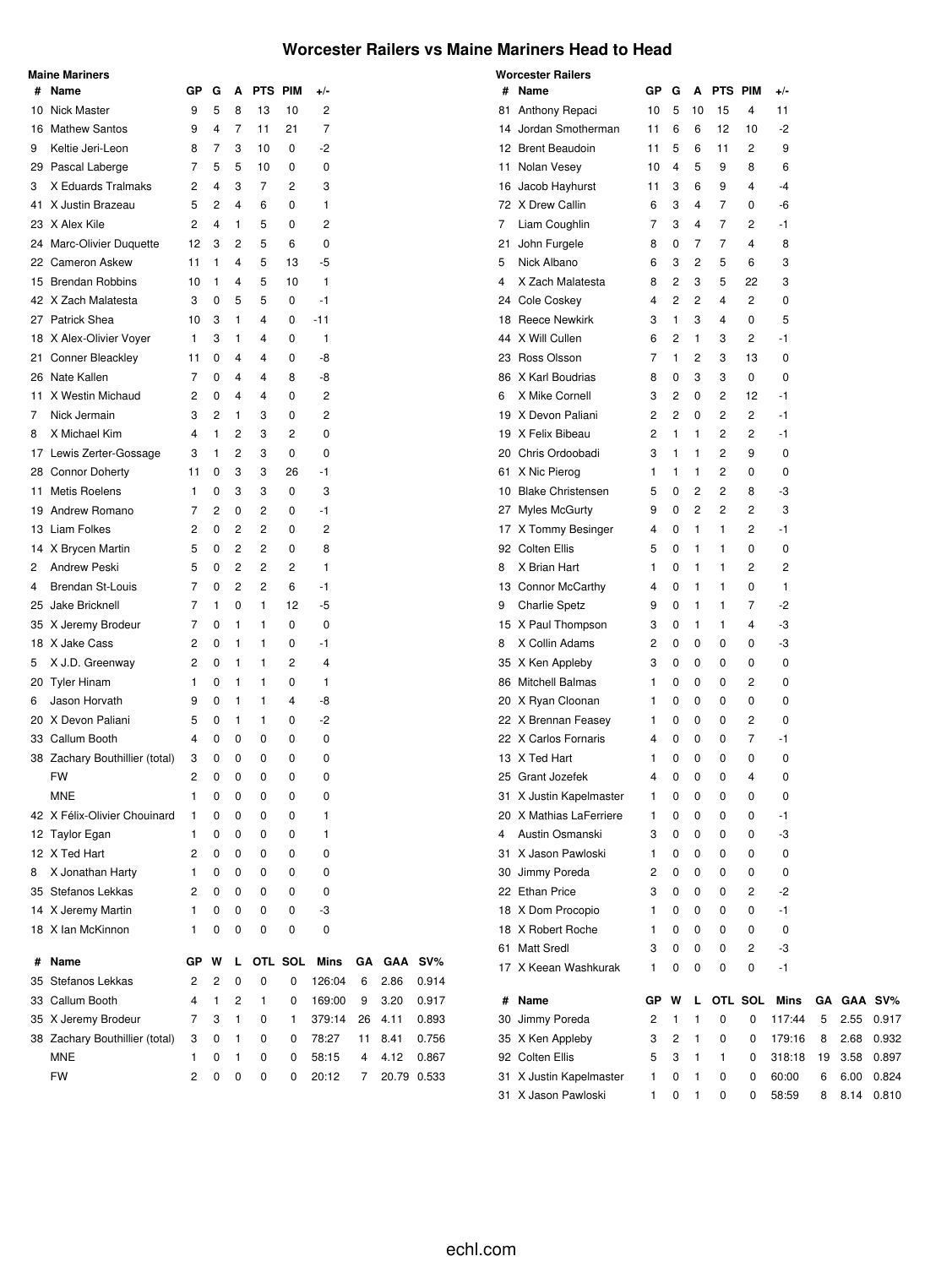## **Worcester Railers vs Maine Mariners Head to Head**

**Team Game Highs and Lows**

|                            |        |                 |                    |                      | <b>Worcester Railers</b> |                    |                          | <b>Maine Mariners</b> |
|----------------------------|--------|-----------------|--------------------|----------------------|--------------------------|--------------------|--------------------------|-----------------------|
| Goals                      |        |                 | Nov. 26<br>Jan. 29 | at ADK<br>FW         | 8<br>8                   | Dec. 29            | <b>WOR</b>               | 9                     |
| Assists                    |        |                 | Jan. 29            | FW                   | 16                       | Dec. 29            | <b>WOR</b>               | 14                    |
| Points                     |        |                 | Jan. 29            | FW                   | 24                       | Dec. 29            | <b>WOR</b>               | 23                    |
| <b>Penalty Minutes</b>     |        |                 | Jan. 30            | FW                   | 27                       | Jan. 9             | ADK                      | 50                    |
| Minors                     |        |                 | Jan. 30            | FW                   | 11                       | Dec. 18            | at TR                    | 9                     |
| <b>Majors</b>              |        |                 | Nov. 26            | at ADK               | 3                        | Jan. 8             | ADK                      | 4                     |
| Shots                      |        |                 | Oct. 22            | at MNE               | 54                       | Oct. 23            | at WOR                   | 45                    |
| <b>Power Play Goals</b>    |        |                 | Nov. 26            | at ADK               | 3                        | Nov. 12            | TR                       | 4                     |
|                            |        |                 | Feb. 25            | at IDH               | 3                        |                    |                          |                       |
| <b>Goals By Both Teams</b> |        |                 | Dec. 29            | at MNE               | 16                       | Dec. 29            | <b>WOR</b>               | 16                    |
| Goals in 1st               |        |                 | Jan. 29            | FW                   | 4                        | Oct. 31            | REA                      | 3                     |
|                            |        |                 |                    |                      |                          | Nov. 12<br>Dec. 8  | TR<br>at WOR             | 3<br>3                |
| Goals in 2nd               |        |                 | Nov. 26            | at ADK               | 5                        | Dec. 29            | <b>WOR</b>               | 4                     |
| Goals in 3rd               |        |                 | Jan. 29            | FW                   | 4                        | Dec. 29            | <b>WOR</b>               | 4                     |
|                            |        |                 | Feb. 19            | at UTA               | 4                        |                    |                          |                       |
| <b>Short Handed Goals</b>  |        |                 | Nov. 17            | at TR                | 1                        | Dec. 8             | at WOR                   | 1                     |
|                            |        |                 | Nov. 26            | at ADK               | 1                        | Dec. 29            | <b>WOR</b>               | 1                     |
|                            |        |                 | Jan. 12            | <b>MNE</b>           | 1                        | Jan. 9             | ADK                      | 1                     |
|                            |        |                 | Feb. 18            | at UTA<br>at UTA     | 1                        | Jan. 29            | REA                      | 1<br>1                |
|                            |        |                 | Feb. 19<br>Mar. 6  | MNE                  | 1<br>1                   | Feb. 13            | at NFL                   |                       |
| <b>Winning Margin</b>      |        |                 | Nov. 26            | at ADK               | 7                        | Feb. 25            | at ADK                   | 6                     |
| Most PIM                   |        |                 | Nov. 7             | <b>FLA</b>           | 35                       | Dec. 18            | at TR                    | 48                    |
| <b>Most Shots</b>          |        |                 | Oct. 22            | at MNE               | 54                       | Oct. 23            | at WOR                   | 45                    |
| Most Shots in 1st          |        |                 | Oct. 22            | at MNE               | 26                       | Dec. 29            | <b>WOR</b>               | 19                    |
| <b>Most Shots in 2nd</b>   |        |                 | Dec. 29            | at MNE               | 23                       | Oct. 23            | at WOR                   | 20                    |
| Most Shots in 3rd          |        |                 | Dec. 8             | MNE                  | 20                       | Dec. 1             | at WOR                   | 22                    |
| <b>Fewest Shots</b>        |        |                 | Nov. 7             | FLA                  | 12                       | Dec. 11            | at WOR                   | 17                    |
| <b>Fewest Shots in 1st</b> |        |                 | Nov. 7             | FLA                  | 3                        | Dec. 11            | at WOR                   | $\mathbf{1}$          |
|                            |        |                 | Jan. 2             | REA                  | 3                        |                    |                          |                       |
| <b>Fewest Shots in 2nd</b> |        |                 | Nov. 12            | at NFL               | 4                        | Dec. 8             | at WOR                   | 2                     |
| Fewest Shots in 3rd        |        |                 | Oct. 27            | at ADK               | 3                        | Nov. 17            | at JAX                   |                       |
|                            |        |                 | Nov. 7<br>Jan. 7   | <b>FLA</b><br>at REA | 3<br>3                   |                    |                          |                       |
| <b>Most Saves</b>          |        |                 | Jan. 29            | FW                   | 50                       | Oct. 22            | <b>WOR</b>               | 51                    |
| <b>Most Saves in 1st</b>   |        |                 | Jan. 30            | FW                   | 20                       | Oct. 22            | <b>WOR</b>               | 25                    |
| <b>Most Saves in 2nd</b>   |        |                 | Jan. 7             | at REA               | 22                       | Dec. 29            | <b>WOR</b>               | 20                    |
| <b>Most Saves in 3rd</b>   |        |                 | Dec. 1             | MNE                  | 21                       | Nov. 17            | at JAX                   | 19                    |
| <b>Most Saves in 4th</b>   |        |                 | Jan. 29            | FW                   | 50                       | Nov. 26<br>Oct. 22 | <b>NFL</b><br><b>WOR</b> | 19<br>51              |
| Schedule                   |        |                 |                    |                      |                          |                    |                          |                       |
| Date                       | Game # |                 |                    |                      |                          |                    |                          |                       |
| Oct. 22                    |        | 4 Worcester 3   | at Maine 6         | Final                |                          |                    |                          |                       |
| Oct. 23                    |        | 21 Maine 3      | at Worcester 4     | Final                |                          |                    |                          |                       |
| Nov. 24                    |        | 169 Worcester 2 | at Maine 4         | Final                |                          |                    |                          |                       |
| Dec. 1                     |        | 210 Maine 2     | at Worcester 3     | Final SOL OT         |                          |                    |                          |                       |
| Dec. 8                     |        | 247 Maine 6     | at Worcester 7     | Final OT             |                          |                    |                          |                       |

Dec. 10 257 Worcester 2 at Maine 3 Final Dec. 11 273 Maine 2 at Worcester 4 Final Dec. 29 341 Worcester 7 at Maine 9 Final Jan. 12 422 Maine 2 at Worcester 4 Final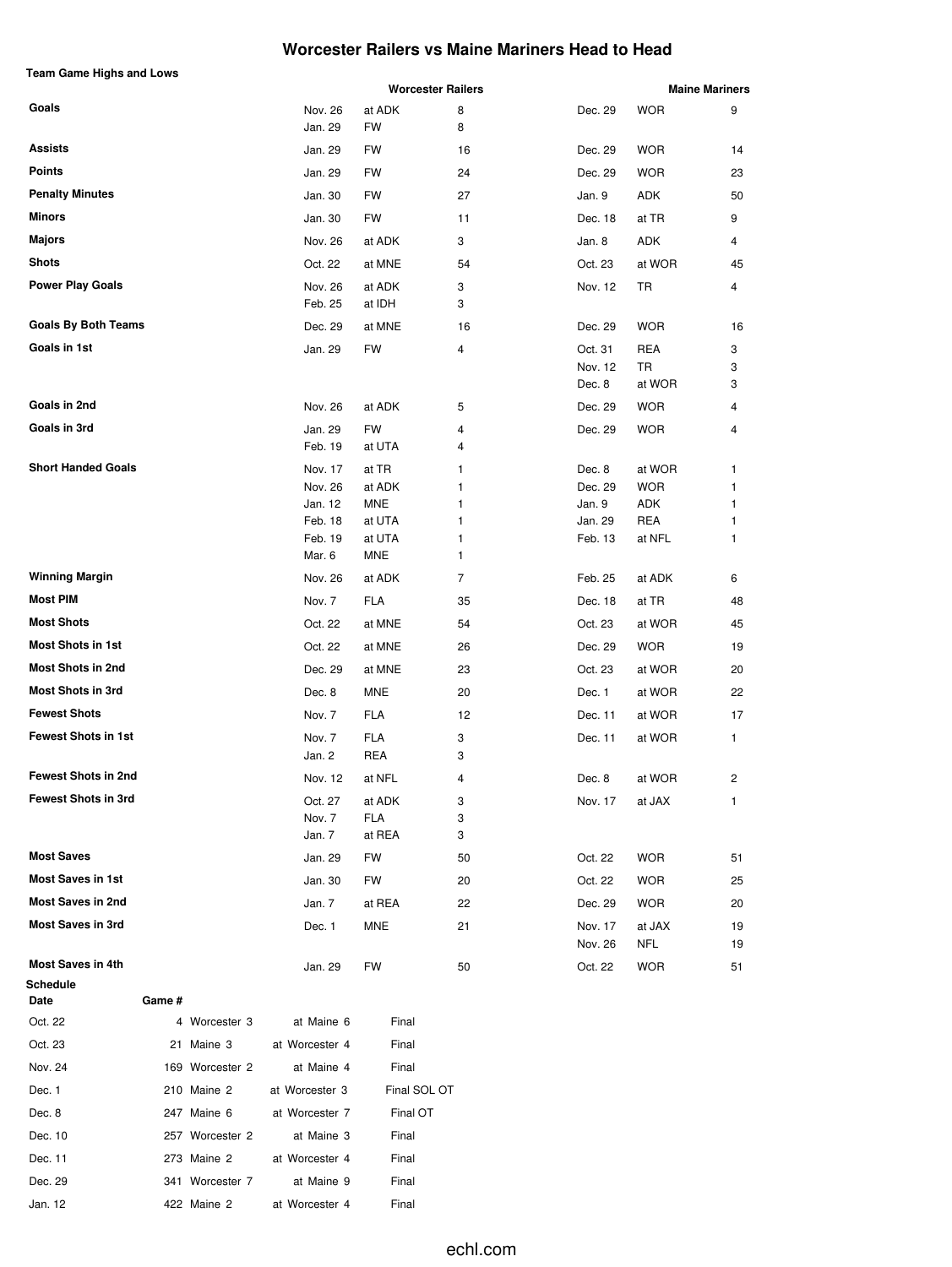| Jan. 28 |     | 513 Worcester 6 | at Maine 3     | Final       |
|---------|-----|-----------------|----------------|-------------|
| Mar. 5  | 721 | Maine 4         | at Worcester 3 | Final OT    |
| Mar. 6  |     | 727 Maine 5     | at Worcester 3 | Final       |
| Mar. 9  |     | 732 Worcester   | at Maine       | 7:00 pm EST |
| Apr. 6  |     | 903 Maine       | at Worcester   | 7:05 pm EDT |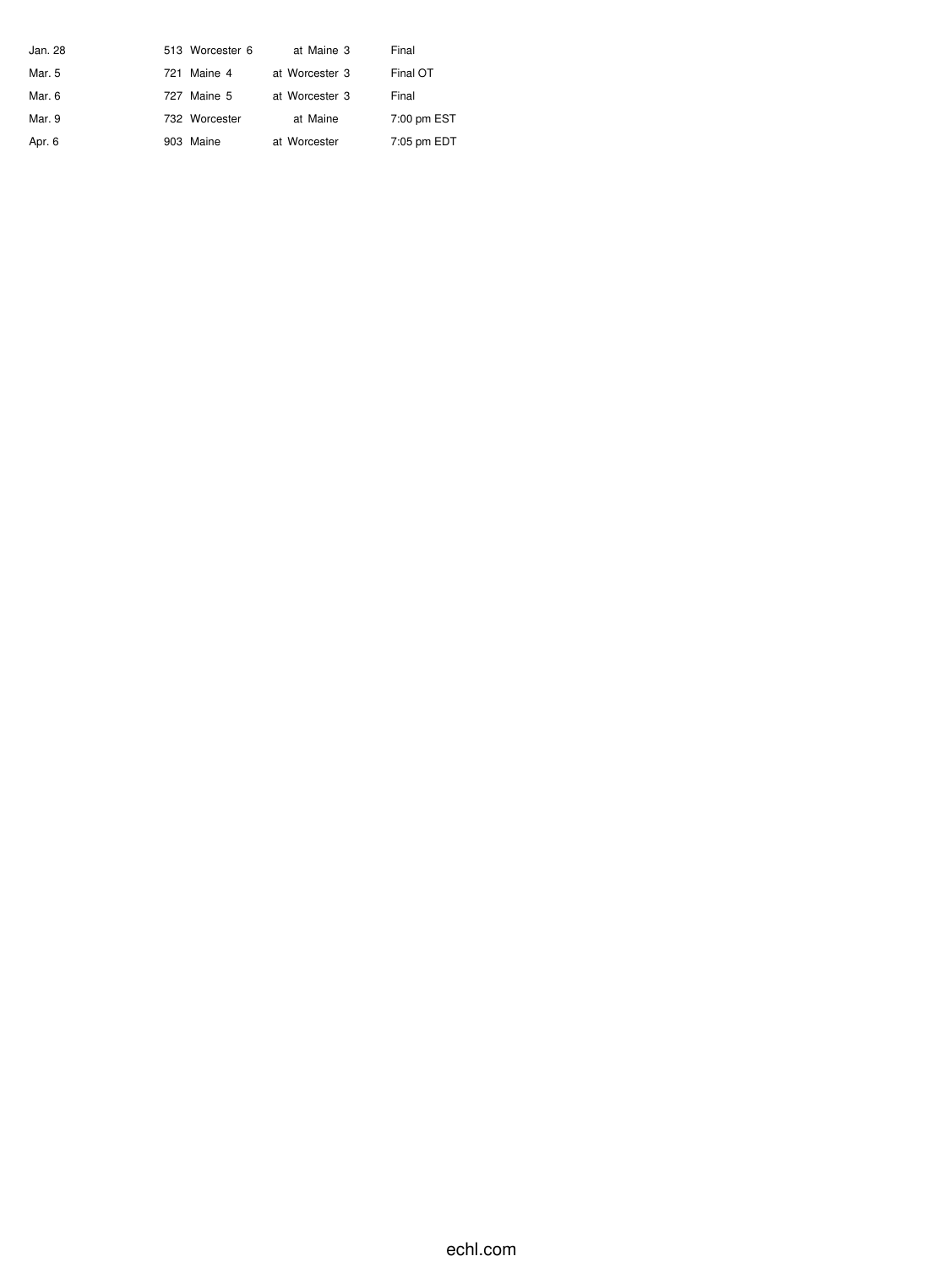## **Worcester Railers Player Game By Game (1/5)**

| Date    | Opp.                      |                          |      |                          |                          |                          |           | 4 Osmanski 4 Selman 5 Albano 6 Cornell 7 Coughlin 8 Butler 8 Gaudreau |                          |                  | 8 Hart 9 Spetz 10 Christensen 11 Vesey |           |
|---------|---------------------------|--------------------------|------|--------------------------|--------------------------|--------------------------|-----------|-----------------------------------------------------------------------|--------------------------|------------------|----------------------------------------|-----------|
| Oct. 22 | at Maine                  |                          |      | 1030                     | $105 - 1$                | ÷,                       |           |                                                                       |                          |                  |                                        | $003 - 1$ |
| Oct. 23 | Maine                     |                          |      | 0021                     | 0011                     | ÷,                       |           |                                                                       |                          |                  | 0021                                   | 2042      |
| Oct. 27 | at Adirondack             | $\overline{a}$           |      | $001 - 3$                | 0130                     | $\overline{\phantom{a}}$ |           |                                                                       |                          | ÷,               | 0050                                   | 0010      |
| Nov. 6  | Florida                   |                          |      | $\overline{a}$           | $005 - 3$                | $002 - 2$                |           |                                                                       |                          | $003 - 3$        | $104 - 2$                              | $012 - 2$ |
| Nov. 7  | Florida                   |                          |      | $\overline{\phantom{a}}$ | $000 - 1$                | $000 - 1$                |           |                                                                       | $\sim$                   | 1010             | $000 - 2$                              | $001 - 1$ |
|         | Nov. 12 at Newfoundland - |                          |      | ٠                        | 0001                     | ä,                       |           |                                                                       | $\overline{\phantom{a}}$ | 0110             | 0050                                   | 0000      |
|         | Nov. 13 at Newfoundland - |                          |      | $\overline{\phantom{a}}$ | $001 - 1$                | 1224                     |           |                                                                       | $\sim$                   | 0000             | 1050                                   | $\sim$    |
|         | Nov. 14 at Newfoundland - |                          |      | $\overline{\phantom{a}}$ | 0000                     | $000 - 2$                |           |                                                                       | $\sim$                   | 0121             |                                        | 1132      |
| Nov. 17 | at Trois-Rivières         | $\overline{\phantom{a}}$ |      | ä,                       | 0031                     | ä,                       |           |                                                                       | $\sim$                   | 0001             | 1142                                   | $000 - 1$ |
| Nov. 19 | Trois-Rivières            |                          |      |                          |                          |                          |           |                                                                       | $\sim$                   | 0010             | $001 - 1$                              | 0011      |
| Nov. 20 | Trois-Rivières            | ä,                       |      |                          | ä,                       | 0112                     |           |                                                                       | ÷.                       | $001 - 1$        | 1020                                   | 0021      |
|         | Nov. 24 at Maine          |                          |      |                          | ä,                       | 0 1 1 -1                 |           |                                                                       | $\sim$                   | 0011             | 0030                                   | $002 - 1$ |
| Nov. 26 | at Adirondack             | ÷,                       |      |                          | ä,                       | 1023                     |           |                                                                       | ÷.                       | 0122             | 0242                                   | 0031      |
| Nov. 28 | Newfoundland              |                          |      |                          |                          | 0010                     |           |                                                                       |                          | $001 - 1$        | 0000                                   | $005 - 1$ |
| Dec. 1  | Maine                     |                          |      |                          | ä,                       | 1020                     |           |                                                                       | $\sim$                   | 0020             |                                        | 0010      |
| Dec. 3  | Adirondack                |                          |      |                          |                          | 1020                     |           |                                                                       | $\overline{\phantom{a}}$ | 0 0 1 -1         | $\sim$                                 | 0150      |
| Dec. 8  | Maine                     |                          |      | 0123                     | ÷,                       | 1163                     |           |                                                                       | $\overline{\phantom{a}}$ | 0000             |                                        |           |
| Dec. 10 | at Maine                  |                          |      |                          | ä,                       | 0110                     |           |                                                                       | ٠                        | $000 - 1$        | и.                                     | $014 - 1$ |
| Dec. 11 | Maine                     |                          |      |                          | ÷,                       | 0030                     |           |                                                                       |                          |                  |                                        | 0030      |
| Dec. 26 | Adirondack                |                          |      | $002 - 1$                | $\overline{\phantom{a}}$ | $001 - 2$                |           |                                                                       | $\sim$                   | $003 - 3$        | $\sim$                                 | $002 - 2$ |
| Dec. 29 | at Maine                  |                          |      | 2160                     | ÷,                       |                          |           |                                                                       | 0102                     | $001 - 1024 - 2$ |                                        |           |
| Dec. 31 | at Reading                |                          | 0030 | 0010                     | ä,                       |                          |           | 0010                                                                  |                          | $000 - 1$        | $\sim$                                 |           |
| Jan. 2  | Reading                   |                          |      | 0141                     | ÷,                       | $020 - 1$                | 1223      |                                                                       |                          | 0001             | $\overline{\phantom{a}}$               |           |
| Jan. 7  | at Reading                |                          |      |                          |                          |                          |           |                                                                       | $\overline{a}$           | $000-2$          | $\sim$                                 | 0021      |
| Jan. 8  | at Reading                |                          |      |                          |                          |                          |           |                                                                       |                          | $001 - 2$        | . —                                    | 0010      |
| Jan. 12 | Maine                     |                          |      | 0001                     |                          |                          |           |                                                                       | $\sim$                   | 0001             |                                        | 1142      |
| Jan. 14 | Reading                   | 0010                     |      | $002 - 1$                | ÷,                       |                          |           |                                                                       |                          | $101 - 2$        | $\sim$                                 | 0101      |
| Jan. 15 | Reading                   |                          |      | 0010                     | ÷,                       |                          |           |                                                                       | $\sim$                   | 0021             |                                        | 0022      |
| Jan. 17 | at Reading                |                          |      | 0220                     | ÷,                       | $001 - 1$                |           |                                                                       | $\overline{\phantom{a}}$ | $000 - 1$        | $\overline{\phantom{a}}$               | $015 - 2$ |
| Jan. 21 | <b>Trois-Rivières</b>     | ٠                        |      | $000 - 2$                | ÷,                       | 0010                     | 0210      |                                                                       | $\sim$                   | 0021             |                                        | $108 - 1$ |
| Jan. 22 | Adirondack                |                          |      | 0101                     |                          | 0111                     | 0031      |                                                                       |                          | 0001             |                                        | 0031      |
| Jan. 23 | Adirondack                | ÷,                       |      | 0143                     |                          | $001 - 1$                | 1011      |                                                                       | $\overline{\phantom{a}}$ | 0011             |                                        | 0222      |
| Jan. 28 | at Maine                  | $001 - 1$                |      |                          |                          |                          |           |                                                                       |                          | 0110             | $002 - 1$                              | 1113      |
| Jan. 29 | Fort Wayne                | $002 - 1$                |      |                          |                          | L,                       |           |                                                                       | $\overline{\phantom{a}}$ | 0203             | 2051                                   | 0324      |
| Jan. 30 | Fort Wayne                | 0211                     |      |                          |                          | 0000                     |           |                                                                       |                          | 0000             | $011 - 1$                              | 0010      |
| Feb. 4  | Kalamazoo                 | 0021                     |      |                          | $\overline{\phantom{a}}$ | $003 - 1$                |           |                                                                       | $\sim$                   | 0002             | 2031                                   | 0141      |
| Feb. 5  | Kalamazoo                 | $002 - 1$                |      | 1020                     |                          | $010 - 1$                | $001 - 1$ | $\sim$                                                                |                          | $000 - 1002 - 1$ |                                        | 0020      |
| Feb. 6  | Kalamazoo                 | ÷,                       |      | 0010                     |                          | 0000                     | 0030      |                                                                       |                          | $000 - 1 -$      |                                        | $001 - 1$ |
|         | Feb. 12 Adirondack        | 0023                     |      | $\overline{\phantom{a}}$ |                          | 0122                     |           |                                                                       | $\overline{\phantom{a}}$ | 0010             | $000 - 1$                              | 1112      |
|         | Feb. 13 Adirondack        | 0030                     | ÷,   | 0011                     |                          | 0112                     |           |                                                                       | $\blacksquare$           | 0010             | 0010                                   | 1150      |
|         | Feb. 18 at Utah           | 1022                     |      | 0041                     |                          | 0112                     |           |                                                                       | $\overline{\phantom{a}}$ | 0101             | 0010                                   | 0011      |
|         | Feb. 19 at Utah           | 0112                     |      | $022 - 1$                |                          | 1111                     |           |                                                                       | $\frac{1}{2}$            | 0003             | 1030                                   | 0201      |
|         | Feb. 21 at Utah           | $010 - 2$                | ÷,   | $003 - 1$                |                          | $113 - 1$                |           |                                                                       | $\overline{\phantom{a}}$ | 0110             | 11102                                  | $000 - 4$ |
|         | Feb. 23 at Idaho          | 0030                     | ÷,   | 1112                     |                          | 0110                     |           |                                                                       | $\overline{\phantom{a}}$ | 0000             | $002 - 1$                              | 1010      |
|         | Feb. 25 at Idaho          | $004 - 1$                | ÷,   | 0 2 1 -2                 |                          | 0201                     |           |                                                                       | $\overline{\phantom{a}}$ | 0000             | $\blacksquare$                         | 1130      |
|         | Feb. 26 at Idaho          | 0103                     |      | 0022                     |                          | 001-1                    |           |                                                                       | $\overline{\phantom{a}}$ | 0001             | $002 - 1$                              | 1041      |
| Mar. 2  | at Reading                | $003 - 1$                | ÷,   | 0000                     | $\blacksquare$           | 0020                     |           |                                                                       | $\overline{\phantom{a}}$ | 0141             | $002 - 1$                              | 0142      |
| Mar. 4  | Reading                   | 0010                     |      | $012 - 5$                | $000 - 4$                | 001-1                    |           |                                                                       | ÷,                       | 0011             | 2041                                   | ÷         |
| Mar. 5  | Maine                     | $002 - 2$                |      | $\blacksquare$           | $102 - 1$                | 1120                     |           |                                                                       |                          | $000 - 1003 - 1$ |                                        | 0201      |
| Mar. 6  | Maine                     | 0010                     |      | $000-2$                  | $\sim 10^{-10}$          | $001 - 3$                |           |                                                                       |                          | $002 - 1 -$      |                                        | 0021      |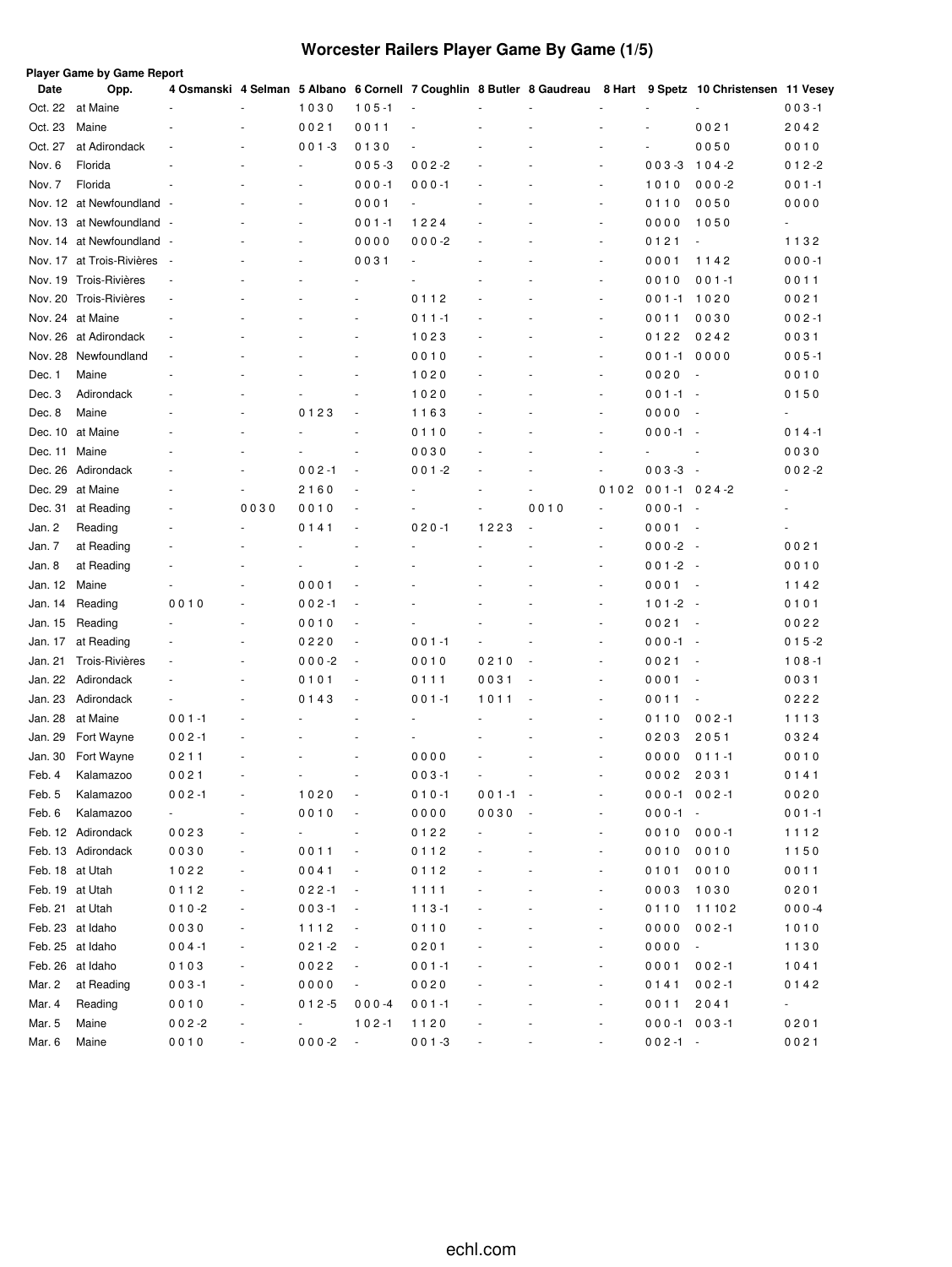# **Worcester Railers Player Game By Game (2/5)**

| <b>Player Game by Game Report</b> |  |  |  |  |  |  |  |
|-----------------------------------|--|--|--|--|--|--|--|
|-----------------------------------|--|--|--|--|--|--|--|

| Date            | Opp.                   |           |           |           |           | 12 Beaudoin 13 Gallagher 13 LaFerriere 13 McCarthy 14 Smotherman 15 Thompson 16 Hayhurst |           |                        | 17<br><b>Besinger</b> | 17<br>Washkurak Block | 18                       | 18<br><b>Newkirk</b> |
|-----------------|------------------------|-----------|-----------|-----------|-----------|------------------------------------------------------------------------------------------|-----------|------------------------|-----------------------|-----------------------|--------------------------|----------------------|
|                 | Oct. 22 at Maine       |           |           | $001 - 1$ | 0110      | $003 - 2$                                                                                | $015 - 1$ | $103 - 1$              |                       | $006 - 1$             |                          |                      |
| Oct. 23 Maine   |                        | 0223      |           |           | 0010      | 0171                                                                                     | $002 - 2$ | 0112                   |                       |                       |                          |                      |
| Oct. 27         | at Adirondack          | 1020      |           |           | $000 - 1$ | 1030                                                                                     | ä,        | $003 - 1$              |                       |                       |                          |                      |
| Nov. 6          | Florida                |           |           |           | 0111      | 0000                                                                                     | 0040      | 0220                   |                       |                       |                          |                      |
| Nov. 7          | Florida                |           |           |           | 0000      | 0100                                                                                     | 0021      | $001 - 2$              |                       |                       |                          |                      |
| Nov. 12         | at<br>Newfoundland     |           |           |           | 0000      | 0040                                                                                     | 1080      | 1121                   |                       |                       |                          |                      |
| Nov. 13         | aτ<br>Newfoundland     |           |           |           | 0003      | ٠                                                                                        | 0030      | $102 - 1$              |                       |                       |                          |                      |
| Nov. 14         | at<br>Newfoundland     |           |           |           | 0000      | 2051                                                                                     |           | 0060                   |                       |                       |                          |                      |
| Nov. 17         | at<br>Trois-Rivières   |           |           |           | 0001      | 0121                                                                                     | 1122      | 0031                   |                       |                       |                          |                      |
|                 | Nov. 19 Trois-Rivières |           |           |           | 0001      | 0040                                                                                     | $002 - 2$ | 0021                   |                       |                       |                          |                      |
|                 | Nov. 20 Trois-Rivières |           |           |           |           | $002 - 1$                                                                                | 0151      | 0141                   |                       |                       |                          |                      |
|                 | Nov. 24 at Maine       | 0021      |           |           |           | 0050                                                                                     |           | $001 - 1$              |                       |                       |                          |                      |
|                 | Nov. 26 at Adirondack  | $003 - 1$ |           |           |           | 1342                                                                                     |           | 1141                   |                       |                       |                          |                      |
|                 | Nov. 28 Newfoundland   | $000 - 2$ |           |           |           | $002 - 3$                                                                                |           | $001 - 2$              |                       |                       |                          |                      |
| Dec. 1          | Maine                  | 0131      |           |           |           | 0161                                                                                     |           | $004 - 1$              |                       |                       |                          |                      |
| Dec. 3          | Adirondack             | $011 - 1$ |           |           |           | 0020                                                                                     |           | 0130                   | 0030                  |                       |                          |                      |
| Dec. 8          | Maine                  | $004 - 3$ |           |           |           | 1130                                                                                     |           | 1062                   | 0010                  |                       |                          |                      |
|                 | Dec. 10 at Maine       | 1070      |           |           |           | 0021                                                                                     |           | 0031                   | $001 - 2$             |                       |                          |                      |
| Dec. 11 Maine   |                        | 1143      |           |           |           | 3143                                                                                     | 0010      | 0030                   | 0020                  |                       |                          | 0322                 |
|                 | Dec. 26 Adirondack     | $005 - 1$ |           |           |           | $005 - 2$                                                                                |           | $006 - 3$              |                       |                       |                          |                      |
|                 | Dec. 29 at Maine       | $014 - 1$ |           |           |           | $206 - 4$                                                                                |           | $026 - 5$              |                       |                       |                          |                      |
|                 | Dec. 31 at Reading     | $002 - 1$ | $001 - 1$ |           |           | $002 - 1$                                                                                |           |                        | $001 - 1$             |                       |                          |                      |
| Jan. 2          | Reading                | 1133      |           |           |           | 1111                                                                                     |           |                        | 0010                  |                       | $0001 -$                 |                      |
| Jan. 7          | at Reading             | $002 - 2$ |           | 0011      | $001 - 1$ | 2042                                                                                     |           | 0111                   |                       |                       |                          | 0110                 |
| Jan. 8          | at Reading             | $002 - 3$ |           | $012 - 1$ | $000 - 1$ | $012 - 1$                                                                                |           | 0010                   |                       |                       | $\overline{\phantom{a}}$ | $002 - 2$            |
| Jan. 12         | Maine                  | 1133      |           |           | 0002      |                                                                                          |           |                        | 0111                  |                       | $\blacksquare$           | 0031                 |
| Jan. 14         | Reading                | 1131      |           |           | $001 - 2$ |                                                                                          |           |                        | $003 - 3$             |                       | $\blacksquare$           | $004 - 3$            |
| Jan. 15         | Reading                | 1022      |           |           | $000 - 1$ |                                                                                          |           |                        | 0010                  |                       | ÷,                       | 0022                 |
| Jan. 17         | at Reading             | $001 - 3$ |           |           | $000 - 2$ |                                                                                          |           | 1221                   | $001 - 3$             |                       | $\blacksquare$           | $003 - 4$            |
| Jan. 21         | Trois-Rivières         | $004 - 3$ |           |           |           | 0130                                                                                     |           | $013 - 2$              |                       |                       | ÷,                       | 0110                 |
|                 | Adirondack             |           |           |           |           |                                                                                          |           |                        |                       |                       | ÷,                       | 0040                 |
| Jan. 22         | Adirondack             | 0101      |           |           |           | 0121                                                                                     |           | 0031                   |                       |                       | ÷,                       |                      |
| Jan. 23         |                        | 1142      |           |           | 0001      | $106 - 2$                                                                                |           | 0353                   |                       |                       |                          | 2131                 |
|                 | Jan. 28 at Maine       | 1042      |           |           | $000 - 1$ | $012 - 1$                                                                                |           | 0253                   |                       |                       |                          | 1042                 |
|                 | Jan. 29 Fort Wayne     | 1234      |           |           | $000 - 1$ | 1130                                                                                     |           | $001 - 2$<br>$003 - 1$ |                       |                       |                          | $002 - 1$            |
| Jan. 30         | Fort Wayne             | 0132      |           |           | 0021      | 2040                                                                                     |           |                        |                       |                       |                          |                      |
| Feb. 4          | Kalamazoo              | 0202      |           |           | 0102      | 0040                                                                                     |           | 1141                   |                       |                       | $\overline{\phantom{a}}$ | 0130                 |
| Feb. 5          | Kalamazoo              | 0010      |           |           | $002 - 1$ | $004 - 1$                                                                                |           | 0070                   |                       |                       | $\overline{\phantom{a}}$ | $010 - 1$            |
| Feb. 6          | Kalamazoo              | $002 - 1$ |           |           | 0011      | 0060                                                                                     |           | 0150                   |                       |                       | $\overline{\phantom{a}}$ | 0110                 |
|                 | Feb. 12 Adirondack     | 0011      |           |           | 1111      | 2061                                                                                     |           | 0230                   |                       |                       |                          | 0030                 |
|                 | Feb. 13 Adirondack     | 0000      |           |           | 0001      | 0031                                                                                     |           | 1051                   |                       |                       |                          | ÷                    |
| Feb. 18 at Utah |                        | 0131      |           |           | 0010      | 0242                                                                                     |           | 0030                   |                       |                       | ÷,                       | 2142                 |
| Feb. 19 at Utah |                        | 0120      |           |           | 0100      | 20101                                                                                    |           | 1051                   |                       |                       |                          | 0242                 |
| Feb. 21 at Utah |                        | $002 - 3$ |           |           | 0010      | 1060                                                                                     |           | 1152                   |                       |                       |                          | 0071                 |
|                 | Feb. 23 at Idaho       | 0121      |           |           | 0011      | 0020                                                                                     |           | 0150                   |                       |                       |                          | 0122                 |
|                 | Feb. 25 at Idaho       | $002 - 1$ |           |           | $001 - 1$ | 0010                                                                                     |           | 0000                   |                       |                       |                          | $104 - 1$            |
|                 | Feb. 26 at Idaho       | 0010      |           |           |           | $002 - 1$                                                                                |           | 0123                   |                       |                       |                          | ÷,                   |
| Mar. 2          | at Reading             | 1042      |           |           |           | 0030                                                                                     |           | $001 - 2$              |                       |                       |                          | 1071                 |
| Mar. 4          | Reading                | $001 - 1$ |           |           |           | $002 - 1$                                                                                |           | $002 - 2$              |                       |                       |                          | 0010                 |
| Mar. 5          | Maine                  | 0020      |           |           |           | $013 - 1$                                                                                |           | $105 - 3$              |                       |                       |                          |                      |
| Mar. 6 Maine    |                        | 1020      |           |           |           | 0080                                                                                     |           | $011 - 1$              |                       |                       |                          |                      |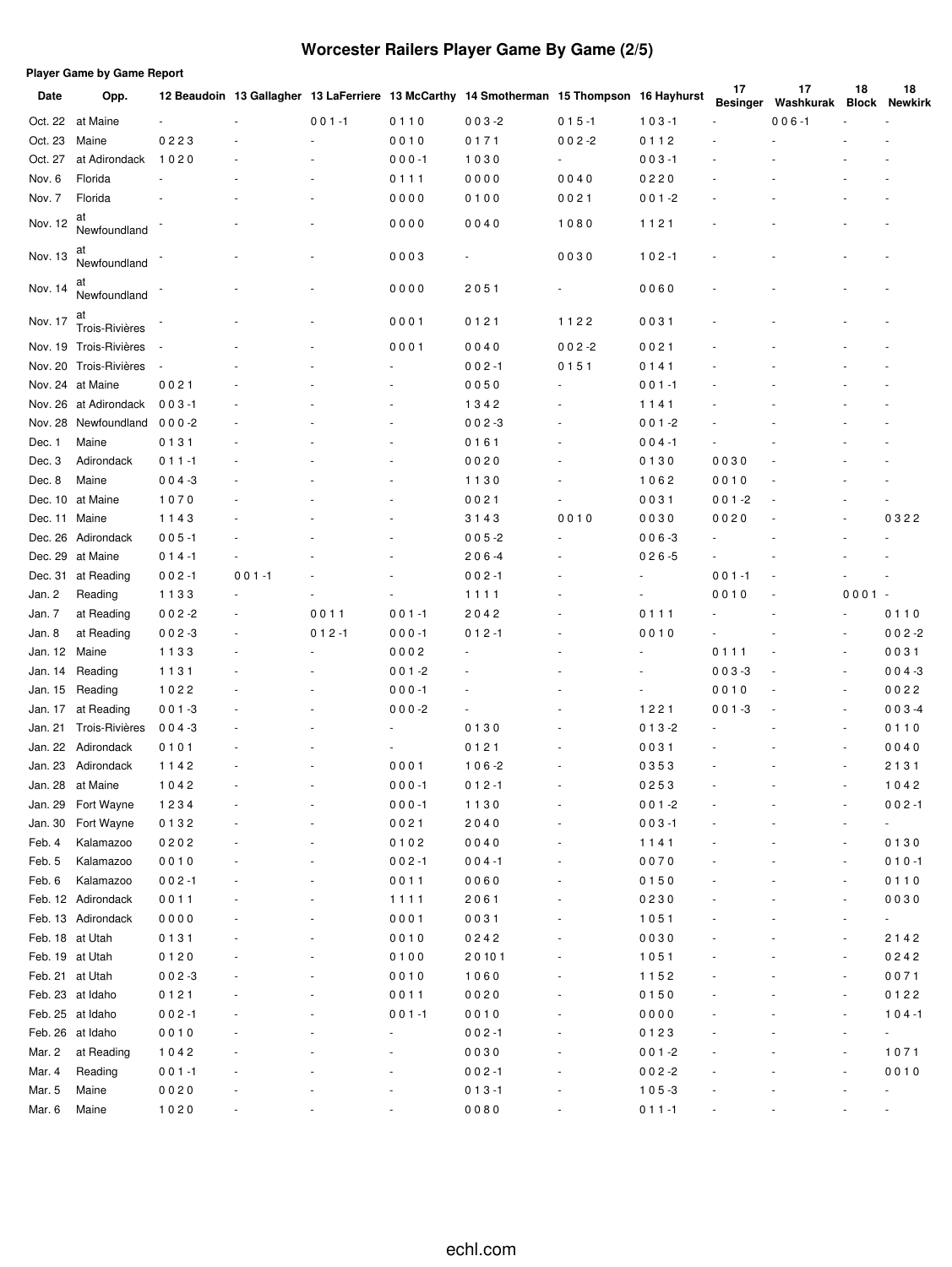## **Worcester Railers Player Game By Game (3/5)**

| Date    | Player Game by Game Report<br>Opp.                  |                          |           |                |         | 18 Procopio 19 Adams 19 Bibeau 20 Cloonan 20 Ordoobadi 20 Roche 21 Furgele 22 Price 22 Salvaggio 23 Olsson 24 Coskey |                          |                          |             |                          |                          |                          |
|---------|-----------------------------------------------------|--------------------------|-----------|----------------|---------|----------------------------------------------------------------------------------------------------------------------|--------------------------|--------------------------|-------------|--------------------------|--------------------------|--------------------------|
| Oct. 22 | at Maine                                            |                          | $002 - 1$ | $014 - 1$      | ÷       |                                                                                                                      |                          |                          |             |                          |                          |                          |
| Oct. 23 |                                                     |                          | $000 -2$  |                | ÷,      |                                                                                                                      |                          |                          |             |                          |                          |                          |
|         | Maine                                               | ä,                       |           | 1010           | ÷,      |                                                                                                                      |                          |                          |             |                          |                          |                          |
| Oct. 27 | at Adirondack                                       |                          |           | 0010           |         |                                                                                                                      |                          |                          |             |                          |                          |                          |
| Nov. 6  | Florida<br>Florida                                  |                          |           | $005 - 2$      | ÷,<br>٠ |                                                                                                                      |                          | 1031                     |             |                          | $000 - 2$                |                          |
| Nov. 7  |                                                     |                          |           | 0120           | ÷,      |                                                                                                                      | $\sim$                   | 0000                     |             |                          | 0010                     |                          |
|         | Nov. 12 at Newfoundland -                           |                          | 0000      | 0010           |         |                                                                                                                      |                          | 0021                     |             |                          |                          | ٠                        |
|         | Nov. 13 at Newfoundland                             | $\overline{\phantom{a}}$ | $004 - 1$ | 0121           |         |                                                                                                                      |                          | 0043                     |             |                          | 1121                     |                          |
|         | Nov. 14 at Newfoundland                             | $\overline{\phantom{a}}$ | $021 - 1$ | $\blacksquare$ |         |                                                                                                                      |                          | 001-1                    |             |                          | $000 -4$                 | ٠                        |
|         | Nov. 17 at Trois-Rivières<br>Nov. 19 Trois-Rivières | $\overline{\phantom{a}}$ | 0122      | 2141           | ÷,      |                                                                                                                      |                          |                          |             |                          |                          |                          |
|         |                                                     | $\overline{\phantom{a}}$ | 0030      | 0010<br>ä,     |         |                                                                                                                      |                          | 0010                     |             |                          |                          |                          |
|         | Nov. 20 Trois-Rivières                              | $\overline{\phantom{a}}$ | 1020      |                |         |                                                                                                                      |                          | 0000                     |             |                          | 1051                     | $\sim$                   |
|         | Nov. 24 at Maine                                    | $001 - 1$                |           |                |         |                                                                                                                      |                          | 0000                     |             |                          | 0121                     | ٠                        |
|         | Nov. 26 at Adirondack                               | 0010                     |           |                |         |                                                                                                                      |                          | 0241                     |             |                          | 3141                     |                          |
| Nov. 28 | Newfoundland                                        | 0000                     |           |                |         |                                                                                                                      |                          | $001 - 1$                |             |                          | 0000                     | ä,                       |
| Dec. 1  | Maine                                               |                          |           |                |         |                                                                                                                      |                          | 0020                     |             |                          | 0031                     |                          |
| Dec. 3  | Adirondack                                          |                          |           |                |         |                                                                                                                      |                          | 0010                     |             |                          | $106 - 1$                | ä,                       |
| Dec. 8  | Maine                                               |                          |           |                |         |                                                                                                                      | $\overline{\phantom{a}}$ | 0220                     |             |                          | $003 - 1$                | ä,                       |
|         | Dec. 10 at Maine                                    |                          |           |                | 0000    |                                                                                                                      | 0000                     | 0020                     |             |                          | 0160                     | ä,                       |
| Dec. 11 | Maine                                               |                          |           |                |         |                                                                                                                      |                          | 0222                     |             |                          | 0040                     | ٠                        |
| Dec. 26 | Adirondack                                          |                          |           |                |         | 0040                                                                                                                 |                          |                          |             | 0020                     | $000 - 2$                | ä,                       |
| Dec. 29 | at Maine                                            |                          |           |                |         | 1121                                                                                                                 | $\sim$                   |                          |             |                          |                          | ÷,                       |
| Dec. 31 | at Reading                                          |                          |           |                |         | 0000                                                                                                                 | $\sim$                   | 0010                     |             |                          |                          | ÷,                       |
| Jan. 2  | Reading                                             |                          |           |                |         | 0000                                                                                                                 | $\overline{\phantom{a}}$ | 0001                     |             |                          | $103 - 1$                | $\overline{\phantom{a}}$ |
| Jan. 7  | at Reading                                          |                          |           |                |         |                                                                                                                      | $\sim$                   | 0011                     |             |                          | 0050                     | $000 - 1$                |
| Jan. 8  | at Reading                                          |                          |           |                |         |                                                                                                                      |                          | 0110                     |             |                          | $016 - 3$                | $103 - 1$                |
| Jan. 12 | Maine                                               |                          |           |                |         | 0030                                                                                                                 |                          |                          |             |                          |                          | 0122                     |
| Jan. 14 | Reading                                             |                          |           |                |         | $005 - 1$                                                                                                            |                          |                          |             |                          | $002 - 2$                | 1222                     |
| Jan. 15 | Reading                                             |                          |           |                |         | 0010                                                                                                                 |                          |                          |             |                          | $001 - 1$                | $\blacksquare$           |
| Jan. 17 | at Reading                                          |                          |           |                |         |                                                                                                                      |                          |                          |             |                          | $102 - 2$                | $\overline{\phantom{a}}$ |
| Jan. 21 | Trois-Rivières                                      |                          |           |                |         |                                                                                                                      |                          | $102 - 1$                |             |                          | $105 - 1$                | $002 - 1$                |
| Jan. 22 | Adirondack                                          |                          |           |                |         |                                                                                                                      |                          | 0031                     |             |                          | 1021                     | 1031                     |
| Jan. 23 | Adirondack                                          |                          |           |                |         |                                                                                                                      |                          | 0020                     |             |                          | 1020                     | 1133                     |
| Jan. 28 | at Maine                                            |                          |           |                |         |                                                                                                                      |                          | 0115                     | $002 - 1$   |                          | 1020                     | 1142                     |
| Jan. 29 | Fort Wayne                                          |                          | 1110      |                |         |                                                                                                                      |                          | 0211                     |             |                          | 0111                     | $000-3$                  |
| Jan. 30 | Fort Wayne                                          |                          | $103 - 1$ |                |         |                                                                                                                      |                          | 001-1                    |             |                          | $013 - 1$                | 0100                     |
| Feb. 4  | Kalamazoo                                           | ä,                       | ٠         | ÷              |         |                                                                                                                      | ٠                        | $000 - 1$                |             |                          | $107 - 1$                | 0241                     |
| Feb. 5  | Kalamazoo                                           |                          |           |                |         |                                                                                                                      |                          | 0000                     |             |                          | ÷                        | 0060                     |
| Feb. 6  | Kalamazoo                                           |                          |           |                |         |                                                                                                                      |                          | $001 - 1$                |             |                          | 0010                     | 0000                     |
|         | Feb. 12 Adirondack                                  |                          |           | 0030           |         |                                                                                                                      |                          |                          |             |                          | $002 - 1$                | 0020                     |
|         | Feb. 13 Adirondack                                  |                          |           | 0120           |         |                                                                                                                      |                          |                          |             |                          | 1020                     | 0020                     |
|         | Feb. 18 at Utah                                     |                          |           |                |         |                                                                                                                      |                          |                          |             |                          | 0010                     | 0100                     |
|         | Feb. 19 at Utah                                     |                          |           |                |         |                                                                                                                      |                          |                          |             |                          | $001 - 2$                | $002 - 1$                |
|         | Feb. 21 at Utah                                     |                          |           |                |         | 0000                                                                                                                 |                          |                          |             |                          | 0121                     | $\sim 10$                |
|         | Feb. 23 at Idaho                                    |                          |           |                |         | ä,                                                                                                                   |                          |                          | 0000        | $\overline{\phantom{a}}$ | $\overline{\phantom{a}}$ | 1131                     |
|         | Feb. 25 at Idaho                                    |                          |           |                |         | 0000                                                                                                                 |                          |                          | $001 - 1 -$ |                          | ۰                        | 1241                     |
|         | Feb. 26 at Idaho                                    |                          |           |                |         | 0001                                                                                                                 |                          |                          | 0001        | $\sim$                   | 3053                     | 0101                     |
| Mar. 2  | at Reading                                          |                          |           |                |         | ÷                                                                                                                    |                          | 0000                     |             |                          | $001 - 1$                | $003 - 2$                |
| Mar. 4  | Reading                                             |                          |           |                |         |                                                                                                                      |                          | $\overline{\phantom{a}}$ |             |                          | $001 - 2$                | 0320                     |
| Mar. 5  | Maine                                               |                          |           |                |         |                                                                                                                      |                          | $012 - 1$                | $001 - 1 -$ |                          | $\overline{\phantom{a}}$ | $001 - 3$                |
| Mar. 6  | Maine                                               |                          |           |                |         | $001 - 1$                                                                                                            |                          | 0122                     | $0010 -$    |                          | $005 - 1$                | $104 - 1$                |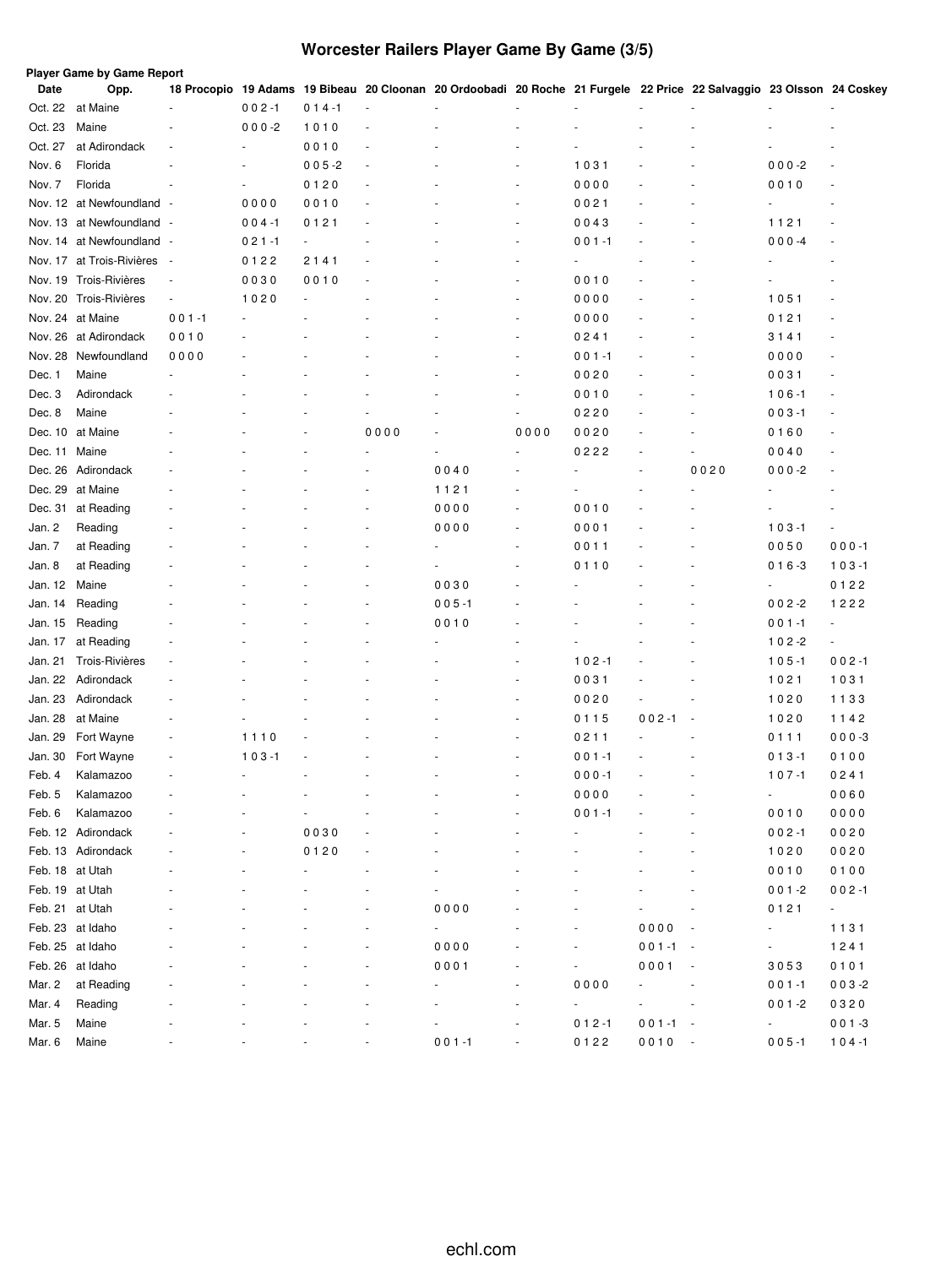## **Worcester Railers Player Game By Game (4/5)**

|                 | <b>Player Game by Game Report</b> |                          |           |                                                                                                               |                          |           |      |           |                          |                          |           |                          |
|-----------------|-----------------------------------|--------------------------|-----------|---------------------------------------------------------------------------------------------------------------|--------------------------|-----------|------|-----------|--------------------------|--------------------------|-----------|--------------------------|
| Date            | Opp.                              |                          |           | 24 Starrett 25 Jozefek 27 McGurty 44 Burns 44 Cullen 61 Leen 61 Pierog 61 Sredl 72 Callin 81 Repaci 86 Balmas |                          |           |      |           |                          |                          |           |                          |
| Oct. 22         | at Maine                          |                          | 0030      | 0030                                                                                                          |                          |           |      |           | $\overline{\phantom{a}}$ | 0020                     | 0270      | ÷,                       |
| Oct. 23         | Maine                             |                          | ÷,        | $001 - 1$                                                                                                     |                          |           |      | 1130      | $\overline{\phantom{a}}$ | $002 - 2$                | ÷,        |                          |
| Oct. 27         | at Adirondack                     | $\overline{\phantom{a}}$ | $000 - 3$ | 0101                                                                                                          |                          |           |      | $004 - 2$ | ÷,                       | 0000                     | ÷,        |                          |
| Nov. 6          | Florida                           |                          |           | 0010                                                                                                          |                          |           |      |           | ÷,                       | $000 - 1$                | 0020      |                          |
| Nov. 7          | Florida                           |                          |           | $000 - 1$                                                                                                     |                          |           |      |           |                          |                          | $003 - 2$ |                          |
| Nov. 12         | at Newfoundland -                 |                          | 0110      | 0010                                                                                                          |                          |           |      |           | ٠                        | 0121                     | 0021      |                          |
| Nov. 13         | at Newfoundland -                 |                          | $012 - 1$ | 0010                                                                                                          |                          |           |      |           |                          | 1292                     | $001 - 1$ |                          |
|                 | Nov. 14 at Newfoundland -         |                          | 0020      | 0000                                                                                                          |                          |           |      |           | ٠                        | 0010                     | 0040      |                          |
|                 | Nov. 17 at Trois-Rivières         | $\sim$                   | 0111      | 0001                                                                                                          |                          |           |      | 1131      | ÷,                       | 1041                     |           |                          |
| Nov. 19         | Trois-Rivières                    | $\overline{\phantom{a}}$ | $102 - 2$ | $003 - 2$                                                                                                     |                          |           | ٠    | $004 - 1$ | ÷,                       | $002 - 2$                |           |                          |
| Nov. 20         | Trois-Rivières                    | $\overline{\phantom{a}}$ | 0021      | 0012                                                                                                          |                          |           |      | 0030      | ٠                        | 0020                     | ä,        |                          |
|                 | Nov. 24 at Maine                  | ÷,                       | 0011      | 0030                                                                                                          |                          |           |      |           | ٠                        | $103 - 1$                | 1031      |                          |
| Nov. 26         | at Adirondack                     | $\overline{\phantom{a}}$ | 0000      | 0023                                                                                                          |                          |           |      |           |                          | 0161                     | 2151      |                          |
| Nov. 28         | Newfoundland                      | ÷,                       | $000 - 2$ | $000 - 3$                                                                                                     |                          |           |      |           |                          | 0020                     | $001 - 2$ |                          |
| Dec. 1          | Maine                             |                          | $002 - 1$ | 0020                                                                                                          | $\overline{\phantom{a}}$ | $010 - 1$ |      |           |                          | 0130                     | 0021      |                          |
| Dec. 3          | Adirondack                        |                          | 0030      | $001 - 1$                                                                                                     |                          | 0020      |      |           |                          |                          | 0040      |                          |
| Dec. 8          | Maine                             |                          | 0020      |                                                                                                               |                          | $002 - 1$ |      |           |                          | 2132                     | 1261      |                          |
| Dec. 10         | at Maine                          |                          | ä,        |                                                                                                               |                          | $102 - 2$ |      |           |                          | $\overline{\phantom{a}}$ | 0141      |                          |
| Dec. 11         | Maine                             |                          |           |                                                                                                               |                          | 0011      |      |           |                          |                          | 0131      |                          |
| Dec. 26         | Adirondack                        |                          |           | $001 - 1$                                                                                                     |                          |           |      |           |                          |                          |           |                          |
| Dec. 29         | at Maine                          |                          | ٠         | $001 - 4$                                                                                                     |                          |           |      |           |                          | $025 - 5$                |           |                          |
| Dec. 31         | at Reading                        | 0000                     | ٠         | $\overline{\phantom{a}}$                                                                                      | 0000                     | ä,        | 0000 |           |                          | $\sim$                   | 0010      |                          |
| Jan. 2          | Reading                           |                          | ٠         | 0000                                                                                                          | $\sim$                   |           |      |           |                          |                          | 1151      |                          |
| Jan. 7          | at Reading                        |                          |           | 0010                                                                                                          | $\overline{\phantom{a}}$ | $000 - 2$ |      |           |                          | ٠                        | $002 - 2$ |                          |
| Jan. 8          | at Reading                        |                          | ÷,        | $\sim$                                                                                                        | $\sim$                   | $003 - 2$ |      |           | $001 - 1$                | $\overline{\phantom{a}}$ | $103 - 3$ | ٠                        |
| Jan. 12         | Maine                             |                          | ä,        | 0031                                                                                                          | $\overline{\phantom{a}}$ | 1042      |      |           | 0000                     | $\overline{\phantom{a}}$ | 1122      |                          |
| Jan. 14         | Reading                           |                          | ÷,        |                                                                                                               | ÷,                       | $001 - 1$ |      |           | 0030                     | $\overline{\phantom{a}}$ | $003 - 3$ | ÷,                       |
| Jan. 15         | Reading                           |                          | ٠         | 0000                                                                                                          | $\overline{\phantom{a}}$ | 1011      |      |           | 0021                     | $\overline{\phantom{a}}$ | $004 - 1$ |                          |
| Jan. 17         | at Reading                        |                          | ä,        | 0020                                                                                                          | $\overline{\phantom{a}}$ | $000 - 3$ |      |           | 0010                     | $\overline{\phantom{a}}$ | 1251      |                          |
| Jan. 21         | Trois-Rivières                    | ÷,                       | ä,        | $000 - 2$                                                                                                     | $\overline{\phantom{a}}$ | 0121      |      |           | $000 - 2$                | $\overline{\phantom{a}}$ | $003 - 2$ | ÷,                       |
| Jan. 22         | Adirondack                        |                          |           | 0011                                                                                                          | $\overline{\phantom{a}}$ | 0011      |      |           | 0021                     | $\overline{\phantom{a}}$ | 1061      |                          |
| Jan. 23         | Adirondack                        |                          |           | 0000                                                                                                          | $\overline{\phantom{a}}$ | 0101      |      |           |                          |                          | 0120      |                          |
| Jan. 28         | at Maine                          |                          |           | 0005                                                                                                          | $\overline{\phantom{a}}$ | 0000      |      |           |                          |                          | 1133      |                          |
| Jan. 29         | Fort Wayne                        |                          |           | 0101                                                                                                          | $\overline{\phantom{a}}$ | 2155      |      |           |                          |                          | 1243      |                          |
| Jan. 30         | Fort Wayne                        |                          |           | 0000                                                                                                          |                          | 0100      |      |           |                          |                          | 1031      |                          |
| Feb. 4          | Kalamazoo                         |                          |           | $003 - 1$                                                                                                     |                          | 0021      |      |           |                          |                          | 1042      |                          |
| Feb. 5          | Kalamazoo                         |                          |           | 0020                                                                                                          |                          |           |      |           |                          |                          | 0030      |                          |
| Feb. 6          | Kalamazoo                         |                          |           | $000 - 1$                                                                                                     |                          | 1020      |      |           |                          |                          | $001 - 1$ |                          |
|                 | Feb. 12 Adirondack                |                          |           | $\blacksquare$                                                                                                |                          | 0110      |      |           | 0010                     |                          | 0222      |                          |
|                 | Feb. 13 Adirondack                |                          |           | 0111                                                                                                          |                          |           |      |           | $010 - 1$                |                          | $103 - 1$ |                          |
| Feb. 18 at Utah |                                   |                          |           | 0002                                                                                                          |                          |           |      |           | 0010                     |                          | 1040      |                          |
| Feb. 19 at Utah |                                   |                          |           | 0010                                                                                                          |                          |           |      |           | ä,                       |                          | 1052      |                          |
| Feb. 21 at Utah |                                   |                          |           | 0000                                                                                                          |                          |           |      |           | $012 - 1$                | $\overline{\phantom{a}}$ | $005 - 4$ |                          |
|                 | Feb. 23 at Idaho                  |                          |           | 0001                                                                                                          |                          |           |      |           | $002 - 1$                | $\overline{\phantom{a}}$ | $104 - 1$ |                          |
|                 | Feb. 25 at Idaho                  |                          |           | 1021                                                                                                          |                          |           |      |           | 0020                     | $\overline{\phantom{a}}$ | $002 - 1$ |                          |
|                 | Feb. 26 at Idaho                  |                          |           | 0101                                                                                                          |                          |           |      |           | 0020                     | $\blacksquare$           | 0121      |                          |
| Mar. 2          | at Reading                        |                          |           | 0010                                                                                                          |                          |           |      |           | 0030                     |                          | 0131      | ÷,                       |
| Mar. 4          | Reading                           |                          |           | 0010                                                                                                          |                          |           |      |           | 0001                     | $\overline{\phantom{a}}$ | $007 - 2$ | 1210                     |
| Mar. 5          | Maine                             |                          |           | 0010                                                                                                          |                          |           |      |           | $002 - 1$                | $\overline{\phantom{a}}$ | 0140      | 0040                     |
| Mar. 6          | Maine                             |                          |           | 0212                                                                                                          |                          |           |      |           | $001 - 2 -$              |                          | 1141      | $\overline{\phantom{a}}$ |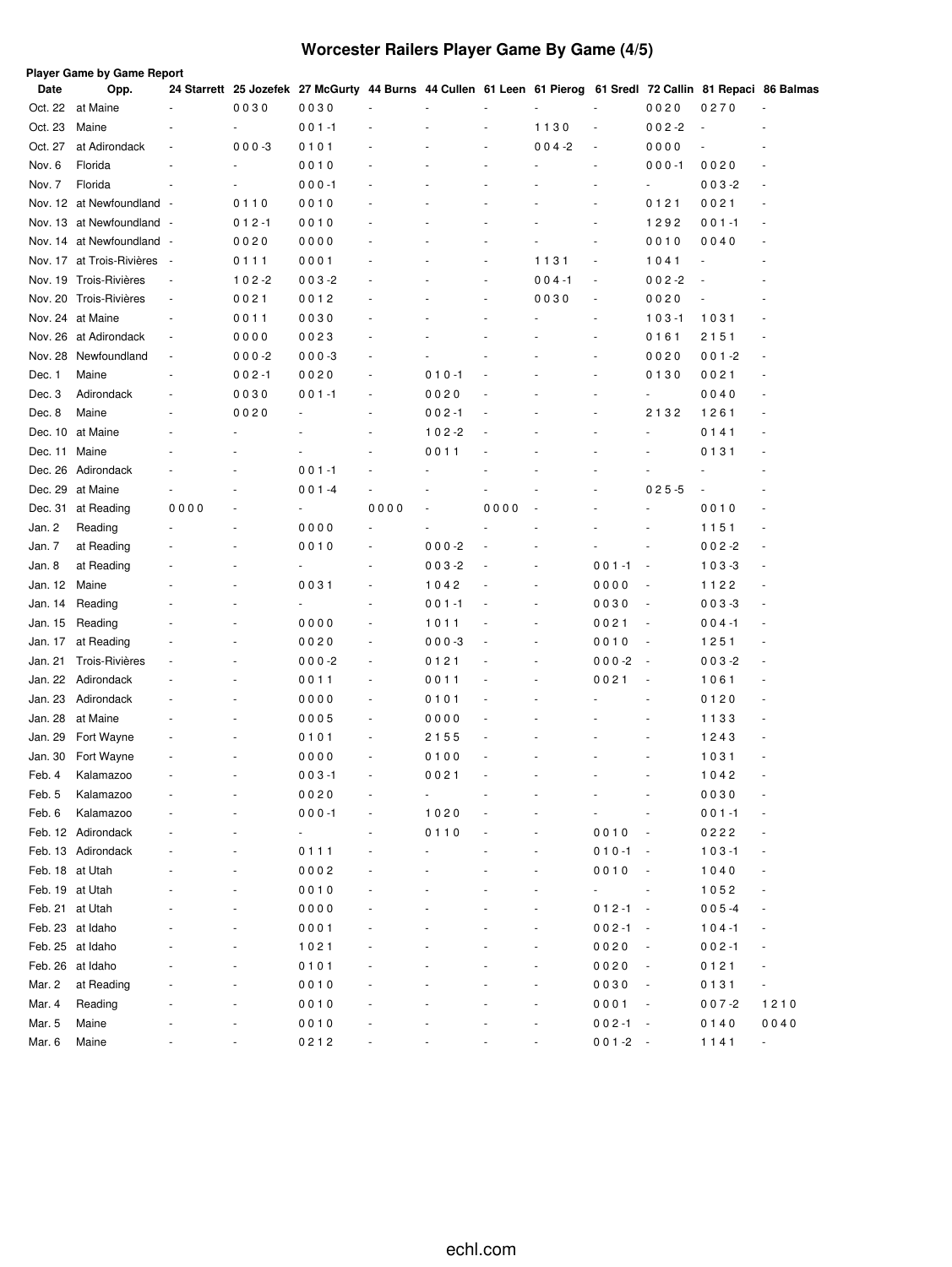## **Worcester Railers Player Game By Game (5/5)**

| <b>Player Game by Game Report</b> |                         |        |                               |                |  |  |  |  |  |
|-----------------------------------|-------------------------|--------|-------------------------------|----------------|--|--|--|--|--|
| Date                              | Opp.                    |        | 30 Poreda 35 Appleby 92 Ellis |                |  |  |  |  |  |
| Oct. 22                           | at Maine                |        |                               |                |  |  |  |  |  |
| Oct. 23                           | Maine                   |        |                               | 342W           |  |  |  |  |  |
| Oct. 27                           | at Adirondack           |        |                               | 529L           |  |  |  |  |  |
| Nov. 6                            | Florida                 |        | 3 29 L                        | ä,             |  |  |  |  |  |
| Nov. 7                            | Florida                 | ÷      | 317L                          | ÷,             |  |  |  |  |  |
|                                   | Nov. 12 at Newfoundland | ÷,     | 2 29 SOL                      |                |  |  |  |  |  |
| Nov. 13                           | at Newfoundland         | ÷,     | 2 30 W                        |                |  |  |  |  |  |
| Nov. 14                           | at Newfoundland         | ÷,     | 4 28 L                        |                |  |  |  |  |  |
| Nov. 17                           | at Trois-Rivières       | ÷,     | 247W                          | ÷,             |  |  |  |  |  |
| Nov. 19                           | <b>Trois-Rivières</b>   | ÷,     |                               | 4 26 L         |  |  |  |  |  |
| Nov. 20                           | <b>Trois-Rivières</b>   | ÷,     | 1 35 W                        |                |  |  |  |  |  |
| Nov. 24                           | at Maine                | ÷,     | 3 39 L                        |                |  |  |  |  |  |
| Nov. 26                           | at Adirondack           |        |                               | 1 31 W         |  |  |  |  |  |
| Nov. 28                           | Newfoundland            | ٠      | 518L                          | 1 10           |  |  |  |  |  |
| Dec. 1                            | Maine                   | ٠      | -                             | 2 38 W         |  |  |  |  |  |
| Dec. 3                            | Adirondack              |        | ٠                             | 3 20 L         |  |  |  |  |  |
| Dec. 8                            | Maine                   |        | ٠                             | 6 26 W         |  |  |  |  |  |
| Dec. 10                           | at Maine                | 340 L  | ٠                             | $\overline{a}$ |  |  |  |  |  |
| Dec. 11                           | Maine                   | 215W   | ۰                             | -              |  |  |  |  |  |
| Dec. 26                           | Adirondack              | 534L   | -                             |                |  |  |  |  |  |
| Dec. 29                           | at Maine                | ÷,     | -                             |                |  |  |  |  |  |
| Dec. 31                           | at Reading              |        | -                             |                |  |  |  |  |  |
| Jan. 2                            | Reading                 |        |                               |                |  |  |  |  |  |
| Jan. 7                            | at Reading              |        |                               | 345 OTL        |  |  |  |  |  |
| Jan. 8                            | at Reading              | 5 24 L |                               |                |  |  |  |  |  |
| Jan. 12                           | Maine                   | -      | 2 37 W                        | $\overline{a}$ |  |  |  |  |  |
| Jan. 14                           | Reading                 |        | 5 28 L                        |                |  |  |  |  |  |
| Jan. 15                           | Reading                 |        | 1 35 W                        |                |  |  |  |  |  |
| Jan. 17                           | at Reading              |        | $\overline{\phantom{0}}$      |                |  |  |  |  |  |
| Jan. 21                           | <b>Trois-Rivières</b>   |        | 4 39 L                        |                |  |  |  |  |  |
| Jan. 22                           | Adirondack              |        | 2 32 W                        |                |  |  |  |  |  |
| Jan. 23                           | Adirondack              |        |                               | 3 18 W         |  |  |  |  |  |
| Jan. 28                           | at Maine                |        | 3 34 W                        |                |  |  |  |  |  |
| Jan. 29                           | Fort Wayne              |        |                               | 5 50 W         |  |  |  |  |  |
| Jan. 30                           | Fort Wayne              | ä,     | 641L                          |                |  |  |  |  |  |
| Feb. 4                            | Kalamazoo               | L,     | ٠                             | 2 29 W         |  |  |  |  |  |
| Feb. 5                            | Kalamazoo               |        |                               | 2 34 OTL       |  |  |  |  |  |
| Feb. 6                            | Kalamazoo               |        | 2 26 L                        |                |  |  |  |  |  |
| Feb. 12                           | Adirondack              |        |                               | 2 29 W         |  |  |  |  |  |
|                                   | Feb. 13 Adirondack      |        | ÷,                            | 2 28 W         |  |  |  |  |  |
| Feb. 18                           | at Utah                 |        |                               | 1 28 W         |  |  |  |  |  |
| Feb. 19                           | at Utah                 |        |                               | 2 27 W         |  |  |  |  |  |
| Feb. 21                           | at Utah                 |        |                               | 5 28 L         |  |  |  |  |  |
| Feb. 23                           | at Idaho                |        |                               | 2 32 W         |  |  |  |  |  |
| Feb. 25                           | at Idaho                |        |                               | 544 OTL        |  |  |  |  |  |
| Feb. 26                           | at Idaho                | 2 35 W |                               |                |  |  |  |  |  |
| Mar. 2                            | at Reading              |        |                               | 2 31 SOL       |  |  |  |  |  |
| Mar. 4                            | Reading                 | 519L   |                               |                |  |  |  |  |  |
| Mar. 5                            | Maine                   |        |                               | 4 39 OTL       |  |  |  |  |  |
| Mar. 6                            | Maine                   |        |                               | 4 21 L         |  |  |  |  |  |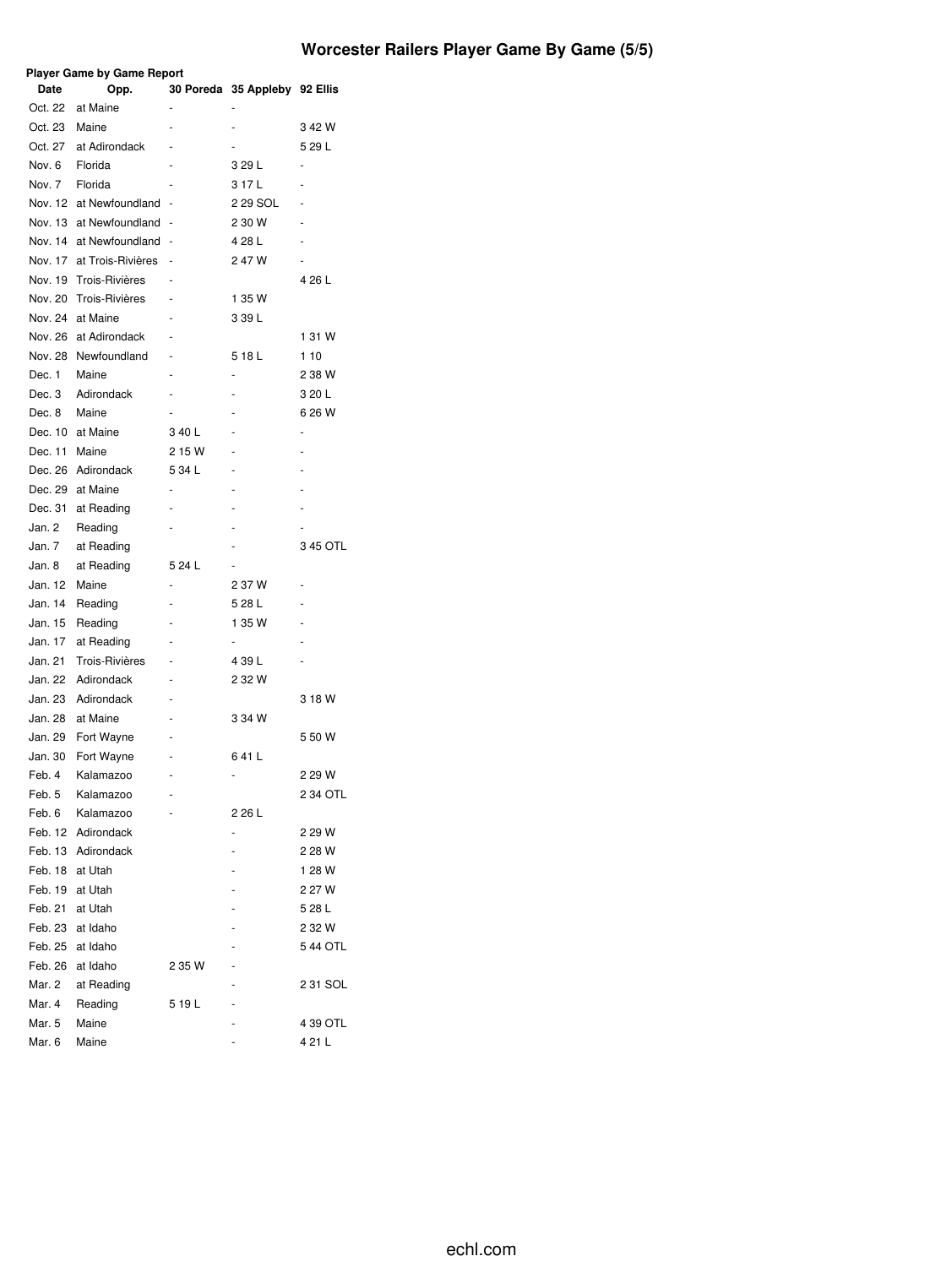## **Maine Mariners Player Game By Game (1/4)**

|         | <b>Player Game by Game Report</b> |                |      |                          |                          |                          |           |                                                      |           |           |                          |                          |
|---------|-----------------------------------|----------------|------|--------------------------|--------------------------|--------------------------|-----------|------------------------------------------------------|-----------|-----------|--------------------------|--------------------------|
| Date    | Opp.                              | Couturier Hart |      | Harty                    | 2 Peski                  |                          |           | 3 Tralmaks 4 St-Louis 5 Greenway 6 Horvath 7 Jermain |           |           | 8 Kim                    | 9 Jeri-Leon              |
| Oct. 22 | Worcester                         |                |      | $\sim$                   |                          | 3042                     | 0010      |                                                      | 0010      | ÷,        | 0020                     | $003 - 1$                |
| Oct. 23 | at Worcester                      |                |      |                          |                          |                          |           |                                                      | $001 - 1$ |           | 0110                     | 0251                     |
| Oct. 29 | Trois-Rivières                    |                |      | ٠                        | $000 - 1$                | $\overline{\phantom{a}}$ |           | 0000                                                 | ä,        | ä,        | 0000                     | $003 - 1$                |
| Oct. 31 | Reading                           |                |      | ٠                        | 0021                     | ÷,                       |           | 0020                                                 | 0001      | ÷,        | $006 - 1$                | 0040                     |
| Nov. 5  | Florida                           |                |      |                          | $000 - 2$                | $\overline{\phantom{a}}$ |           | 0020                                                 |           |           | 0021                     | 0020                     |
|         | Nov. 12 Trois-Rivières            |                |      |                          | 0000                     |                          |           | $001 - 2$                                            |           |           | $001 - 2$                | $001 - 1$                |
|         | Nov. 14 Trois-Rivières            |                |      |                          | $001 - 1$                |                          |           | 0000                                                 |           |           | 0121                     | 0252                     |
|         | Nov. 16 at Jacksonville           |                |      | ÷,                       | $002 - 1$                |                          |           | 0010                                                 |           | ÷,        | 0112                     | 0020                     |
|         | Nov. 17 at Jacksonville           | ٠              |      | $\overline{a}$           | 0001                     |                          |           | 0011                                                 |           | ÷,        | 0010                     | $002 - 1$                |
|         | Nov. 19 at Jacksonville           |                |      | $\overline{a}$           | $002 - 1$                |                          |           | 0100                                                 |           | ÷,        | 0020                     | 0111                     |
|         | Nov. 20 at Orlando                |                |      | ٠                        | 0010                     |                          |           | $011 - 2$                                            | 0100      | ÷,        | 0110                     | $001 - 2$                |
|         | Nov. 24 Worcester                 |                |      | $\overline{a}$           | $001 - 1$                | 1361                     |           | $002 - 1$                                            |           |           | $\overline{\phantom{a}}$ | 0020                     |
|         | Nov. 26 Newfoundland              |                |      | ٠                        | 0111                     | ÷,                       |           | 0121                                                 |           |           | ٠                        | 0010                     |
|         | Nov. 27 at Adirondack             |                |      | ٠                        | 1021                     | ÷,                       |           | 0011                                                 | 0201      |           | $\sim$                   | $108 - 1$                |
| Dec. 1  | at Worcester                      |                |      | ٠                        | 0141                     | ÷,                       | $001 - 1$ |                                                      | 0010      |           | $\blacksquare$           | 1030                     |
| Dec. 4  | Adirondack                        |                |      | ٠                        | $003 - 1$                | $\overline{\phantom{a}}$ | 0010      |                                                      |           | ä,        |                          | $004 - 3$                |
| Dec. 5  | Adirondack                        |                |      |                          | 0000                     | ÷,                       | $000 - 2$ | $\blacksquare$                                       | 0040      |           |                          | 0030                     |
| Dec. 8  | at Worcester                      |                |      |                          |                          |                          | $000 - 3$ | $\sim$                                               | 0010      | ÷         | 1130                     | 1040                     |
|         | Dec. 10 Worcester                 | ÷,             | 0010 | ÷,                       |                          |                          | 0141      | $\sim$                                               | 0030      | ÷,        |                          | $\overline{\phantom{a}}$ |
|         | Dec. 11 at Worcester              | ÷,             | 0010 | $\overline{\phantom{a}}$ |                          |                          | 0001      | $\overline{\phantom{a}}$                             | $010 - 4$ | ٠         |                          | ÷,                       |
|         | Dec. 15 at Trois-Rivières         |                |      | ÷,                       | $001 - 1$                | ÷,                       | $003 - 3$ | $\sim$                                               | 0020      | ÷,        |                          | $001 - 1$                |
|         | Dec. 17 at Trois-Rivières         |                |      |                          | 0110                     |                          | 0010      | ä,                                                   | $026 - 2$ |           |                          |                          |
|         | Dec. 18 at Trois-Rivières         |                |      |                          |                          |                          | $002 - 1$ |                                                      | $023 - 2$ |           |                          |                          |
|         | Dec. 29 Worcester                 |                |      |                          |                          |                          | 0110      | 0115                                                 |           |           |                          | $108 - 3$                |
|         | Dec. 31 Trois-Rivières            |                |      |                          |                          |                          | $001 - 1$ | $\overline{\phantom{a}}$                             | $010 - 1$ |           |                          | 1130                     |
| Jan. 1  | Adirondack                        |                |      |                          |                          |                          | 0010      | $\blacksquare$                                       | $101 - 1$ |           |                          | 0030                     |
| Jan. 7  | at Adirondack                     | $001 - 1$      |      | $\overline{a}$           |                          |                          | 0002      |                                                      | 0002      | ÷,        |                          | 0232                     |
| Jan. 8  | Adirondack                        |                |      | ٠                        | 0031                     | ÷,                       |           | $\blacksquare$                                       | 0010      |           |                          |                          |
| Jan. 9  | Adirondack                        |                |      | ä,                       | 0001                     | ÷,                       | 0000      |                                                      | 0000      |           |                          |                          |
| Jan. 12 | at Worcester                      |                |      |                          | 0000                     | ÷,                       |           | ٠                                                    |           |           | 0010                     | $\overline{\phantom{a}}$ |
| Jan. 21 | Orlando                           |                |      |                          |                          |                          | $001 - 3$ |                                                      | $000 - 1$ | $002 - 3$ |                          |                          |
| Jan. 22 | Orlando                           | 0020           |      |                          |                          |                          |           |                                                      | 0010      | 0020      |                          |                          |
| Jan. 23 | Orlando                           | 0101           |      |                          |                          |                          |           |                                                      | 0120      | $003 - 1$ |                          |                          |
| Jan. 28 | Worcester                         |                |      | 0030                     | $\overline{\phantom{a}}$ |                          | 0011      |                                                      | $000 - 5$ | $107 - 1$ |                          |                          |
| Jan. 29 | Reading                           |                |      | 0000                     |                          |                          | 0020      |                                                      | $000 - 1$ | 0010      |                          |                          |
| Jan. 30 | Trois-Rivières                    |                |      |                          |                          |                          |           |                                                      | 0000      | 0030      | 0160                     |                          |
| Feb. 2  | at Trois-Rivières                 |                |      |                          |                          |                          | 0021      |                                                      | 0102      | 0131      |                          | 1030                     |
| Feb. 3  | at Trois-Rivières                 |                |      |                          |                          |                          | $000 - 1$ |                                                      | 0020      | 0020      |                          | 0120                     |
| Feb. 5  | at Trois-Rivières                 |                |      |                          |                          |                          | $000 - 1$ |                                                      | 0100      | 0302      |                          | $011 - 1$                |
| Feb. 9  | at Newfoundland -                 |                |      |                          |                          |                          | $001 - 1$ |                                                      | $003 - 1$ | $001 - 2$ | $\frac{1}{2}$            | $000 - 2$                |
|         | at Newfoundland -                 |                |      |                          |                          |                          |           |                                                      | $000 -2$  | $001 - 1$ | ÷,                       |                          |
| Feb. 11 |                                   |                |      |                          |                          |                          | $001 - 3$ |                                                      |           |           |                          | 1060                     |
| Feb. 12 | at Newfoundland -                 |                |      |                          |                          |                          | 0000      |                                                      | $001 - 2$ | 0010      | ÷,                       | 0020                     |
| Feb. 13 | at Newfoundland -                 |                |      |                          |                          |                          | $002 - 2$ |                                                      | $000 - 1$ | $102 - 2$ | $\overline{\phantom{a}}$ | 0020                     |
| Feb. 18 | Newfoundland                      |                |      |                          | 0102                     |                          | $000 - 1$ |                                                      | $000 - 2$ | 0211      | 0230                     | $\overline{\phantom{a}}$ |
| Feb. 19 | Trois-Rivières                    |                |      |                          |                          |                          | $000 - 2$ | 0000                                                 | 0010      | $003 - 2$ | $013 - 1$                | $004 - 2$                |
| Feb. 20 | Trois-Rivières                    |                |      |                          |                          |                          | 0010      | 0000                                                 | 0000      | $002 - 1$ | 0150                     | 0010                     |
| Feb. 23 | at Trois-Rivières                 |                |      |                          |                          |                          |           | 0000                                                 |           | 0011      | 1030                     | 0110                     |
| Feb. 25 | at Adirondack                     |                |      |                          |                          |                          |           | 0002                                                 |           | 0030      | 0041                     | 0131                     |
| Feb. 26 | at Adirondack                     |                |      |                          |                          |                          |           | 0011                                                 |           | $001 - 2$ | 0020                     | $103 - 1$                |
| Mar. 5  | at Worcester                      |                |      |                          | 0030                     | ÷,                       |           |                                                      | 0021      | 1133      | $\blacksquare$           | 1141                     |
| Mar. 6  | at Worcester                      |                |      |                          | 0121                     | ÷,                       |           |                                                      | 0001      | 0000      | $\overline{\phantom{a}}$ | 3050                     |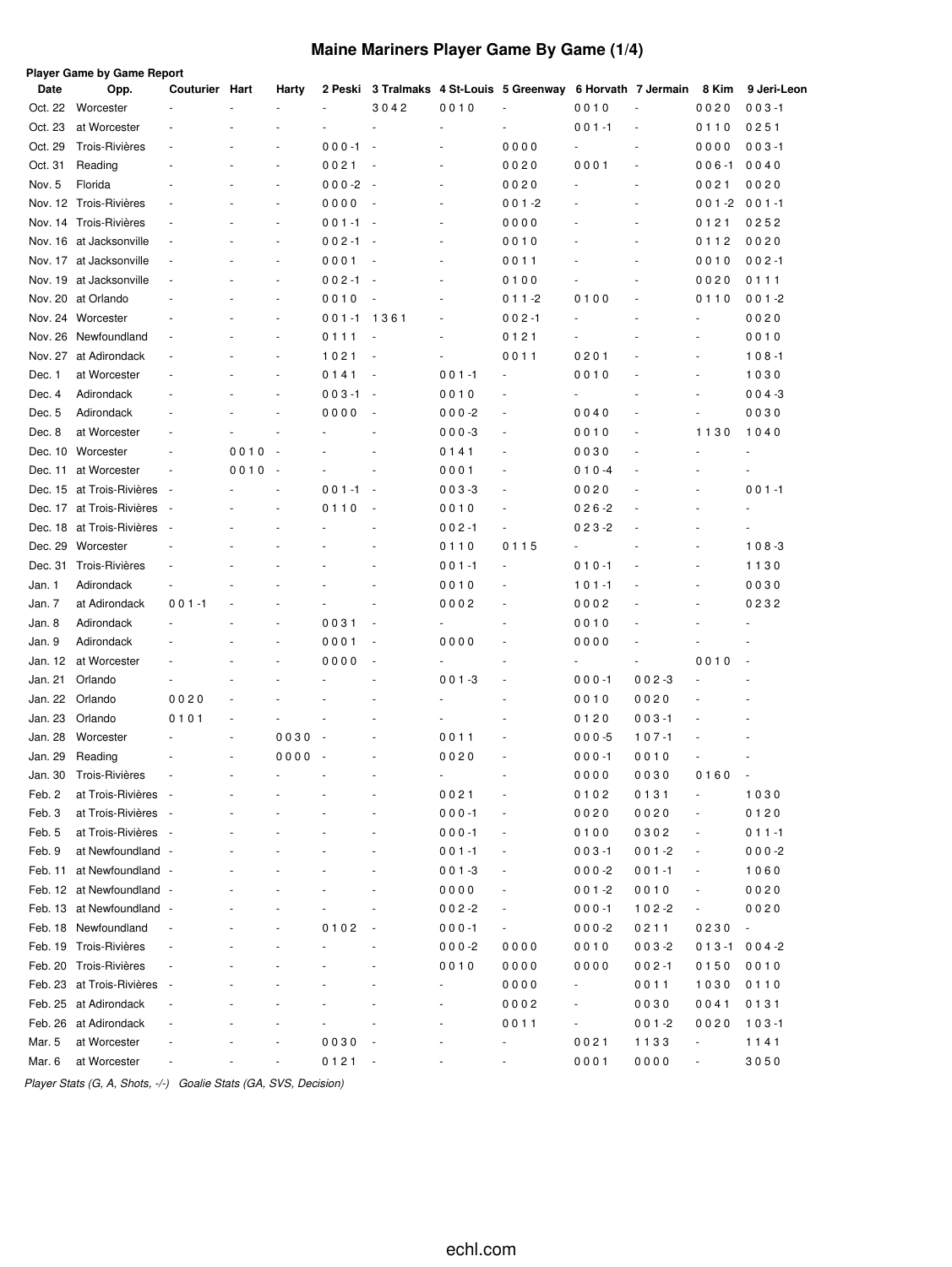# **Maine Mariners Player Game By Game (2/4)**

| Date    | <b>Player Game by Game Report</b><br>Opp. |                          |                          |           |                          |                |                          |                          |                |                          |           | 10 Master 11 Berglund 11 Michaud 11 Roelens 12 Egan 13 Folkes 14 Martin 14 Soucie 15 Robbins 16 Santos 17 Zerter-Gossage |
|---------|-------------------------------------------|--------------------------|--------------------------|-----------|--------------------------|----------------|--------------------------|--------------------------|----------------|--------------------------|-----------|--------------------------------------------------------------------------------------------------------------------------|
|         |                                           | 0233                     | $\overline{\phantom{a}}$ |           |                          |                |                          |                          |                |                          |           |                                                                                                                          |
|         | Oct. 22 Worcester                         |                          |                          |           |                          |                |                          |                          |                | 0120                     | 1041      | 1240                                                                                                                     |
| Oct. 23 | at Worcester                              | 1161                     |                          |           |                          |                |                          |                          |                | $001 - 1$                | 1151      | 0030                                                                                                                     |
| Oct. 29 | Trois-Rivières                            | $000 - 1$                |                          |           |                          |                |                          |                          |                | 0040                     | $002 - 1$ | $001 - 1$                                                                                                                |
| Oct. 31 | Reading                                   | $101 - 1$                |                          |           |                          |                |                          |                          |                | $001 - 1$                | 0030      | 0212                                                                                                                     |
| Nov. 5  | Florida                                   | $003 - 1$                |                          |           |                          |                |                          |                          |                | 0100                     | $002 - 1$ | $102 - 1$                                                                                                                |
|         | Nov. 12 Trois-Rivières                    | $023 - 3$                | $\overline{\phantom{a}}$ |           |                          |                |                          |                          |                | 0010                     | $001 - 2$ | 5 1 1 1 2                                                                                                                |
|         | Nov. 14 Trois-Rivières                    | $001 - 3$                | 0010                     |           |                          |                |                          |                          |                | 0010                     | $000-2$   | 0011                                                                                                                     |
|         | Nov. 16 at Jacksonville                   | 0110                     | $\overline{\phantom{a}}$ |           |                          |                |                          |                          |                | 1011                     | 0111      | $\overline{\phantom{a}}$                                                                                                 |
|         | Nov. 17 at Jacksonville                   | 0040                     |                          |           |                          |                |                          |                          |                | 0111                     | 0111      | $\overline{\phantom{a}}$                                                                                                 |
|         | Nov. 19 at Jacksonville                   | $\overline{\phantom{a}}$ | 0110                     |           |                          |                |                          |                          |                | 0020                     | 1120      | $\overline{\phantom{a}}$                                                                                                 |
|         | Nov. 20 at Orlando                        | $\overline{\phantom{a}}$ | 1210                     |           |                          |                |                          |                          |                | $001 - 2$                | $012 - 1$ | $\overline{\phantom{a}}$                                                                                                 |
|         | Nov. 24 Worcester                         | 0111                     |                          |           |                          |                |                          |                          |                | $\overline{\phantom{a}}$ | $000 - 1$ | $\overline{\phantom{a}}$                                                                                                 |
|         | Nov. 26 Newfoundland                      | $\overline{\phantom{a}}$ |                          |           |                          |                |                          |                          |                | 0011                     | 0020      | $\blacksquare$                                                                                                           |
|         | Nov. 27 at Adirondack                     |                          |                          |           |                          |                |                          |                          |                | 0001                     | $002 - 2$ | $\sim$                                                                                                                   |
| Dec. 1  | at Worcester                              |                          |                          |           |                          |                |                          |                          |                | 0131                     | 0040      | $\sim$                                                                                                                   |
| Dec. 4  | Adirondack                                | $000 -4$                 |                          |           |                          |                |                          |                          |                |                          | $102 - 1$ | $\overline{\phantom{a}}$                                                                                                 |
| Dec. 5  | Adirondack                                | 0010                     |                          |           |                          |                |                          |                          |                |                          | $003 - 2$ | $\overline{\phantom{a}}$                                                                                                 |
| Dec. 8  | at Worcester                              | 0121                     |                          |           |                          |                |                          |                          |                |                          | 1132      | $\overline{\phantom{a}}$                                                                                                 |
| Dec. 10 | Worcester                                 | 3032                     |                          | 0333      |                          |                |                          |                          |                | 0030                     | 0123      |                                                                                                                          |
|         | Dec. 11 at Worcester                      |                          |                          | $010 - 1$ |                          |                |                          | $000-3$                  |                | $000 - 2$                |           |                                                                                                                          |
|         | Dec. 15 at Trois-Rivières                 | $012 - 1$                |                          | 1070      |                          |                |                          |                          |                | $000 - 1$                |           |                                                                                                                          |
|         | Dec. 17 at Trois-Rivières                 | 0000                     |                          | 0040      |                          |                |                          |                          |                | $001 - 1$                | $104 - 1$ |                                                                                                                          |
|         | Dec. 18 at Trois-Rivières                 |                          |                          | $004 - 1$ |                          |                |                          |                          |                | $016 - 2$                | $004 - 2$ |                                                                                                                          |
| Dec. 29 | Worcester                                 |                          |                          |           | 0323                     |                |                          |                          |                | 1011                     | 0315      |                                                                                                                          |
| Dec. 31 | Trois-Rivières                            |                          |                          |           | 1111                     |                |                          |                          |                | 0010                     | 1141      |                                                                                                                          |
| Jan. 1  | Adirondack                                |                          |                          |           |                          |                |                          |                          |                | $001 - 1$                |           |                                                                                                                          |
| Jan. 7  | at Adirondack                             | 1011                     |                          |           |                          |                |                          |                          |                | $\blacksquare$           | 1042      | $\overline{a}$                                                                                                           |
| Jan. 8  | Adirondack                                | $020 - 1$                |                          |           |                          |                |                          |                          |                | 0010                     | $105 - 2$ | $\overline{a}$                                                                                                           |
| Jan. 9  | Adirondack                                | 1132                     |                          |           |                          |                |                          |                          |                | 0101                     |           |                                                                                                                          |
|         | at Worcester                              |                          |                          |           |                          |                |                          |                          |                | 0030                     |           |                                                                                                                          |
| Jan. 12 |                                           | $012 - 4$                |                          |           |                          |                |                          |                          |                | $\sim$                   | 0030      |                                                                                                                          |
| Jan. 21 | Orlando                                   | 0120                     |                          |           |                          |                |                          |                          |                |                          |           |                                                                                                                          |
| Jan. 22 | Orlando                                   | 1052                     |                          |           |                          |                |                          |                          |                | $002 - 1$                | 2072      | $\overline{a}$                                                                                                           |
| Jan. 23 | Orlando                                   | 0222                     |                          |           |                          |                |                          |                          |                | 0011                     | 1152      | $\overline{\phantom{a}}$                                                                                                 |
| Jan. 28 | Worcester                                 | $002 -4$                 |                          |           |                          |                |                          |                          |                | 0020                     | 113-4     |                                                                                                                          |
| Jan. 29 | Reading                                   | 1141                     |                          |           |                          |                |                          |                          |                | $010 - 1$                | $013 - 1$ |                                                                                                                          |
|         | Jan. 30 Trois-Rivières                    | 0021                     |                          |           |                          |                |                          |                          |                | 1030                     | 1162      |                                                                                                                          |
| Feb. 2  | at Trois-Rivières 0131                    |                          |                          |           |                          |                |                          |                          | ä,             | 1011                     | 0010      | ÷,                                                                                                                       |
| Feb. 3  | at Trois-Rivières 1110                    |                          |                          |           |                          |                |                          |                          | ÷,             | 0000                     | 0251      | $\overline{\phantom{a}}$                                                                                                 |
| Feb. 5  | at Trois-Rivières 0020                    |                          |                          |           |                          |                |                          |                          | ä,             | $010 - 1$                | 0170      | $\sim$                                                                                                                   |
| Feb. 9  | at Newfoundland 0020                      |                          |                          |           |                          |                |                          |                          | $\frac{1}{2}$  | $001 - 1$                | $000 - 1$ | $002 - 2$                                                                                                                |
|         | Feb. 11 at Newfoundland 001-2             |                          |                          |           |                          |                |                          |                          | 0020           | 0000                     | $001 - 1$ | $004 - 1$                                                                                                                |
|         | Feb. 12 at Newfoundland 004-2             |                          |                          |           | ÷,                       | $000 - 1$      | $\sim$                   |                          | ٠              | 0030                     | $104 - 2$ | $011 - 2$                                                                                                                |
|         | Feb. 13 at Newfoundland 004-1             |                          |                          |           | $\overline{\phantom{a}}$ | $014-1 -$      |                          | ÷,                       | $\blacksquare$ | $001 - 2$                | 1111      | $\blacksquare$                                                                                                           |
|         | Feb. 18 Newfoundland                      | $012 - 1$                |                          |           | ÷,                       | 0000           | $\sim$                   | $\overline{\phantom{a}}$ | 1021           | $001 - 1$                | ä,        |                                                                                                                          |
|         | Feb. 19 Trois-Rivières                    | $\blacksquare$           |                          |           | ÷,                       | $000-1 -$      |                          | $\overline{\phantom{a}}$ | 1060           | 0130                     |           |                                                                                                                          |
|         | Feb. 20 Trois-Rivières                    |                          |                          |           | $\overline{\phantom{a}}$ | 0000           | $\overline{\phantom{a}}$ | $\overline{\phantom{a}}$ | 0020           | 0010                     |           |                                                                                                                          |
|         | Feb. 23 at Trois-Rivières                 |                          |                          |           | $\overline{\phantom{a}}$ | 0111           | 0000                     | $\blacksquare$           | 0111           | 1112                     |           |                                                                                                                          |
|         | Feb. 25 at Adirondack                     |                          |                          |           |                          | 0032           | 0121                     | ÷                        | $\sim$         | 0011                     | 0242      | $\overline{\phantom{a}}$                                                                                                 |
|         | Feb. 26 at Adirondack                     |                          |                          |           |                          | 0000           | 0010                     | ÷                        | 0000           | 0010                     | 0210      | $\overline{\phantom{a}}$                                                                                                 |
| Mar. 5  | at Worcester                              | 1132                     |                          |           |                          | $\blacksquare$ | 0011                     |                          |                | 0040                     | 0030      | 0020                                                                                                                     |
| Mar. 6  | at Worcester                              | 0120                     |                          |           |                          | 0011           | 0211                     |                          | $\frac{1}{2}$  | 0222                     | $\sim$    | $\blacksquare$                                                                                                           |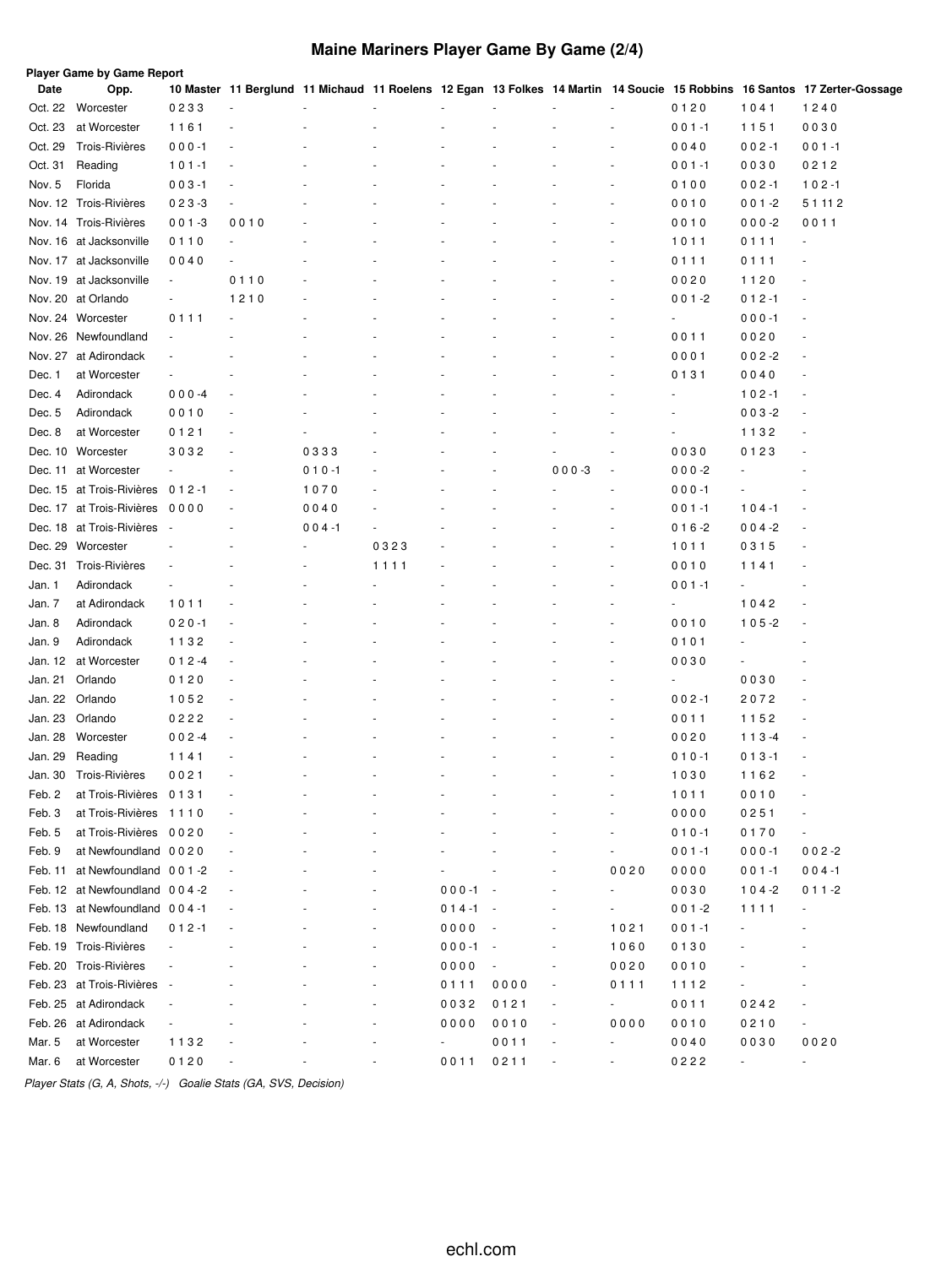# **Maine Mariners Player Game By Game (3/4)**

| Date    | <b>Player Game by Game Report</b><br>Opp. |                          |      |           |           | 18 McKinnon 18 Voyer 19 Romano 20 Hinam 21 Bleackley 22 Askew 23 Kile |                          |                          |                        | 24 Duquette 25 Bricknell 26 Kallen 27 Shea |                              |           |
|---------|-------------------------------------------|--------------------------|------|-----------|-----------|-----------------------------------------------------------------------|--------------------------|--------------------------|------------------------|--------------------------------------------|------------------------------|-----------|
|         | Worcester                                 |                          |      |           |           | 0000                                                                  |                          |                          | 0011                   |                                            |                              |           |
| Oct. 22 |                                           |                          |      |           |           |                                                                       | 0121                     | $\overline{\phantom{a}}$ |                        |                                            |                              |           |
| Oct. 23 | at Worcester                              |                          |      | 0010      |           |                                                                       | $002 - 2$                | $\overline{\phantom{a}}$ | $001 - 1$<br>$000 - 1$ |                                            |                              |           |
| Oct. 29 | Trois-Rivières                            |                          |      |           |           | 0040                                                                  | 0030                     | $\overline{\phantom{a}}$ |                        |                                            |                              |           |
| Oct. 31 | Reading                                   |                          |      | 1022      |           | 0030                                                                  | 1152                     | $\overline{\phantom{a}}$ |                        |                                            |                              |           |
| Nov. 5  | Florida                                   |                          |      | 0120      |           | $000 - 1$                                                             | $001 - 1$                | $\overline{\phantom{a}}$ | $002 - 1$              |                                            |                              |           |
|         | Nov. 12 Trois-Rivières                    |                          |      | $000 - 1$ |           | 0020                                                                  | $002 - 2$                | $\overline{\phantom{a}}$ |                        |                                            | 0011                         |           |
|         | Nov. 14 Trois-Rivières                    |                          |      |           |           | 0011                                                                  | 1050                     |                          |                        |                                            |                              | 1020      |
|         | Nov. 16 at Jacksonville                   |                          |      | 0010      |           |                                                                       | 0001                     |                          |                        |                                            | 0011                         | 0010      |
|         | Nov. 17 at Jacksonville                   |                          |      | 0020      |           |                                                                       | 1031                     |                          |                        |                                            | 0000                         | $001 - 1$ |
|         | Nov. 19 at Jacksonville                   |                          |      | $000 - 1$ |           |                                                                       | 1041                     |                          |                        |                                            | 0141                         | 0010      |
|         | Nov. 20 at Orlando                        |                          |      |           |           |                                                                       | 1150                     | $\overline{\phantom{a}}$ | 0010                   |                                            |                              | 0011      |
|         | Nov. 24 Worcester                         |                          | 3161 |           |           | 0110                                                                  | 0010                     | $\overline{\phantom{a}}$ | 0022                   |                                            | $013 - 1$                    | 0000      |
|         | Nov. 26 Newfoundland                      |                          |      | 0001      |           | $000-3$                                                               | $003 - 1$                |                          | 1011                   |                                            | $001 - 2$                    | $005 - 1$ |
|         | Nov. 27 at Adirondack                     |                          |      |           |           | $001 - 1$                                                             | $005 - 1$                |                          | $002 - 1$              |                                            | $106 - 2$                    | 0021      |
| Dec. 1  | at Worcester                              |                          |      | 1020      |           | 0010                                                                  | $004 - 1$                |                          | 0020                   |                                            | $011 - 1$                    | $000 - 1$ |
| Dec. 4  | Adirondack                                |                          |      | 0020      |           | 0110                                                                  | 0031                     |                          | $000 - 1$              |                                            | $001 - 1$                    | $001 - 1$ |
| Dec. 5  | Adirondack                                |                          |      | $001 - 2$ |           | $003 - 2$                                                             | $005 - 2$                |                          | 0010                   |                                            | 0000                         | $001 - 1$ |
| Dec. 8  | at Worcester                              |                          |      | $001 - 1$ |           | $001 - 2$                                                             | $002 - 1$                | $\overline{\phantom{a}}$ | $003 - 4$              | 0010                                       | $\bar{\phantom{a}}$          | $104 - 2$ |
|         | Dec. 10 Worcester                         |                          |      | $004 - 1$ |           | $004 - 1$                                                             | 0030                     | ÷,                       | $003 - 1$              | $001 - 1$                                  |                              | $004 - 2$ |
| Dec. 11 | at Worcester                              |                          |      | 1031      |           | $002 - 1$                                                             | $005 - 2$                | $\overline{\phantom{a}}$ | 0111                   | $101 - 3$                                  | $\overline{\phantom{a}}$     | $003 - 1$ |
|         | Dec. 15 at Trois-Rivières                 |                          |      | 0020      |           | $010 - 1$                                                             | 0010                     | ÷,                       | 1041                   | $000 - 2$                                  | $\qquad \qquad \blacksquare$ | 0020      |
|         | Dec. 17 at Trois-Rivières                 |                          |      | 0000      |           | 1041                                                                  | $006 - 2$                |                          |                        | 0001                                       | ٠                            | $115 - 1$ |
|         | Dec. 18 at Trois-Rivières                 |                          |      | $103 - 1$ |           | $103 - 2$                                                             | 0010                     |                          |                        | $000-2$                                    | ÷,                           | $002 - 1$ |
|         | Dec. 29 Worcester                         |                          |      | 0001      |           | $000 - 4$                                                             | $\overline{\phantom{a}}$ | 4095                     | 2184                   | $001 - 1$                                  | $011 - 3$                    | $014 - 2$ |
| Dec. 31 | Trois-Rivières                            | 001-1                    |      | 0010      |           | $001 - 1$                                                             |                          | 1020                     | 0020                   |                                            | 1030                         | 0021      |
| Jan. 1  | Adirondack                                | $003 - 1$                |      | 0000      |           | 0010                                                                  |                          | 0322                     | 0010                   | $003 - 1$                                  | 0021                         | 0051      |
| Jan. 7  | at Adirondack                             | 0030                     |      |           |           | 1020                                                                  | 0040                     | $002 - 1$                | $001 - 2$              | 0111                                       | $\sim$                       | $000 - 1$ |
| Jan. 8  | Adirondack                                | 000-1                    |      |           |           | 0000                                                                  | 0040                     | $012 - 2$                | 0030                   | 0000                                       | $104 - 2$                    | 0020      |
| Jan. 9  | Adirondack                                | 0000                     |      |           |           | 0000                                                                  | 0121                     | 0222                     | 0011                   | 0040                                       | 0010                         | 1051      |
| Jan. 12 | at Worcester                              | 0020                     |      | $001 - 1$ |           | $003 - 1$                                                             | $104 - 1$                | $012 - 3$                | $002 - 1$              | 0010                                       | $002 - 1$                    | $001 - 1$ |
| Jan. 21 | Orlando                                   | 1040                     |      | $000 - 2$ |           | $001 - 2$                                                             | $003 - 3$                | $\overline{\phantom{a}}$ | $000 - 2$              | 0110                                       | $002 - 2$                    | $002 - 2$ |
|         | Jan. 22 Orlando                           |                          |      | 0020      | $000 - 1$ | 0010                                                                  | 0160                     | $\overline{\phantom{a}}$ | 0010                   | $000 - 1$                                  | 0231                         | 0242      |
| Jan. 23 | Orlando                                   |                          |      | 0010      | 0062      | 0131                                                                  | 1041                     | $\sim$                   | 0003                   | 0020                                       | 000-1                        | 2072      |
| Jan. 28 | Worcester                                 |                          |      |           | 0131      | 0110                                                                  | 0240                     | $\overline{\phantom{a}}$ | 0010                   | 0020                                       | 005-2                        | $000 - 2$ |
| Jan. 29 | Reading                                   |                          |      | 0010      | 0000      | 0020                                                                  | 1030                     |                          | 0000                   |                                            | 0021                         | 0030      |
|         | Jan. 30 Trois-Rivières                    |                          |      |           | $002 - 1$ | 0042                                                                  | 0051                     |                          | $001 - 1$              | $001 - 1$                                  | 0000                         | 0000      |
| Feb. 2  | at Trois-Rivières                         |                          |      | $001 - 1$ | 0010      | 0120                                                                  | 1031                     |                          | $000 - 2$              | 0000                                       |                              | 0110      |
| Feb. 3  | at Trois-Rivières                         |                          |      |           | $000 - 1$ | 0040                                                                  | 0010                     |                          | $001 - 1$              | 0010                                       |                              | 0000      |
| Feb. 5  | at Trois-Rivières                         |                          |      |           | 2030      | 1012                                                                  | 0030                     | $\overline{\phantom{a}}$ | $001 - 1$              | 0030                                       |                              | $103 - 1$ |
| Feb. 9  | at Newfoundland -                         |                          |      |           | 0030      | $001 - 1$                                                             | $003 - 1$                | $\overline{\phantom{a}}$ | 0000                   |                                            |                              | 0000      |
| Feb. 11 | at Newfoundland -                         |                          |      |           | $001 - 1$ | 0110                                                                  | $002 - 1$                | $\overline{\phantom{a}}$ | $000 - 1$              |                                            |                              | $001 - 1$ |
|         | Feb. 12 at Newfoundland -                 |                          |      |           | 0010      | 0000                                                                  | 0011                     | $\overline{\phantom{a}}$ | $001 - 1$              |                                            |                              | 0020      |
|         | Feb. 13 at Newfoundland -                 |                          |      |           | $011 - 1$ | 0010                                                                  | $104 - 1$                | $\blacksquare$           | 0030                   |                                            |                              | 0230      |
|         | Feb. 18 Newfoundland                      |                          |      |           | 1060      | 1041                                                                  | 0040                     | $\overline{\phantom{a}}$ | $000 - 1$              | $002 - 2$                                  |                              | $009 - 2$ |
|         | Feb. 19 Trois-Rivières                    |                          |      |           | $003 - 1$ | $005 - 1$                                                             | $101 - 1$                | $\overline{\phantom{a}}$ |                        | 0140                                       |                              | $001 - 1$ |
|         | Feb. 20 Trois-Rivières                    |                          |      |           | 0130      | 1010                                                                  | 1030                     | $\overline{\phantom{a}}$ |                        | 0010                                       | 0130                         | 0010      |
|         | Feb. 23 at Trois-Rivières                 | $\overline{\phantom{a}}$ |      |           | 0322      | 1031                                                                  | 1010                     | $\overline{\phantom{a}}$ | 0022                   | 0011                                       | 0112                         | 1040      |
|         | Feb. 25 at Adirondack                     |                          |      |           | 1021      | 1142                                                                  | 2153                     | $\overline{\phantom{a}}$ | 0022                   | 1122                                       | 1122                         | 0122      |
|         | Feb. 26 at Adirondack                     |                          |      |           |           | $003 - 2$                                                             | 1070                     | $\overline{\phantom{a}}$ | 0000                   | $000 - 1$                                  | $103 - 2$                    | 0110      |
| Mar. 5  | at Worcester                              |                          |      |           |           | 0132                                                                  | 0041                     |                          | $001 - 1$              | $\blacksquare$                             | 0040                         | 1021      |
| Mar. 6  | at Worcester                              |                          |      |           |           | $011 - 1$                                                             | 0120                     |                          | 1030                   | 0010                                       | 0110                         | $104 - 1$ |
|         |                                           |                          |      |           |           |                                                                       |                          |                          |                        |                                            |                              |           |